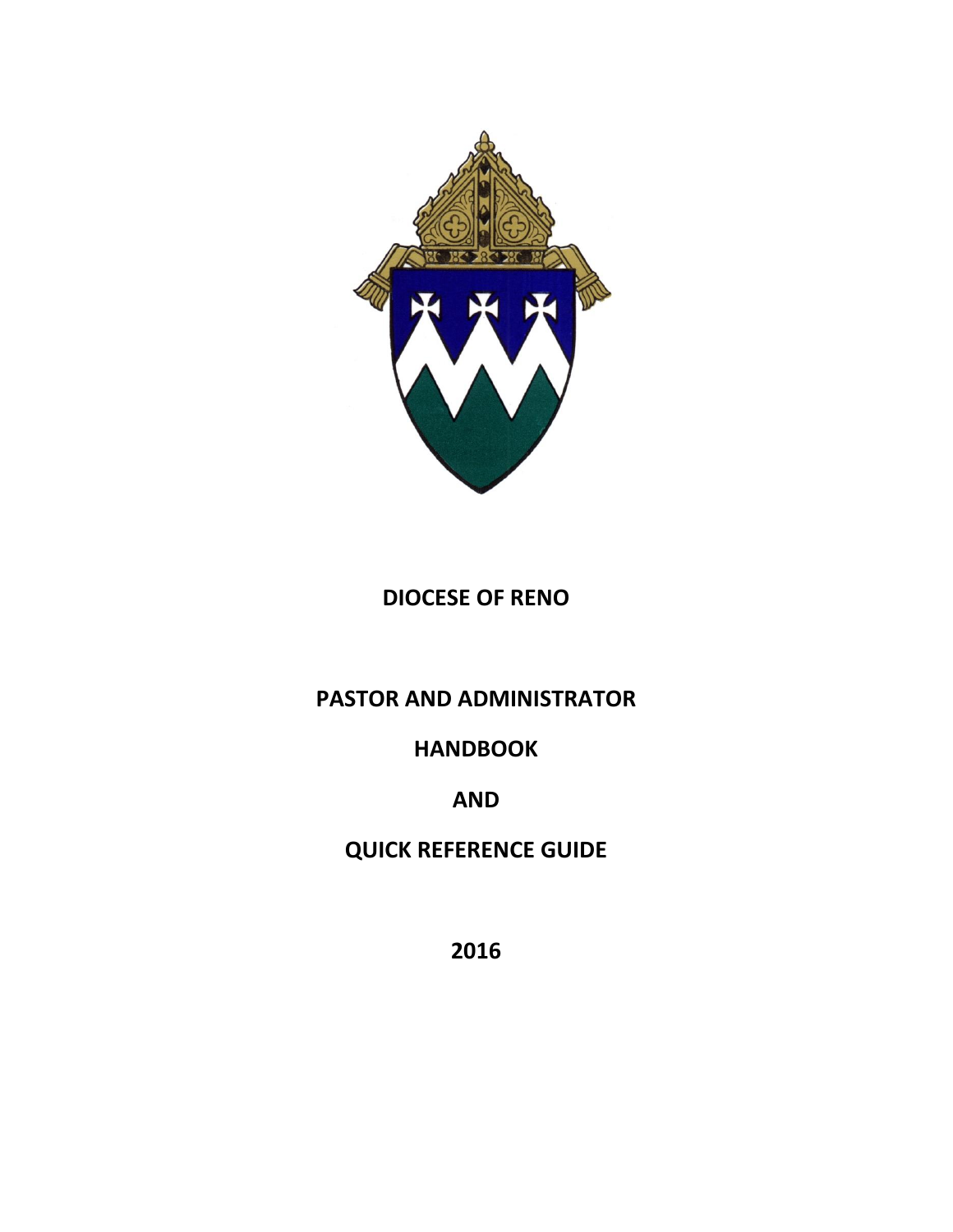# **TABLE OF CONTENTS**

| <b>I-Parish Personnel</b>                                      | $5 - 14$  |           |
|----------------------------------------------------------------|-----------|-----------|
| <b>Section A - Parish Staff</b>                                |           | 5         |
| Section B - Lay Employees/Volunteers                           |           | $6 - 9$   |
| Section C - Payroll System                                     |           | 10        |
| <b>Section D - Employee Grievances</b>                         |           | 11        |
| <b>Section E - Safe Environment</b>                            |           | $12 - 14$ |
| II - Parish Administration                                     | $15 - 27$ |           |
| Section A – Service Agreement with the Diocese                 |           | 16        |
| <b>Section B - Stewardship of Church Property</b>              |           | $17 - 18$ |
| Section C - Parish & School Administration                     |           | $19 - 20$ |
| <b>Section D - Collection Counting</b>                         |           | 21        |
| Section E - Parish Councils/Board                              |           | 22        |
| Section F - Parish Organizations                               |           | 23        |
| Section G - Construction Projects                              |           | 24        |
| <b>Section H - Grant Coordination</b>                          |           | 25        |
| Section I - Missionary Cooperative Plan                        |           | 26        |
| <b>Section J - Diocesan Information/Reporting Requirements</b> |           | 27        |
| III - Clergy Administration                                    | 28-31     |           |

| l – Clergy Administration            | 28-31 |
|--------------------------------------|-------|
| <b>Section A – Priests</b>           | 29-30 |
| <b>Section B - Permanent Deacons</b> |       |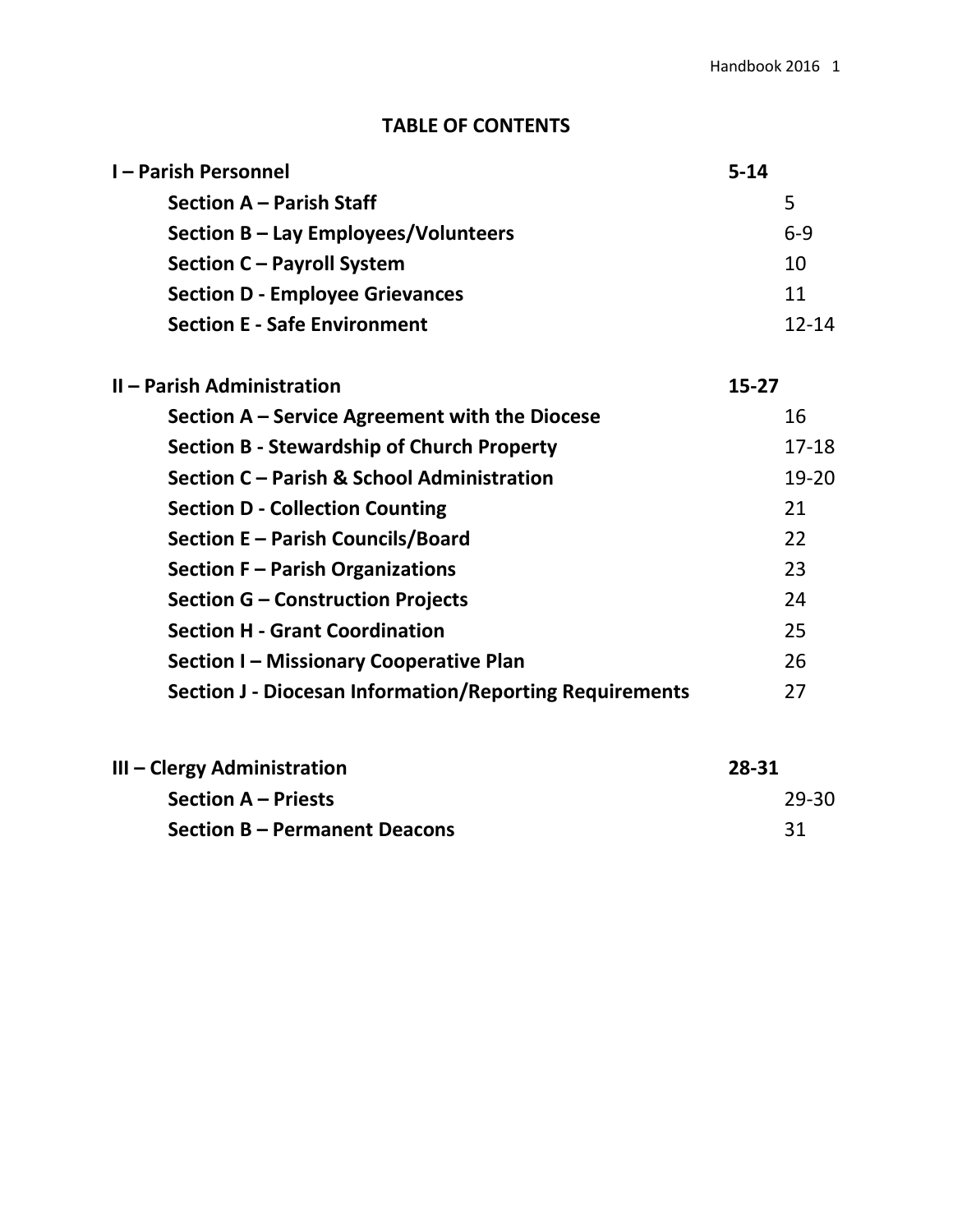| IV - Parish Pastoral Ministry                    | 32-39     |  |
|--------------------------------------------------|-----------|--|
| <b>Section A - Sacraments</b>                    | $33 - 37$ |  |
| <b>Baptism</b>                                   | 33        |  |
| <b>Confirmation</b>                              | 33-34     |  |
| <b>First Communion</b>                           | 34        |  |
| <b>Matrimony</b>                                 | 34-35     |  |
| <b>Reconciliation</b>                            | 35        |  |
| <b>RCIA</b>                                      | 35        |  |
| <b>Funerals</b>                                  | 36        |  |
| <b>Tribunal Matters</b>                          | 36        |  |
| <b>Anointing of the Sick/Emergency Calls</b>     | 36        |  |
| <b>Quinceaneras</b>                              | $36 - 37$ |  |
| <b>Section B - Liturgical and Spiritual Life</b> | 38        |  |
| <b>Mass Intentions</b>                           |           |  |
| <b>Holy Days</b>                                 |           |  |
| <b>Triduum</b>                                   |           |  |
| Section C - Religious Education                  | 39        |  |
| <b>Appendix I – Interview Questions</b>          | 40-41     |  |

| Appendix I – Interview Questions                       | 90-91     |
|--------------------------------------------------------|-----------|
| Appendix II - Sample Job Description                   | 42        |
| <b>Appendix III - Employee Termination Checklist</b>   | 43        |
| Appendix IV – Sample letter of Inquiry to the Bishop   | 44        |
| Appendix V – Clarifications of Independent Contractors | 45        |
| Appendix VI – Sample Offer Letter of Employment        | 46        |
| Appendix VII – Services Agreement with the Diocese     | $47 - 62$ |
|                                                        |           |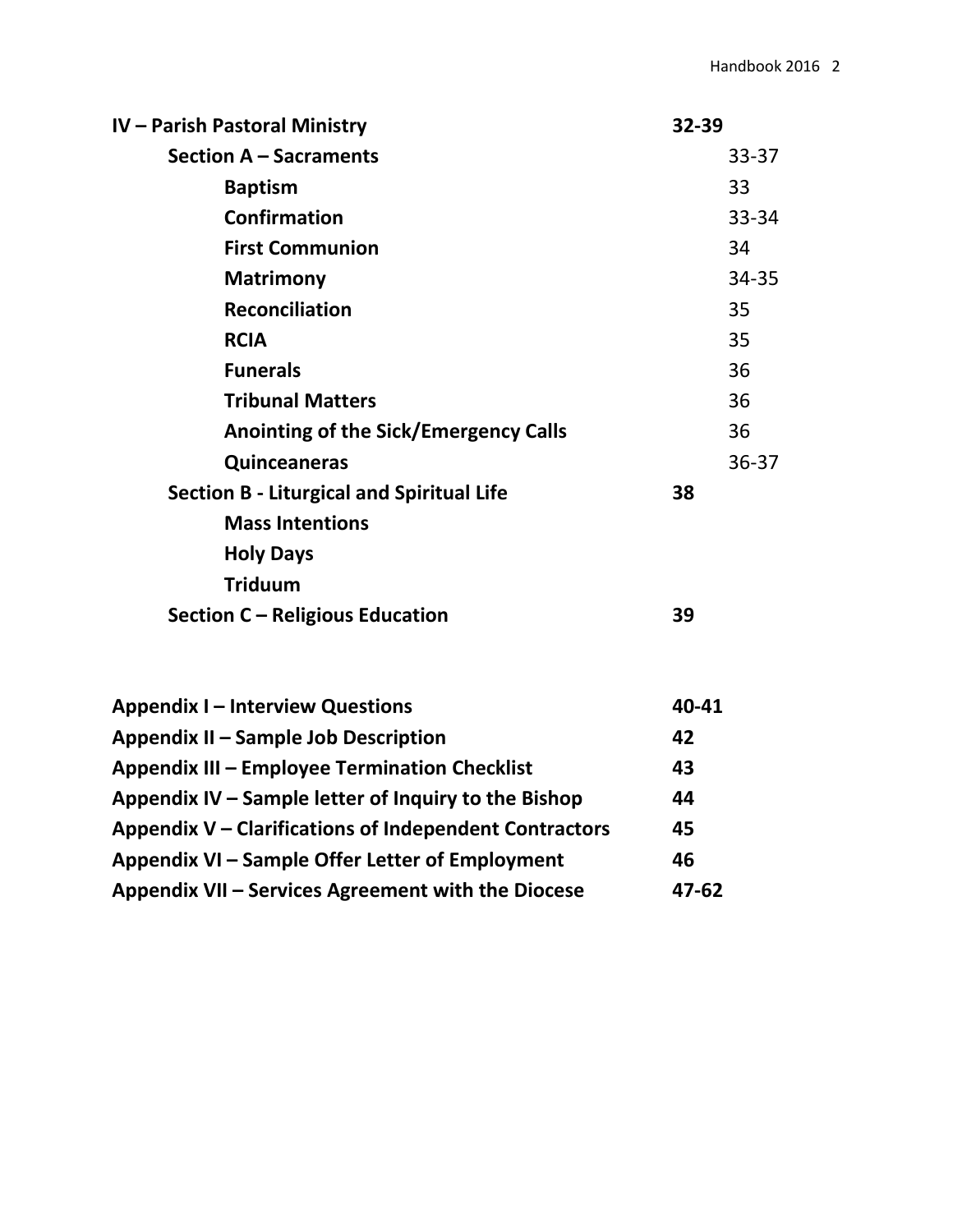### **INTRODUCTION**

This Handbook is intended for Priest and Administrators of Parishes. **It is designed to be a quick reference guide to answer questions and procedures that may arise in their ministry.** The handbook will contain references to the existing Diocesan Policy Manuals (DP = Diocesan Policy Manual and LEM = Lay Employee Handbook), so that more detailed explanations may be found.

It is also an opportunity to remind all priests and administrators that the Pastoral Center is here to be called upon, and for any questions that may arise. There are certain situations, i.e. construction projects, termination of employees, etc. where the Pastoral Center **must** be the first contact made by the priest and/or administrator.

### Quick Reference Phone Numbers

| Chancellor              | 775-326-9429 |
|-------------------------|--------------|
| CFO                     | 775-326-9420 |
| Payroll/Benefits        | 775-326-9424 |
| Safe Environment        | 775-326-9445 |
| <b>CSA/Construction</b> | 775-326-9432 |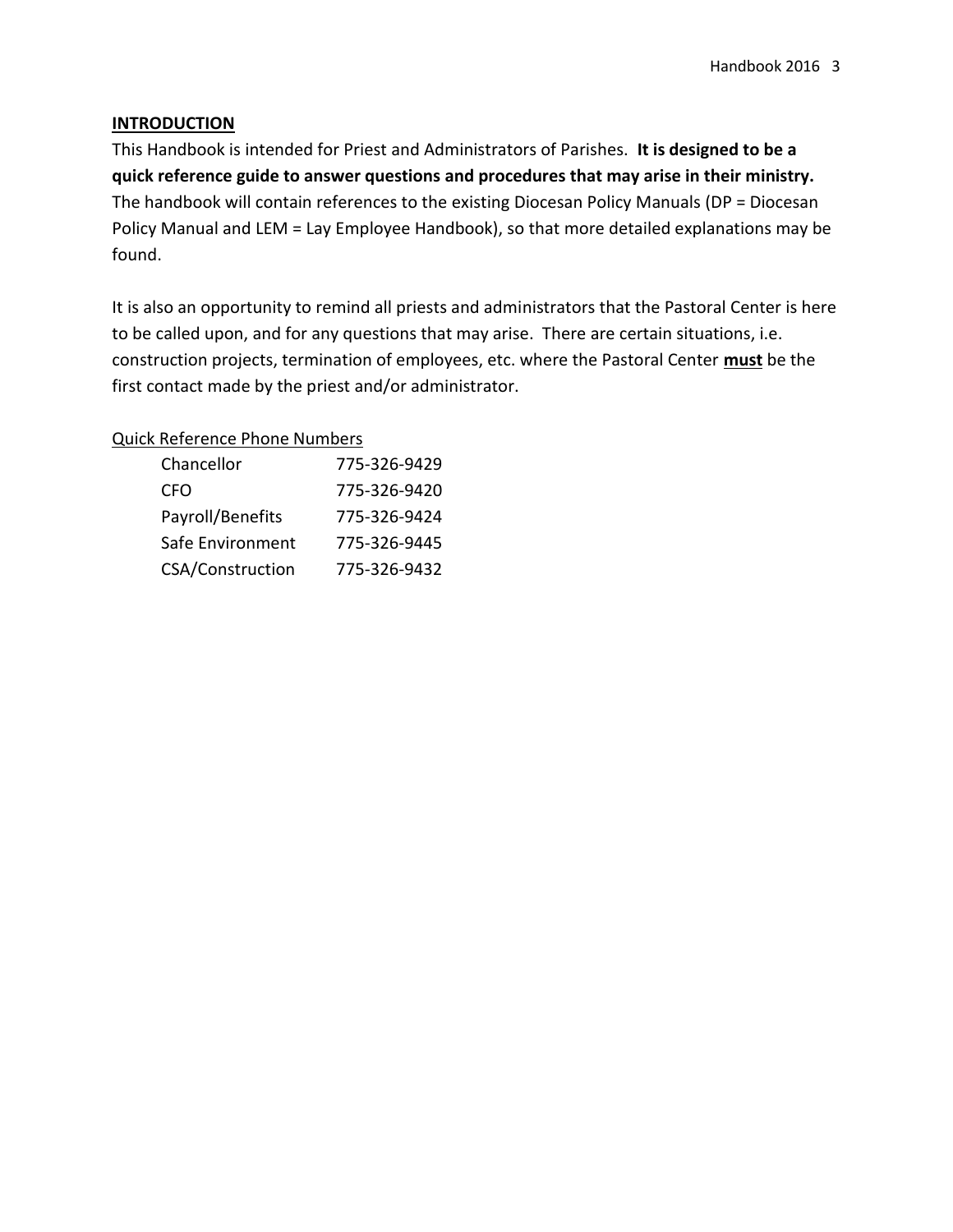**I – Parish Personnel**

**Section A – Parish Staff**

**Section B – Lay Employees/Volunteers**

**Section C – Payroll System** 

**Section D - Employee Grievances**

**Section E - Safe Environment**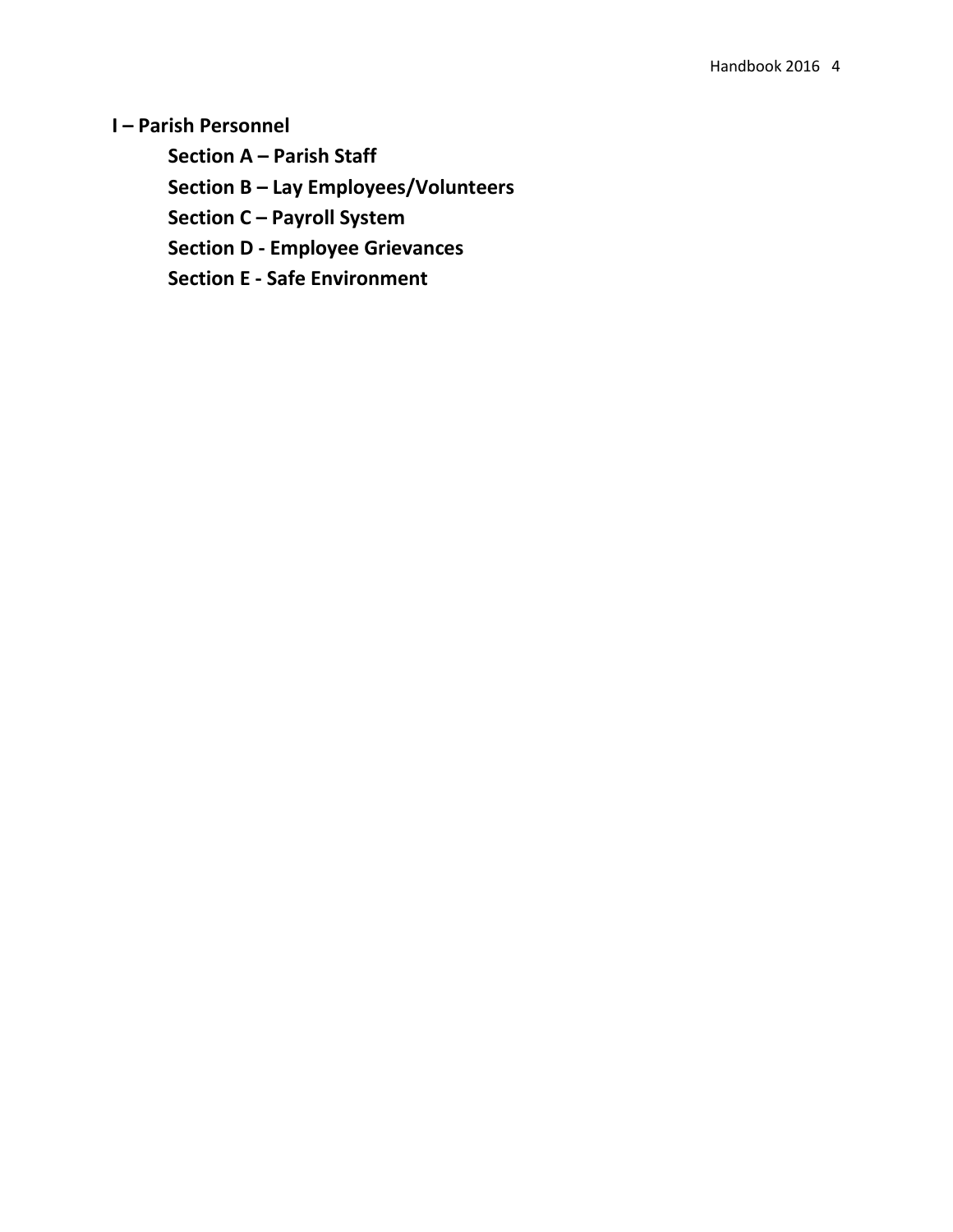## **I-A PARISH STAFF (DP III-C)**

- 1. Pastors are responsible that all staff members are qualified and certified.
- 2. Pastors should have regular meetings with all members of the parish staff to discuss parish matters and to plan pastoral work.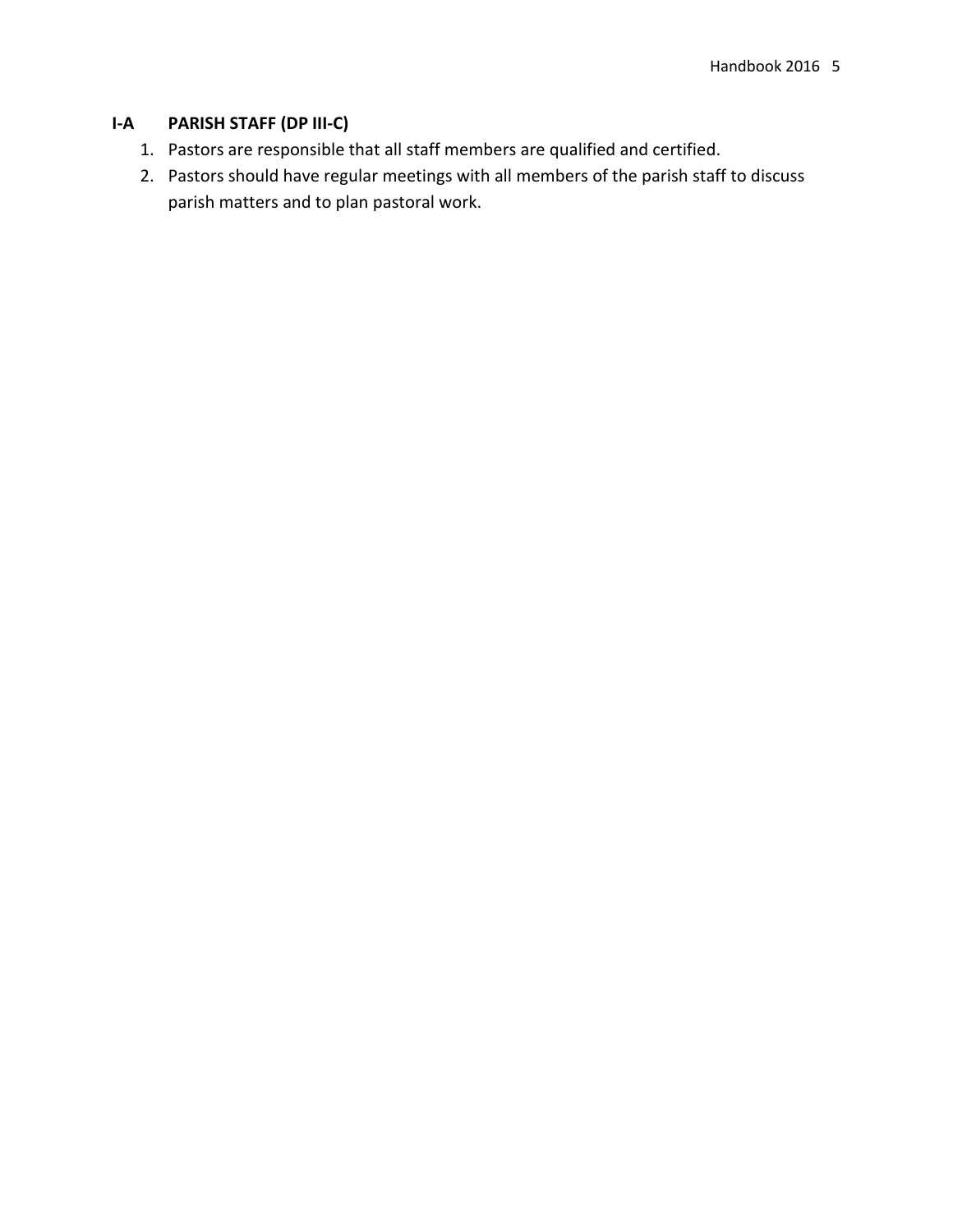### **I-B LAY EMPLOYEES/VOLUNTEERS (DP V; LEM I through IX)**

- 1. Employee Status Definitions
	- a. Full Time and Part Time
		- i. Full Time employees consistently work 35 hours per week and are entitled to full benefits
		- ii. Part Time Employees
			- 1. Employees are those that work consistently over 20 hours but less than 30 hours per week, and are entitled to pension, sick leave and vacation time, but no health benefits
			- 2. Part Time employees consistently work less than 20 hours per week and are not entitled to benefits.
	- b. Exempt and Non-Exempt
		- i. Exempt employees are full time employees who have major responsibilities and have staff reporting to them. Currently, they do not fill out their hours on time sheets, but only their vacation and sick leave.
		- ii. Non-Exempt employees include all support staff. They must fill out a time sheet for every pay period that includes their hours worked, time off, lunch break, vacation and sick leave.
	- c. Independent Contractors are those who do work for the parish and/or school, who provide their own materials, but are not to be on the parish payroll. These persons must complete a W-9, will be issued a 1099, which are retained at the parish. Please read **Appendix V** for clarifications
- 2. Hiring New Staff
	- a. Process
		- i. A position with a job description ideally is to be advertised
		- ii. A search committee is recommended for positions such as DRE or bookkeeper, or any responsibility that involves money or supervising others.
		- iii. All persons must fill out an application.
			- 1. Applications for those who were not hired must be retained on file for at least six (6) months after the process is complete
			- 2. Applications of those hired must retained for 5 years
			- 3. Applications can be found at http://renodiocese.org/jobopenings
		- iv. Reference and background checks must be completed during the interview/search process.
		- v. During the interview process the applicant's right to privacy is protected. Any questions concerning age, marital status, disabilities, matters of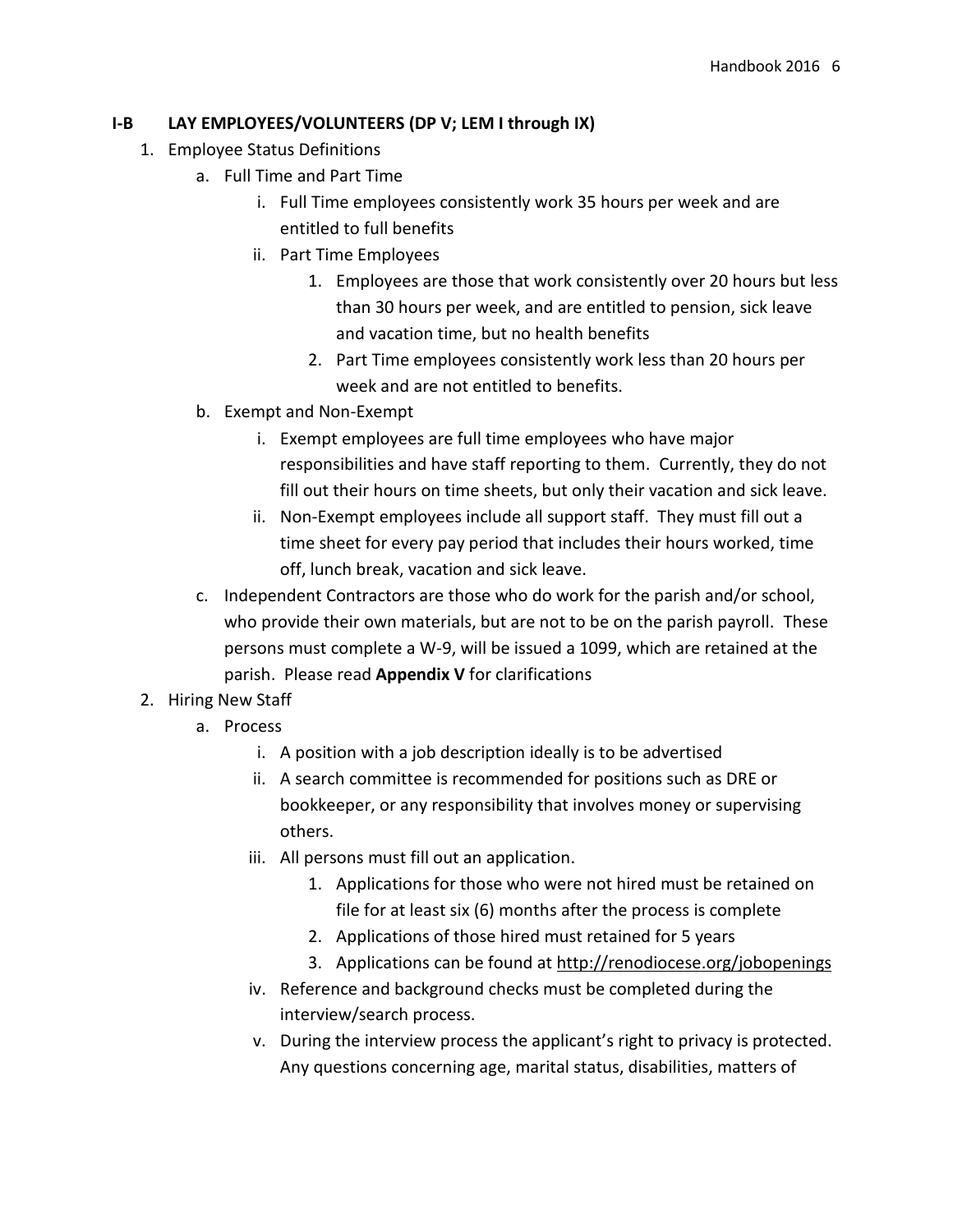conscience, when they graduated from college/school, pregnancy, politics and other similar issues are NOT to be asked **(See Appendix I)**

- vi. Persons with disabilities may not be discriminated against, the employer must be able to make reasonable accommodations for any person with a disability
- vii. An offer letter that explains the start date, salary, benefits, employee status and supervisor is written and asked to be signed by the new hire **(Appendix VI)**
- viii. The new hire must complete the Safe Environment Training
- ix. The Pastor provides a New Hire Packet, which is completed and sent to the Finance Department at the Pastoral Center.
- b. Paperwork
	- i. All new employees must be given copies of the Lay Employee Handbook
	- ii. All employees must sign that they have read the above document and the confidentiality agreement, and the signed pages are placed are sent to the Finance Department and placed in their personnel file.
- 3. On-going Employment of Staff
	- a. Time Sheets/Payroll
		- i. As required by the parish services agreement, payroll is administered through the diocese.
		- ii. Each pay period the parish/school sends to the diocese the monies to cover its payroll
		- iii. All employees must fill out time sheets as follows:
			- 1. Exempt only provide time off hours.
			- 2. Non-Exempt must record hours worked and time off taken, including all breaks
			- 3. Priests do not fill out time sheets.
		- iv. The pastor/principal signs all time sheets which are retained at the parish
	- b. Evaluations and Job Descriptions
		- i. All paid employees are to have a yearly evaluation
		- ii. All paid employees, and ideally volunteers, are to have a job description which is kept in the individual's personnel file
		- iii. The job description will include (See **Appendix II** for a sample)
			- 1. The title of the position
			- 2. The name or office of the immediate supervisor
			- 3. Paragraph generally descripting the scope of the position
			- 4. List of responsibilities
		- iv. The job description be reviewed and updated at each yearly evaluation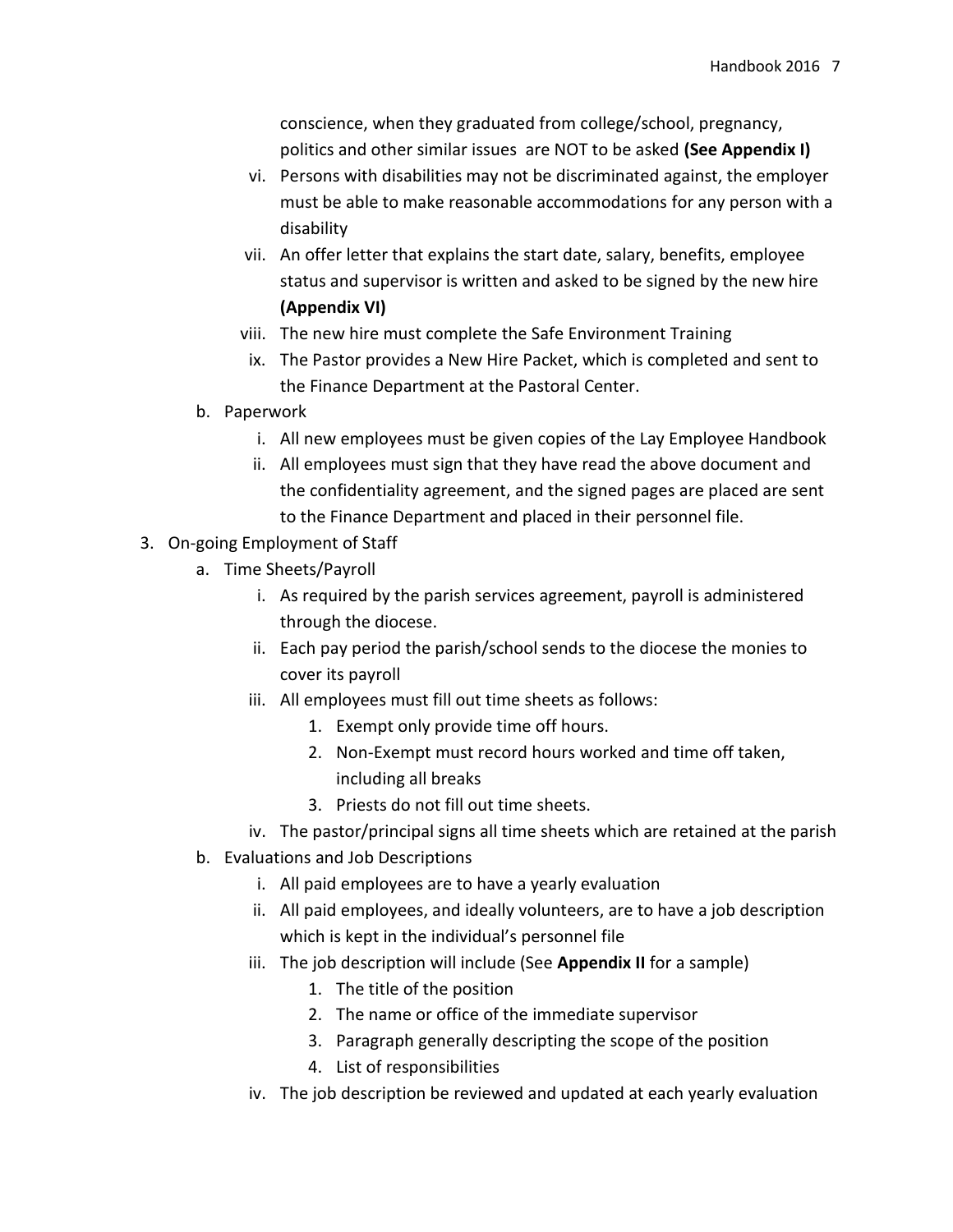- c. Parish Personnel Files need to include: (note that anything in the file can be read by the employee)
	- i. Application, resume and names of references
	- ii. Emergency Contact Information
	- iii. Proof of Protecting God Children Program participation
	- iv. Job descriptions, evaluations and disciplinary actions.
	- v. Record of time off taken.
	- vi. Salary and benefit information
	- vii. Vacation, sick leave & other time off requests.
	- viii. Disputes, Reprimands and Grievances.
	- ix. All memos
- d. I-9's (immigration) forms plus copies of identification are to be kept together in a separate file. Copies need to be sent to Payroll Services at the Pastoral Center.
- e. Diocesan Personnel Files need to include
	- i. Personnel Action Requests
	- ii. W-4
	- iii. Signed documents from the Lay Employee Handbook
	- iv. Direct Deposit Forms
	- v. Health Insurance forms (employees over 29 hours)
	- vi. Authorization and Salary Redirection forms (full time employees only)
	- vii. Beneficiary Forms for the pension (only employees working 20+ hours/week)
- f. I-9 (immigration), plus either two forms of identification or a copy of the passport are sent to the Diocese and they are also kept in a separate file

### 4. Disciplinary Actions

- a. Any employee who fails to perform their job or commits infractions in violation of diocesan policy is subject to disciplinary action.
	- i. First offense, the employee is notified and given a verbal warning, but a record of this verbal warning needs to be placed in their personnel file.
	- ii. Second offense, the employee is notified and a written warning with actions is provided. The employee signs that they have read the disciplinary action.
	- iii. Third offense, the employee is provided a written warning or is terminated at this point.
- b. All disciplinary actions must be recorded and kept in the employees personnel file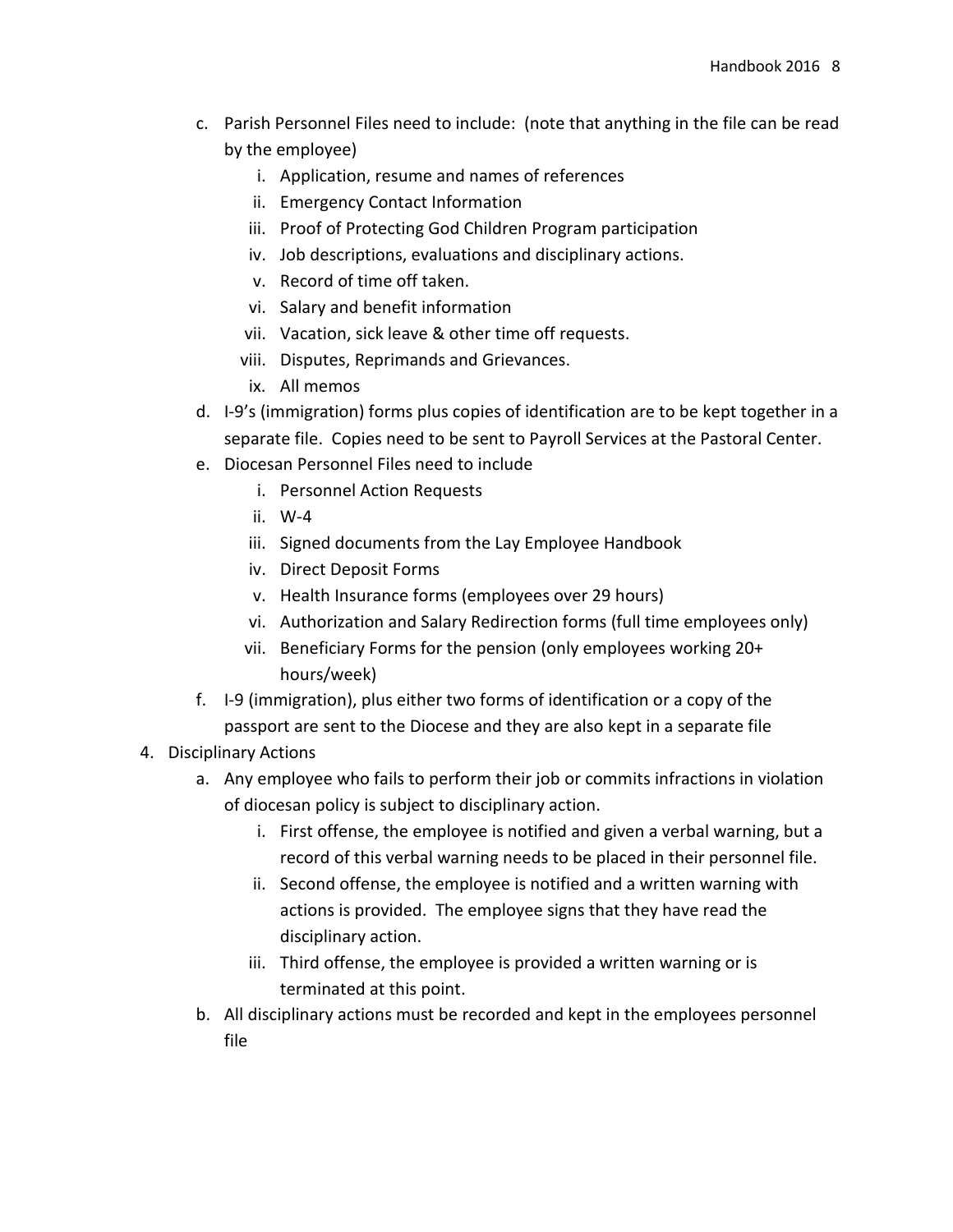- c. If an employee commits a crime, such as hurts a child or vulnerable adult, steals, or is violent, that person may be terminated without taking disciplinary actions (first consult with the CFO/Chancellor)
- 5. Ending Employment
	- a. Employment may end voluntarily. If this happens, please see **Appendix III** for the checklist
		- i. The employee needs to provide a letter of resignation
		- ii. The CFO is contacted immediately with the effective date of the end of employment so that a final check may be issued through Payroll Services
	- b. Employment may end involuntarily. Before terminating any employee the CFO for the diocese first must be contacted.
		- i. Termination may not occur until the CFO has sought legal counsel
		- ii. All paperwork and all protocols have been followed (checklist provided in **Appendix III)**
	- c. Once an employee is terminated
		- i. The CFO must be contacted so that a final paycheck can be issued
		- ii. All the passwords need to be removed from computers and IT
		- iii. All keys are to be taken
		- iv. The former employee is to pack personal belongings in the presence of a staff person
	- d. Due to privacy there can be no discussion to staff or parish why an employee was terminated.
- 6. Volunteers
	- a. Screening and Assignments
		- i. All need to be interviewed to determine if the person is qualified for the work, and if needed, Safe Environment Protocols applied.
		- ii. It is recommended that a "job description" for the volunteer be written.
	- b. Ending the Work
		- i. If a volunteer decides that he or she wants to resign from their work, it is recommended that a letter stating such be written by the volunteer for the records.
		- ii. At times, if a volunteer violates ethical standards, or fails to do their work well, they can be asked to resign from that work. It is recommended that a letter be written stating this.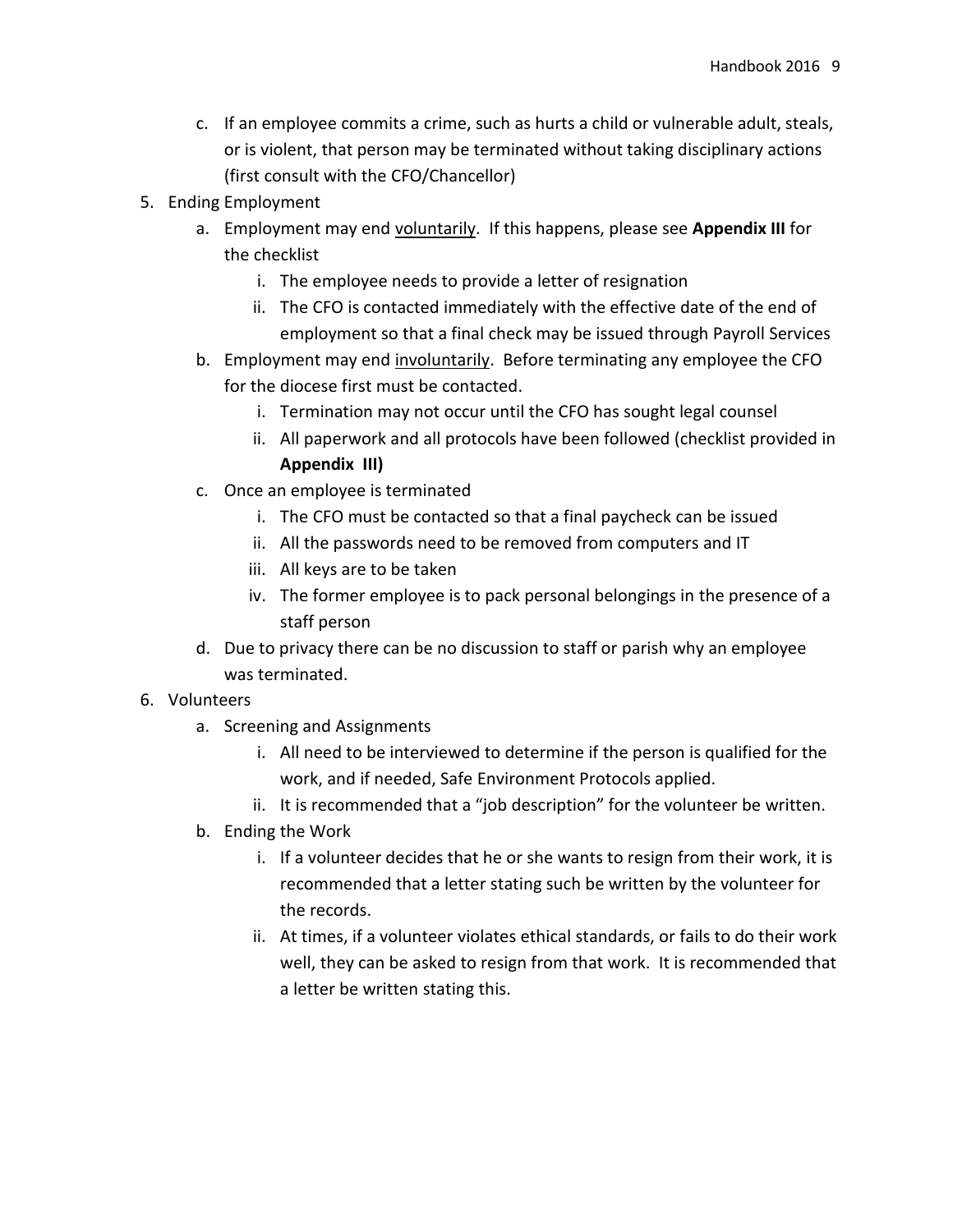# **I – C PAYROLL SYSTEM (DP V-H)**

- 1. All clergy and lay employees of parishes, schools and agencies of the Diocese (except for casual laborers) are paid under a Diocesan computerized payroll system administered centrally by the Pastoral Center.
- 2. Clergy are paid once per month while lay employees are paid twice per month.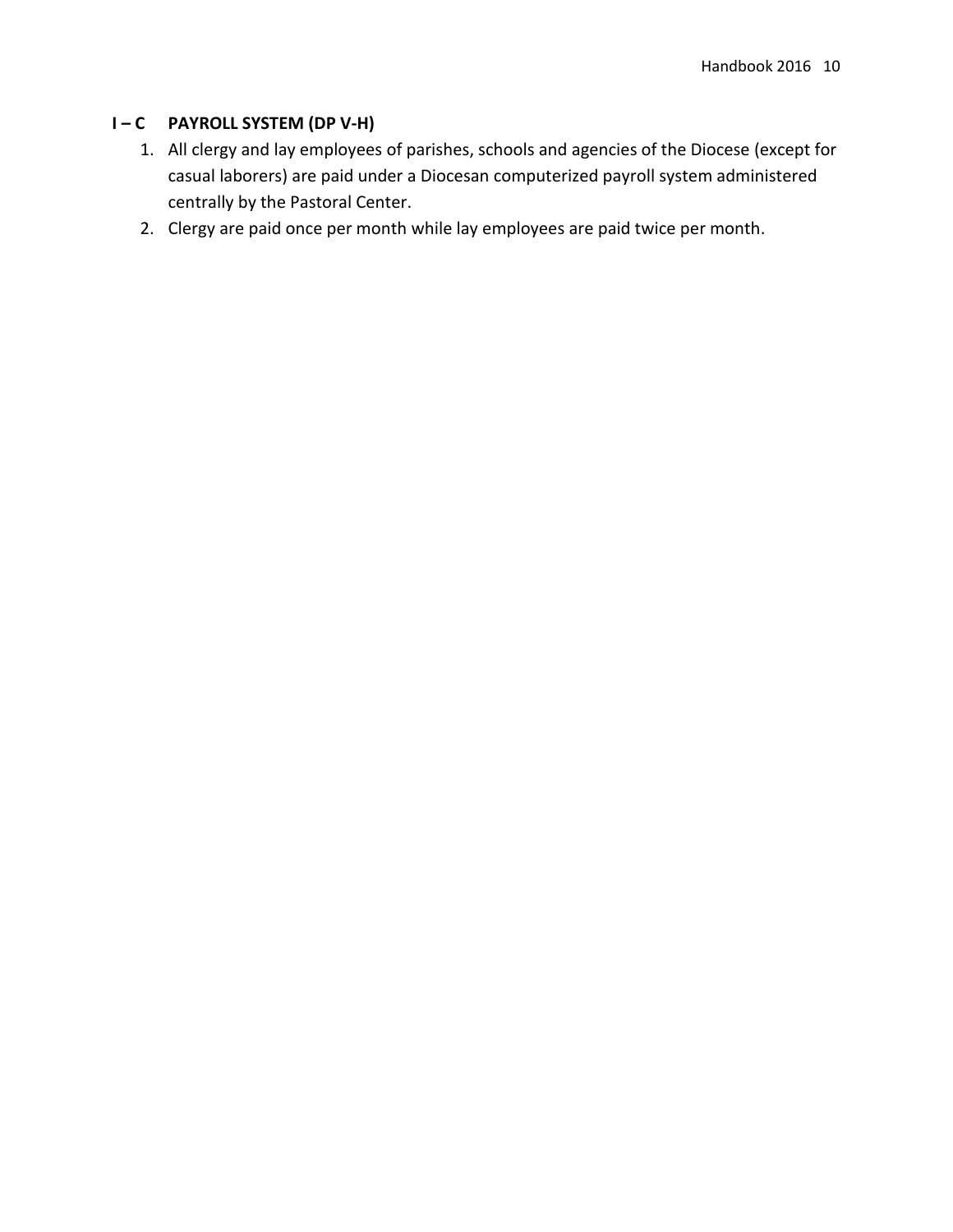## **I – D EMPLOYEE GRIEVANCES (DP V-G; LEM VIII)**

- 1. The Diocese has an internal dispute resolution process by which an employee may seek resolution of an employment related complaint.
- 2. Grievance Process
	- a. Employees are encouraged first to discuss informally any concerns they have with their immediate supervisor prior to initiating a formal review.
	- b. If this discussion is not successful from the employee's point of view, the employee should submit a complaint in writing to his or her supervisor with a copy to the Chancellor.
	- c. The employee should submit the written complaint within 10 working days of the incident which is the subject of the complaint. The written complaint must contain a statement of the relevant facts, identify the objections or concerns of the complaining employee, identify the violation of law, Handbook provision or Diocesan policy that the employee believes has occurred and state the remedy desired by the employee.
	- d. The supervisor has 10 working days from receipt of the written complaint to investigate and respond in writing to the employee. A copy of the supervisor's written response must be provided to the Chancellor.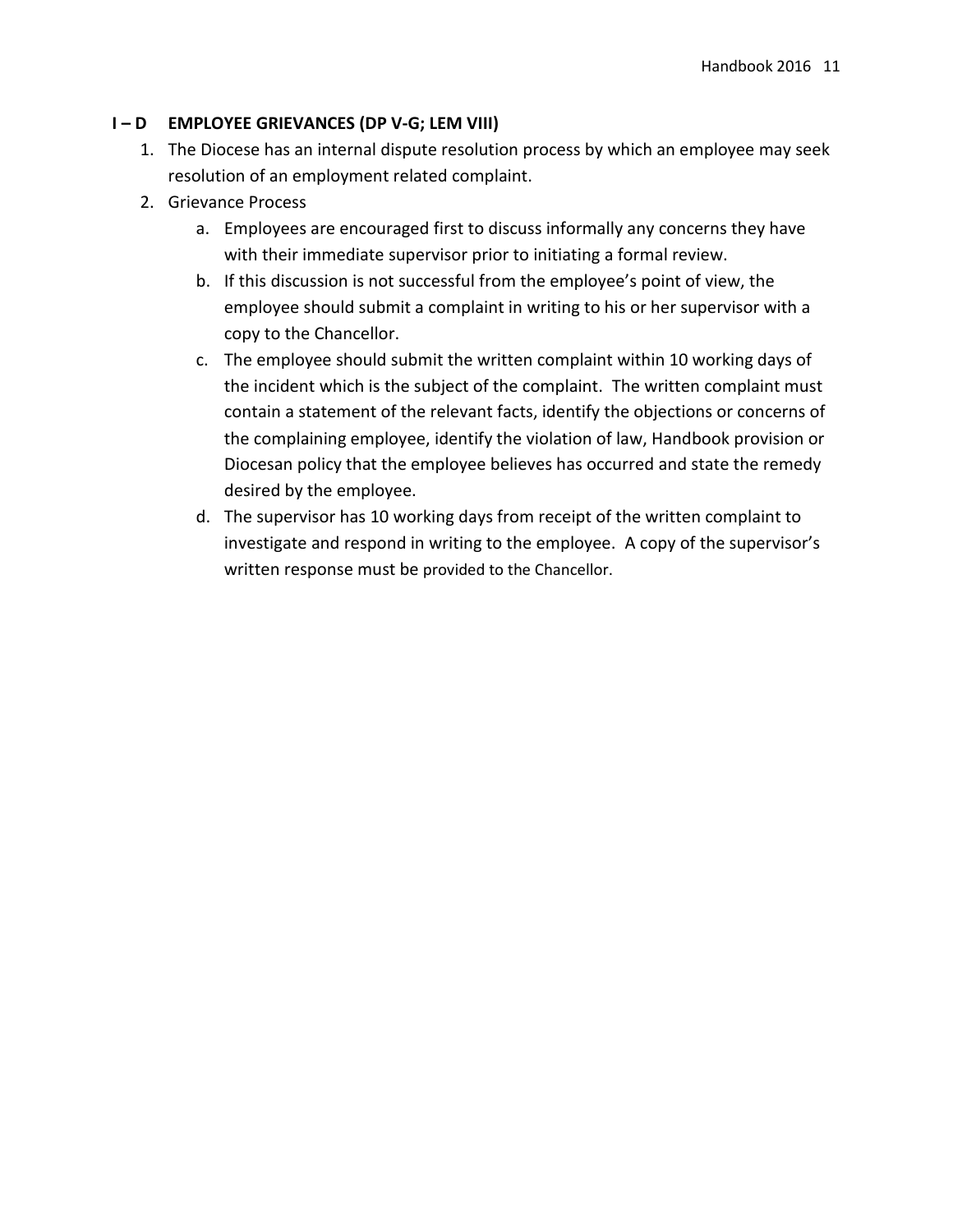## **I-E SAFE ENVIRONMENT (DP I-I; II-I; V-A, B, C, D, E, F; IX-A)**

- 1. All paid personnel of the Diocese and all volunteers who have **any** contact with minors in the performance of their duties must participate in the Safe Environment Program. This includes all priests, deacons and seminarians.
- 2. Protocols
	- a. All staff and above named volunteers must submit to a background check as facilitated by the pastoral center. At times fingerprints may be required.
	- b. If a staff or volunteer receives a negative background check, the chancellor receives a confidential report from the vendor.
	- c. The chancellor will contact the priest or principal indicating that a negative report was received.
		- i. Due to Nevada Statutes the content of the report cannot be revealed by the chancellor to the priest, principal or even the employee/volunteer.
		- ii. The chancellor will indicate to the priest or principal that the person will immediately need to be removed from employment or volunteering, or
		- iii. The chancellor may indicate that the person may not drive children (such as recent and/or number of driving violations), or
		- iv. The chancellor may indicate the need to consult with the person to determine if they will voluntarily provide the information, and based upon that information determine their participation in the ministry
- 3. Maintaining a Safe Environment
	- a. On-going diligence at the parish/school is a priority
	- b. Ensure that all records are up to date and maintained as to who is volunteering and working on site
	- c. Ensure that all new volunteers that have any contact with children have background checks and take "Protecting God's Children"
	- d. Ensure all appropriate personnel and volunteers are up to date on their training bulletins
	- e. Ensure all personal safety classes are being taught in as part of the school or Religious Education program
- 4. Outside Speakers/Clergy (**DP VIII-A)**
	- a. All speakers, prayer leaders, priests, deacons are to provide a letter of good standing from their home diocese or religious communities.
		- i. This letter must be sent to the chancellor before the speaker arrives.
		- ii. The Bishop may revoke all permissions for speakers if there is no approval.
	- b. No clergy may celebrate the sacraments without having provided a letter of good standing beforehand.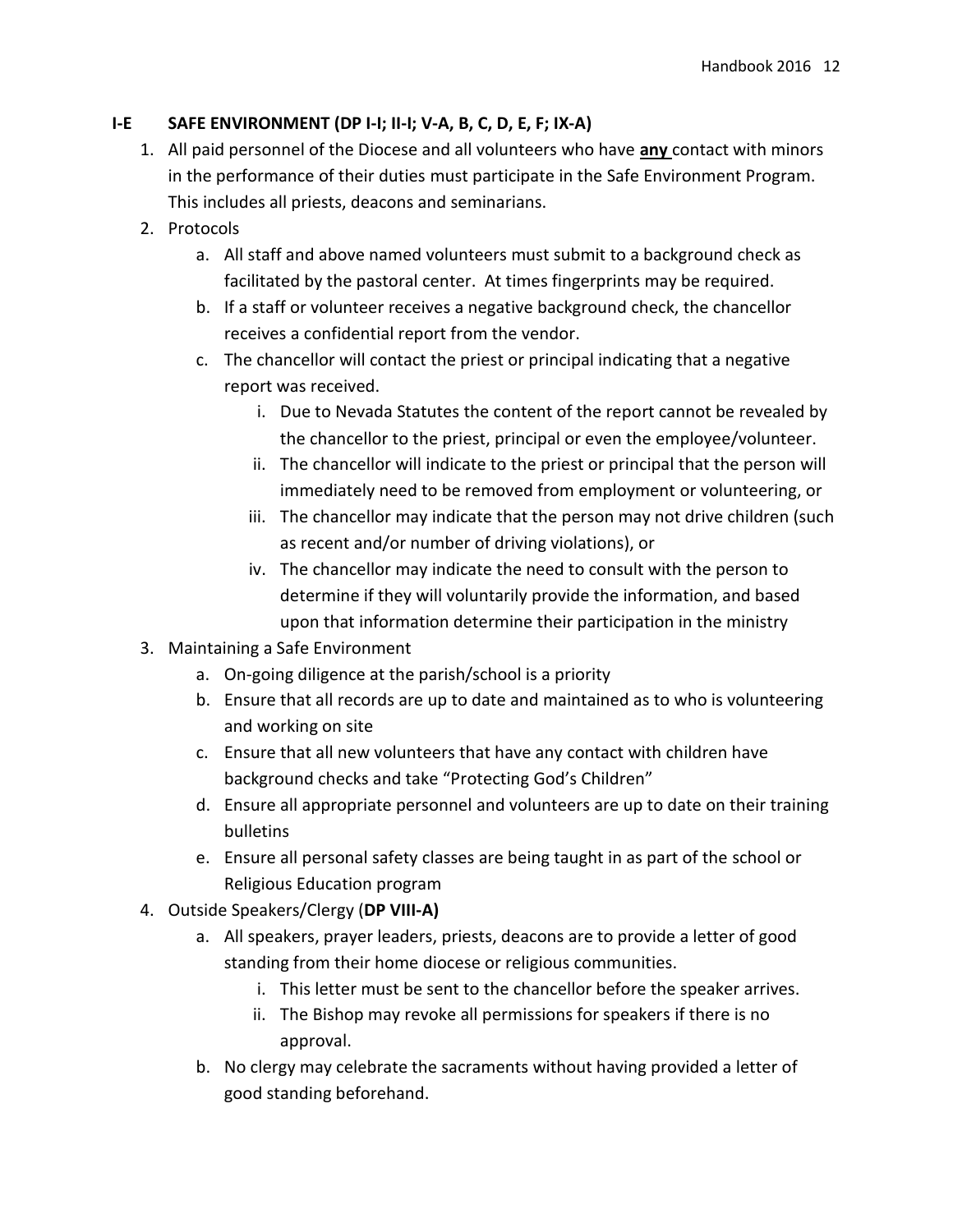- c. Visiting clergy may concelebrate with the pastor without having provided a letter of good standing, but having shown their "celebret"
- d. Outside groups/apostolates: if any group or apostolate requests time in which to speak at a parish or school, please investigate their background and confirm with the Bishop's office before making any agreement.
- 5. Diocesan clergy going outside of the diocese to celebrate sacraments or give a retreat/mission/conference need to provide the applicable diocese a letter of good standing.
	- a. Please contact the chancellor's office as early as possible for this letter
	- b. A letter will be issued to the diocese and to you.
- 6. Internet access, e-mail, and social media **(DP II-I)**
	- a. Every user of the internet, e-mail and voice mail has the responsibility to maintain, enhance, and carry out the mission of the church, and to use all available electronic equipment in a productive and morally acceptable manner.
	- b. Each parish, school and diocesan employee or ministerial volunteer, for their respective ministry, shall use a parish, school or diocesan domain or a separate email that is distinct from their personal email account.
	- c. All social media pages and accounts, such as Facebook, Twitter, shall be separated from an individual personal account, and the supervisor must be on that account.
	- d. Any use of these electronic systems for personal gain is prohibited.
	- e. In the event an employee becomes aware of security breaches, viruses, spam, unsolicited obscene material, copyright infringements, hate mail or otherwise potentially violent communications or use by anyone that involves a real or apparent unacceptable use must report this to their supervisor immediately.
	- f. Contact the Diocesan Finance Department with any questions that may arise.
	- g. All computers owned by the parish are subject to inspection. No employee may presume privacy.
- 7. Report and Response to allegations of abuse **(DP V-B)**
	- a. All suspicions of sexual, physical and/or emotional abuse and neglect of a minor or vulnerable adult must be taken seriously.
	- b. All Priests, including parochial vicars, deacons, principals and teachers are considered **Mandated Reporters** according to Nevada Revised Statutes.
		- i. The Diocese of Reno also includes DREs and Youth Ministers as mandated reporters
		- ii. It is the responsibility of the Pastor to ensure that procedures take place, even if he should question the veracity of the suspicion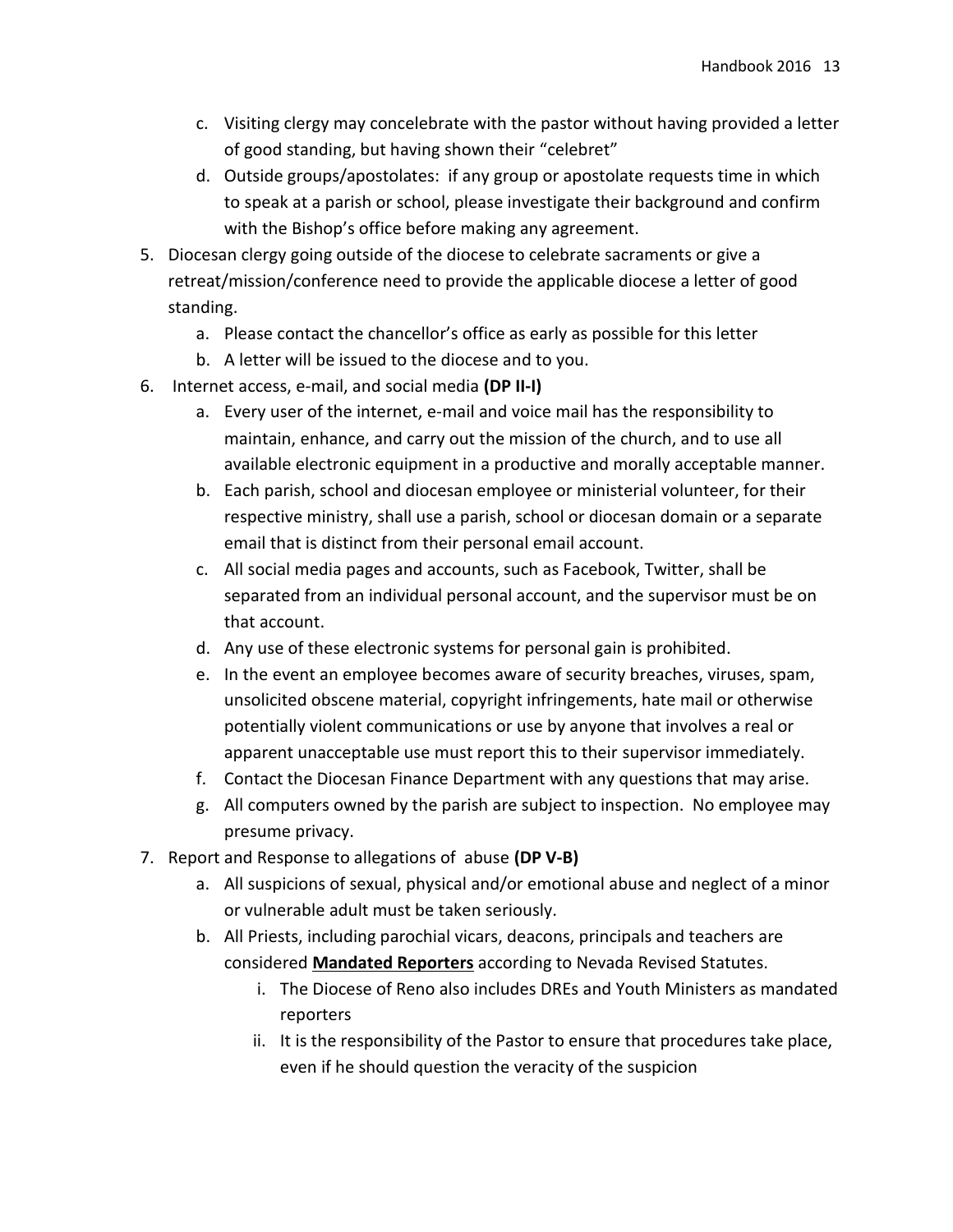- iii. Therefore when any abuse of a minor or vulnerable adult is suspected, the mandated reporter has 24 hours to report to the civil authorities. Failure to do so could result in criminal charges against the mandated reporter
- iv. Once the civil authorities are notified, the mandated reporter must notify the chancellor immediately.
- v. The pastor or principal is to NOT conduct any investigation whatsoever.
- vi. It is up to the civil authorities to determine whether a case is pursued or not.
- vii. If the priest hears anything within the Sacrament of Reconciliation, this is protected by the seal and may not be divulged.
- c. If the alleged perpetrator is a volunteer or staff, that person must be removed from their ministry immediately and if an employee, placed on administrative leave. The CFO and Chancellor need to be contacted immediately.
- d. If the alleged perpetrator is a priest, he will be removed from his parish ministry and placed on administrative leave immediately until the allegations have been resolved.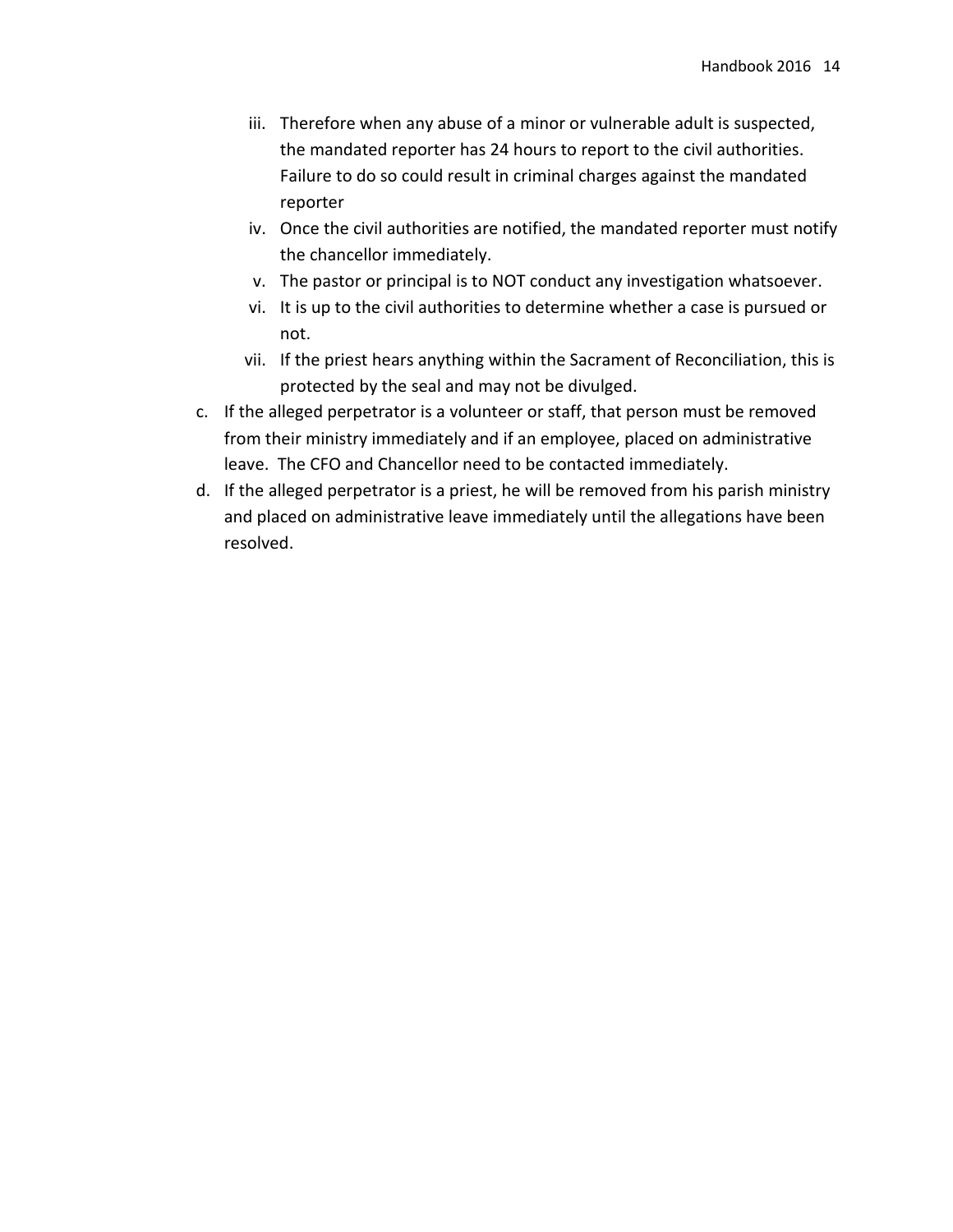**II – Parish Administration**

**Section A – Service Agreement with the Diocese**

**Section B - Stewardship of Church Property**

**Section C – Parish & School Administration**

**Section D - Collection Counting**

**Section E – Parish Councils/Board**

**Section F – Parish Organizations**

**Section G – Construction Projects**

**Section H - Grant Coordination**

**Section I – Missionary Cooperative Plan** 

**Section J - Diocesan Information/Reporting Requirements**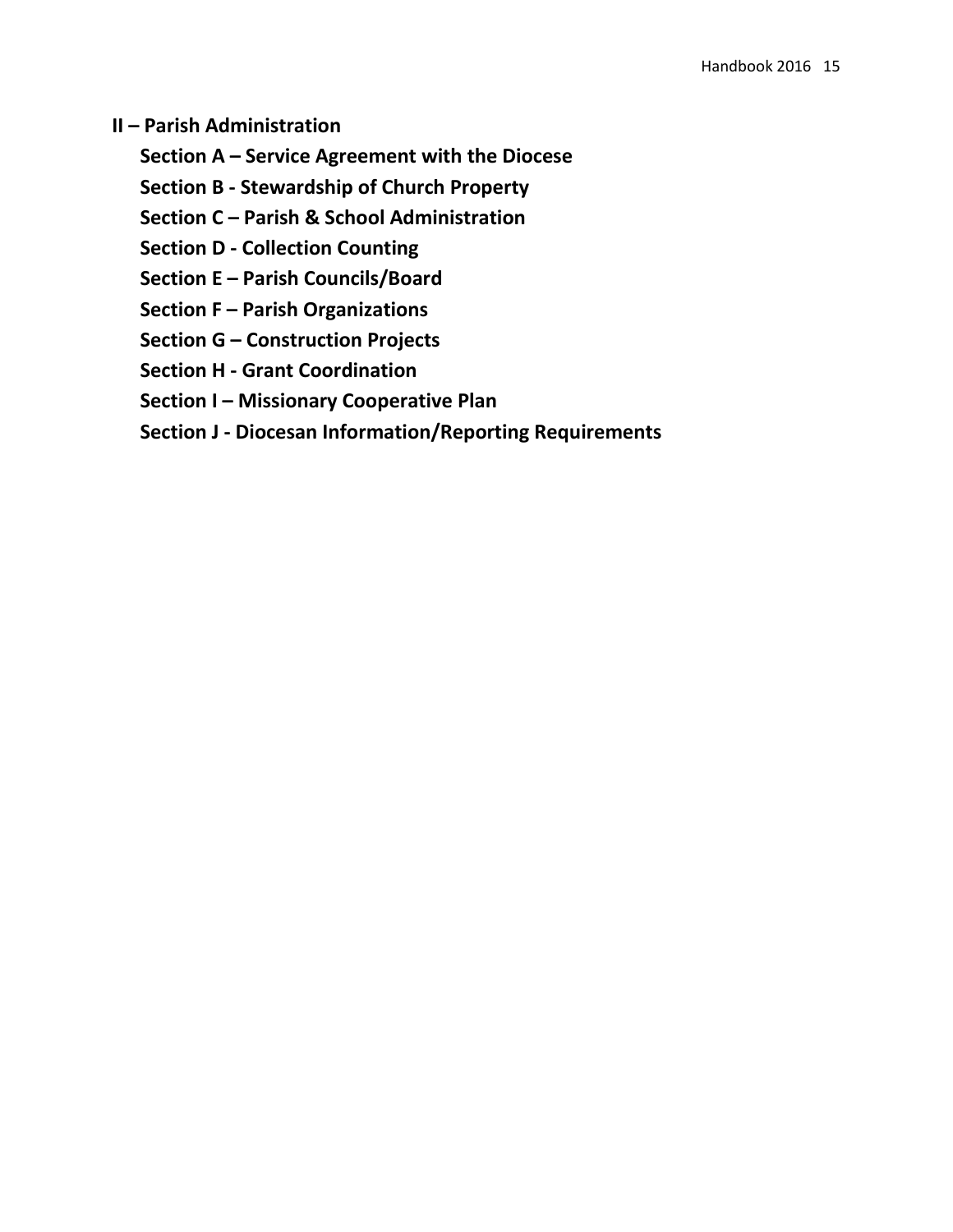### **I-A SERVICE AGREEMENT WITH THE DIOCESE**

- 1. This document outlines the services the Diocese's Pastoral Center provides for the parish corporation as well as the charges the pastoral center levies against the parish for such services.
- 2. Each parish corporation has a service agreement with the Diocese's Pastoral Center.
- 3. Parish Service Agreement Points mandating the Diocese (Pastoral Center) being the primary (initial) consultative resource in the following areas:
	- a. Liturgy & Worship
	- b. Religious Education
	- c. Special Ministries and Initiatives
	- d. Safe Environment
	- e. Human Resources
	- f. Financial & Administrative
	- g. Construction Coordination & Oversight
	- h. Stewardship, Development & Planned Giving
	- i. Real Estate Management
	- j. Legal Services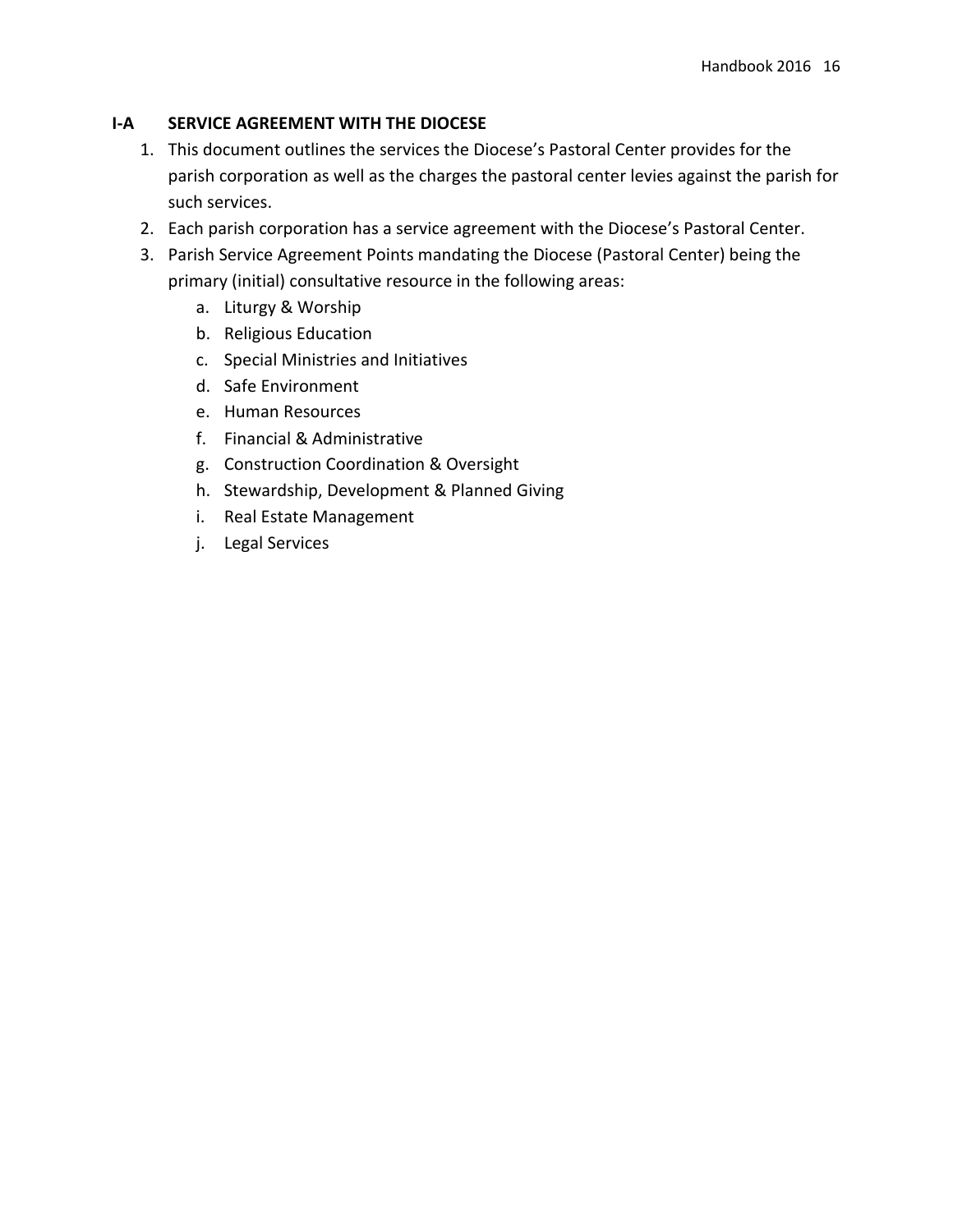### **I-B STEWARDSHIP OF CHURCH PROPERTY (DP II-A; III-B)**

- 1. All Clergy must ensure that the parish property and finances are safeguarded against loss or theft
- 2. Checking and Banking **(DP III-B)**
	- a. Parish bank accounts to take care of current needs shall stand in the name of the Parish Corporation.
	- b. Bank signature cards must have the Pastor, Bishop and Vice President of the Parish Corporate Board as a signatory, and all accounts shall be recorded at the Pastoral Center.
	- c. To place the names of the signatory on the check signing card, all persons must go to the bank with proper identification, and with the official minutes from the Parish Corporate Board naming the officers.
	- d. All checking, savings, Certificates of Deposit and investment accounts must have the Bishop as one of the signers.
	- e. The actual checks must include the parish name, address, etc.
	- f. Pastors or administrators are the primary signers of parish, school or other agency checks.
		- i. When circumstances warrant, persons other than those who prepare checks may be designated as signers.
		- ii. All checks must be signed by hand; **absolutely NO signature stamps are to be used.**
	- g. All checks written for more than \$5,000 require two signatures: the pastor and another check signer.
		- i. Generally the other is either from the Finance Council or the Parish Corporate Board, or a parochial vicar
		- ii. Checks may not be sent to the Pastoral Center without two signatures.
		- iii. No one who counts money or keeps an accounting of monies shall be a signatory on checking accounts.
	- h. Deposit & Loan Account: Parishes are required to deposit their excess monies [excess of six months operating expenses) within the Diocesan Deposit & Loan Account. **See your Service Agreement for specifics**. **(DP II-C)**
- 2. Deeds, Insurance and Property **(DP II-A.I)**
	- a. All deeds of transfer of property are to be sent to the Pastoral Center for examination.
	- b. All parish, institutional buildings and vehicles must be covered by such insurance as the Pastoral Center has directed.
	- c. An inventory of the contents of the church, rectory and all real property is be on file in the parish or institution.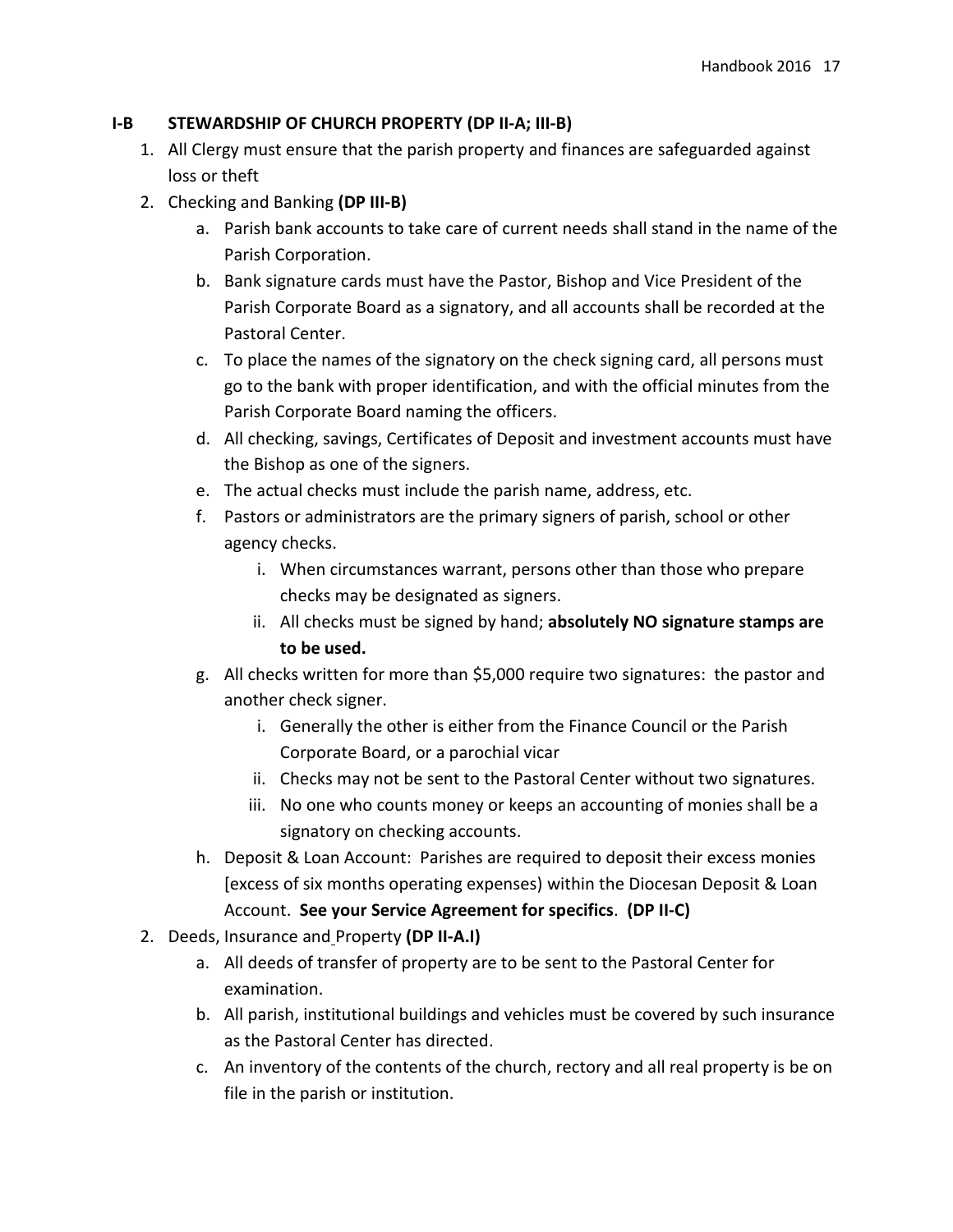- i. A copy should also be in the diocesan office files.
- ii. The inventory is to be updated every three (3) years or when there is a change of pastor or administrator.
- iii. A separate list is made with of the clergy's personal effects
- 3. Contracts Consult with the Diocese's Finance Office for all inquiries/concerns.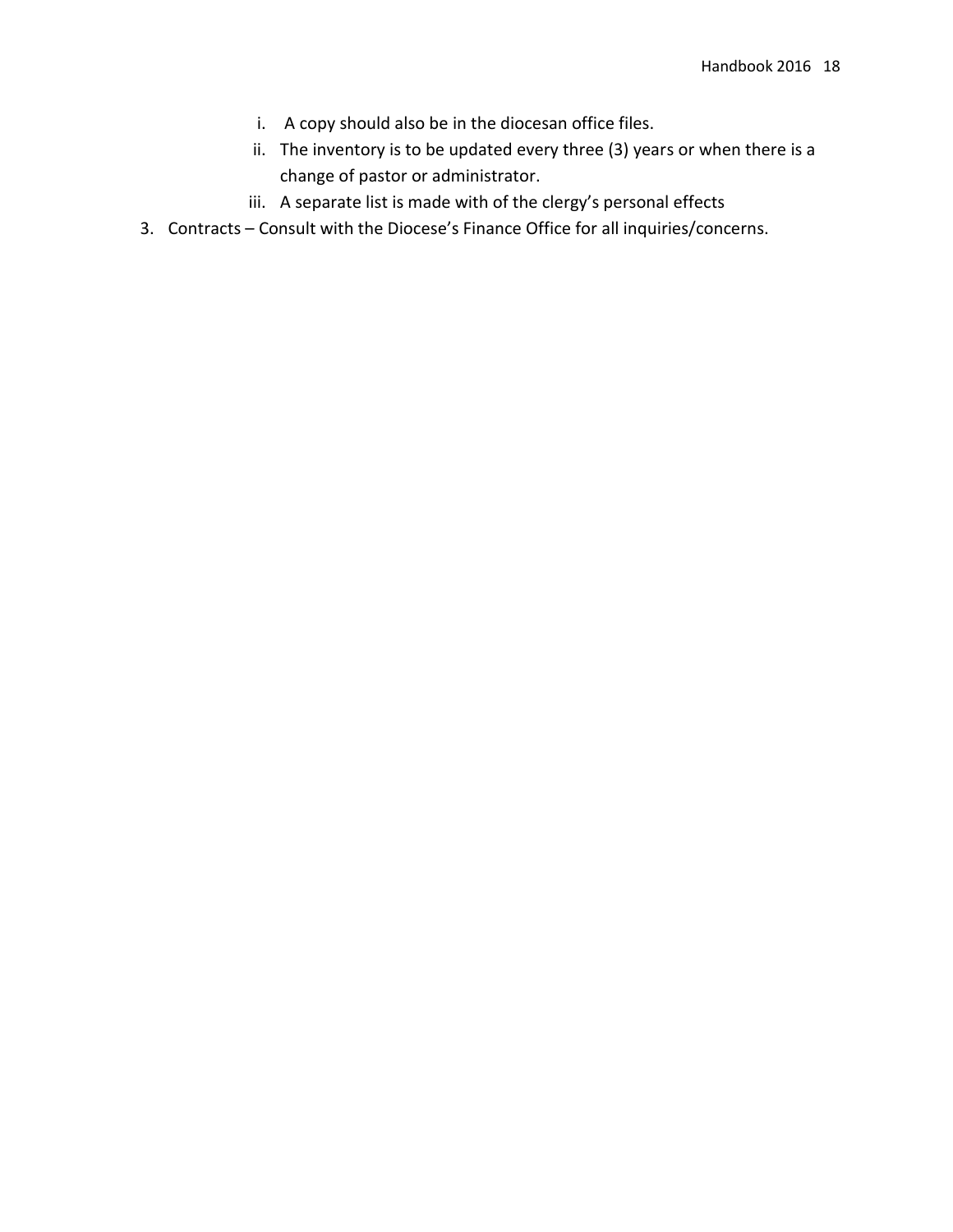### **II-C PARISH & SCHOOL ADMINISTRATION (DP II)**

- 1. Budgets
	- a. The fiscal year runs from July 1 through June 30 of the following year.
	- b. Each parish/school must prepare a budget and that budget must be approved by the finance council and the parish corporate board **(DP II-B).**
	- c. Process:
		- i. It is required that the Pastor be involved in the process along with the Parish Finance Council.
		- ii. Each March/April the Diocesan Finance Office provides a worksheet with updated salary, benefits and other amounts to use in developing the budget.
		- iii. Once a budget is agreed upon by the Finance Council and the Pastor, the agreement needs to be indicated in the council meeting minutes.
		- iv. The budget is then given to the diocese and with later formal approval by the Parish's Corporate Board at its annual meeting.
- 2. Money Handling: To protect from accusations and theft, it is extremely important that all protocols for receiving money, especially cash are followed.
	- a. Cash Handling (not a gift)
		- i. If cash is given for stipends, donations, purchases, etc. a receipt must be provided to the person giving the cash.
		- ii. Ideally any cash received should be in the presence of another staff person.
		- iii. If no such person is around, it is suggested the person giving the money come back at another time.
		- iv. ALL cash is placed into a lockbox or safe immediately.
	- b. Check Handling
		- i. If a check is received, ensure it is made out to the parish.
		- i. If the person wants a receipt for it, provide one to them.
		- ii. Deposit the check into a lockbox or safe immediately.
- 3. Collections **(DP II-A.III; A.IV)**
	- b. All special collections designated by the Pastoral Center are to be taken up at all the Masses on the days assigned.
	- a. No parish is exempt from any of the assessments or collections
	- b. Second Collections
		- a. Each month the diocese takes up a second collection as designated by the USCCB.
		- b. All parishes are to take up this collection and remit the total amount to the diocese within three (3) months of when the collection was taken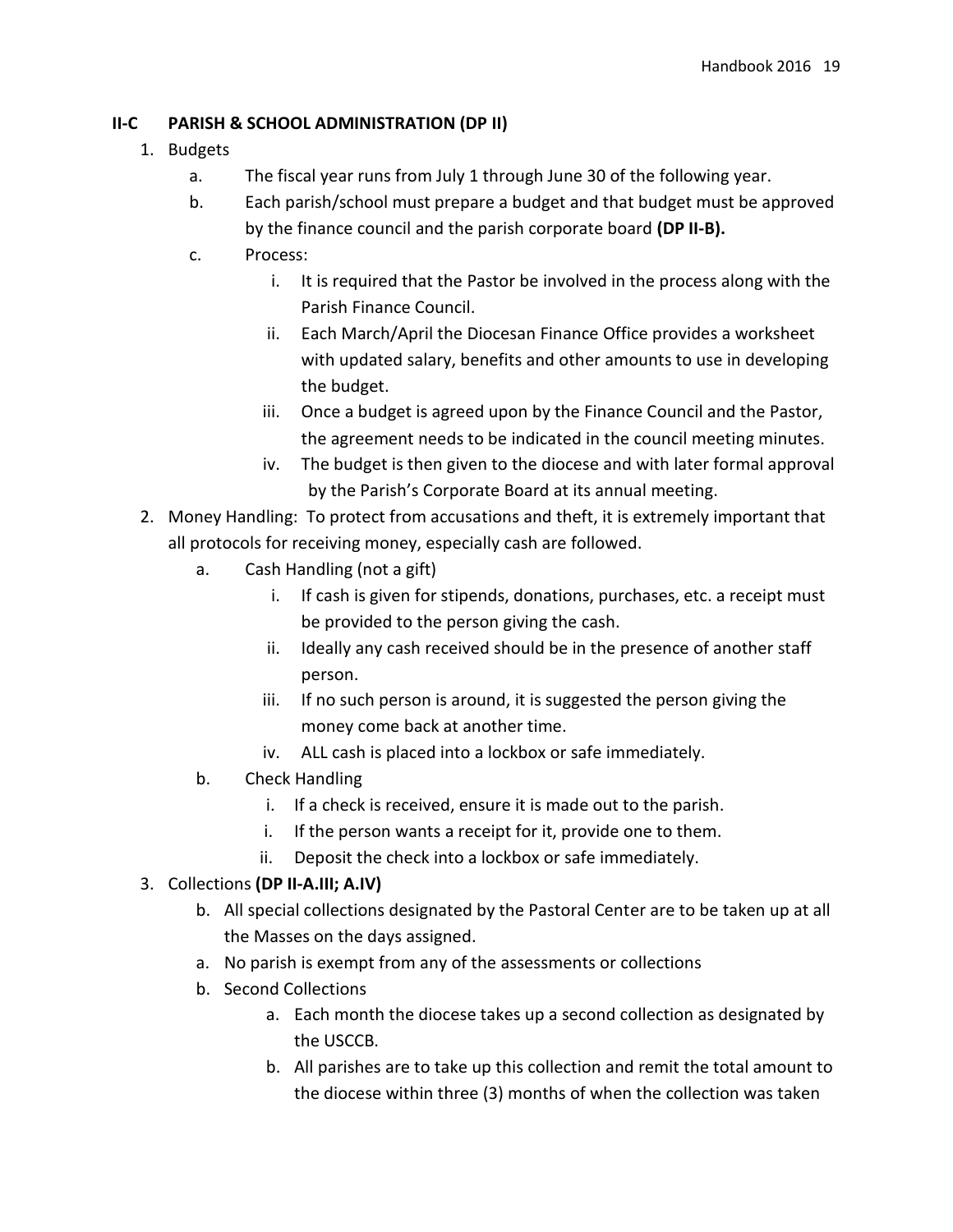so that it may in turn remit the total collection to the National Collections Dept. of the USCCB.

- c. Two collections per year remain with the diocese; Priest Relief Fund and Seminarian Fund.
- c. At various times, the USCCB may call for an additional collection (e.g. to aid natural disasters). All parishes are asked to participate.
- 4. Catholic Service Appeal (CSA)
	- a. The Catholic Service Appeal is an annual collection that supports the ministries of the Diocese. The collection runs from February to January of the following year.
	- b. All parishes must participate.
	- c. Each parish is assigned a goal based on their average ordinary income + CSA rebates earned over the past three (3) years.
	- d. Each parish must reach their goal or pay the diocese the amount of the shortfall.
	- e. Once a parish reaches its goal, all additional monies received are rebated back to the parish and can be used without restrictions by the parish.
	- f. All parishes are to maintain a list of parishioners for CSA through the CSA database.
- 5. Insurance Coverage
	- a. All outside groups that use the parish property **must provide proof of insurance**.
		- a. This proof must be kept on file
		- b. If the group does not have insurance, it can be purchased from the Diocese of Reno. Contact Payroll Services at 775-326-9424
	- b. Contact the Finance Department for all questions regarding required insurance coverage for items such as special events at the parish whether parish sponsored or not, additions or deletions of parish vehicle or property items(church or rectory), etc.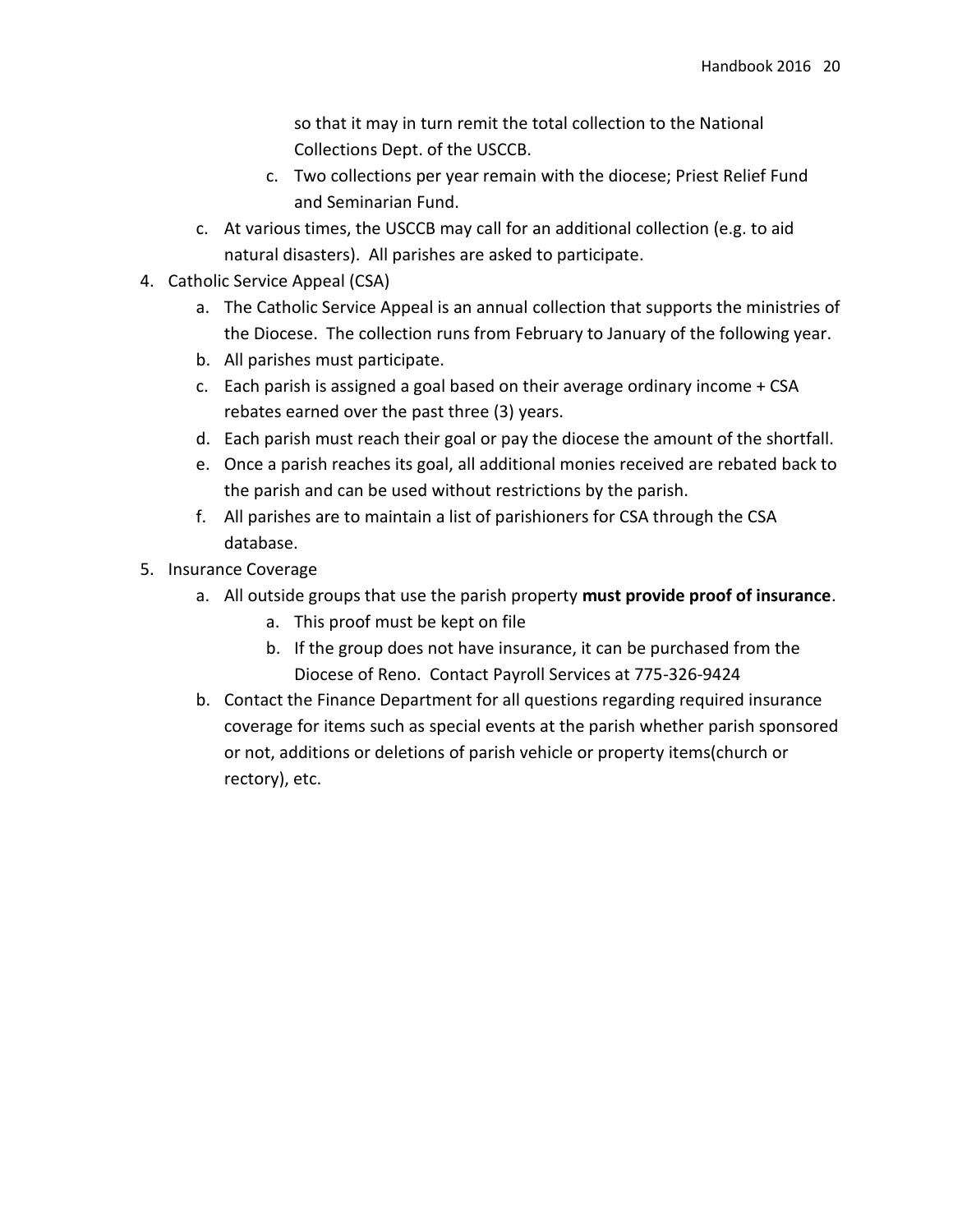## **II- D COLLECTION COUNTING (DP II-L)**

- 1. Every parish shall establish a committee of volunteers from the parish who work in teams of at least two unrelated individuals on a rotating basis to count the Sunday and special collections of the parish.
- 2. The uncounted collection is never left in the custody of a single individual.
- 3. All coats, bags, and personal belongings are to be stored away from the money that is being counted.
- 4. Cash and checks are to be maintained in a locked safe until deposited no later than the first banking day after the collections takes place.
- 5. The Bookkeeper must not be either a cash counter or depositor of collections to the bank for proper segregation of duties regarding cash handling.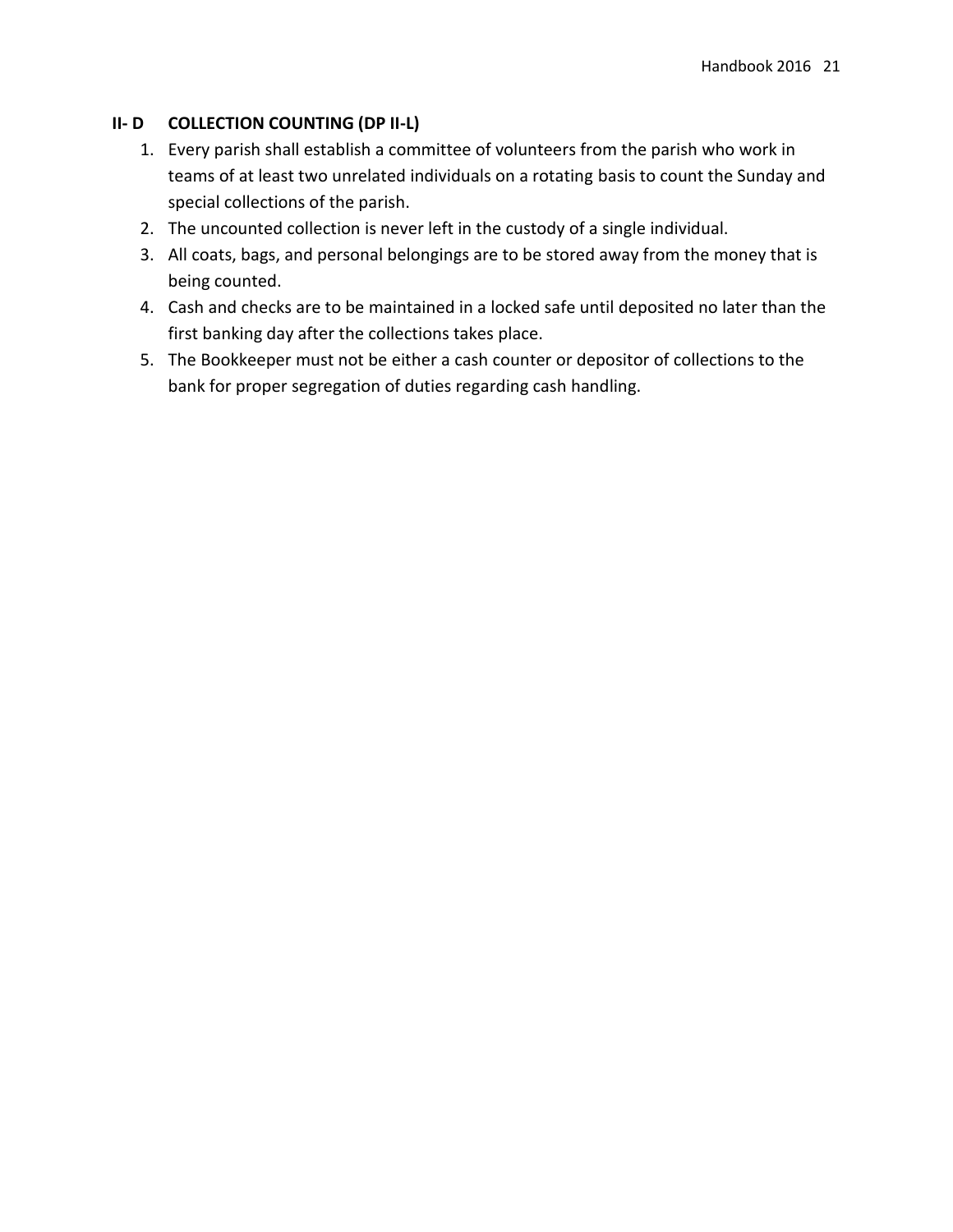### **II-E PARISH COUNCILS/BOARD (DP III-D & E)**

- 1. Pastoral (Parish) Council **(DP III-D)**
	- a. Each parish is to have a parish council and is to meet on a regular basis with the pastor.
	- b. The council is advisory only; it may recommend policy but does not establish it.
	- c. The parish council does not deal with personnel matters.
	- d. The parish council must be informed and approve of any capital expenditures over \$10,000
- 2. Finance Council **(DP III-E)**
	- a. Each parish is to have a finance council and to meet on a regular basis with the pastor.
	- b. The council is advisory only, but must approve the annual budget, and that approval is to be provided in the minutes of the meeting.
	- c. The council must be informed and approve of capital expenditures over \$10,000
	- d. The finance council does not hire nor fire, nor exercise any authority over staff and volunteers.
- 3. Corporate Board
	- a. Each parish is to have a corporate board.
	- b. The Board structure is:
		- i. The Bishop is the Chairman of the Board, and the Corporate member
		- ii. The pastor is the President of the Board
		- iii. The chancellor or vicar general act as the Vice-President of the Board.
		- iv. The secretary and treasurer, from the parish, are selected as an action of the Board
		- v. Other parishioners can serve as members of the board.
	- c. The corporate board must meet at least once per year.
	- d. The corporate board meets at other times as needed to discuss major expenditures or other necessary items.
	- e. Minutes of each meeting must be taken and maintained.
	- f. Refer to the Parish Corporate Board Manual for more details and responsibilities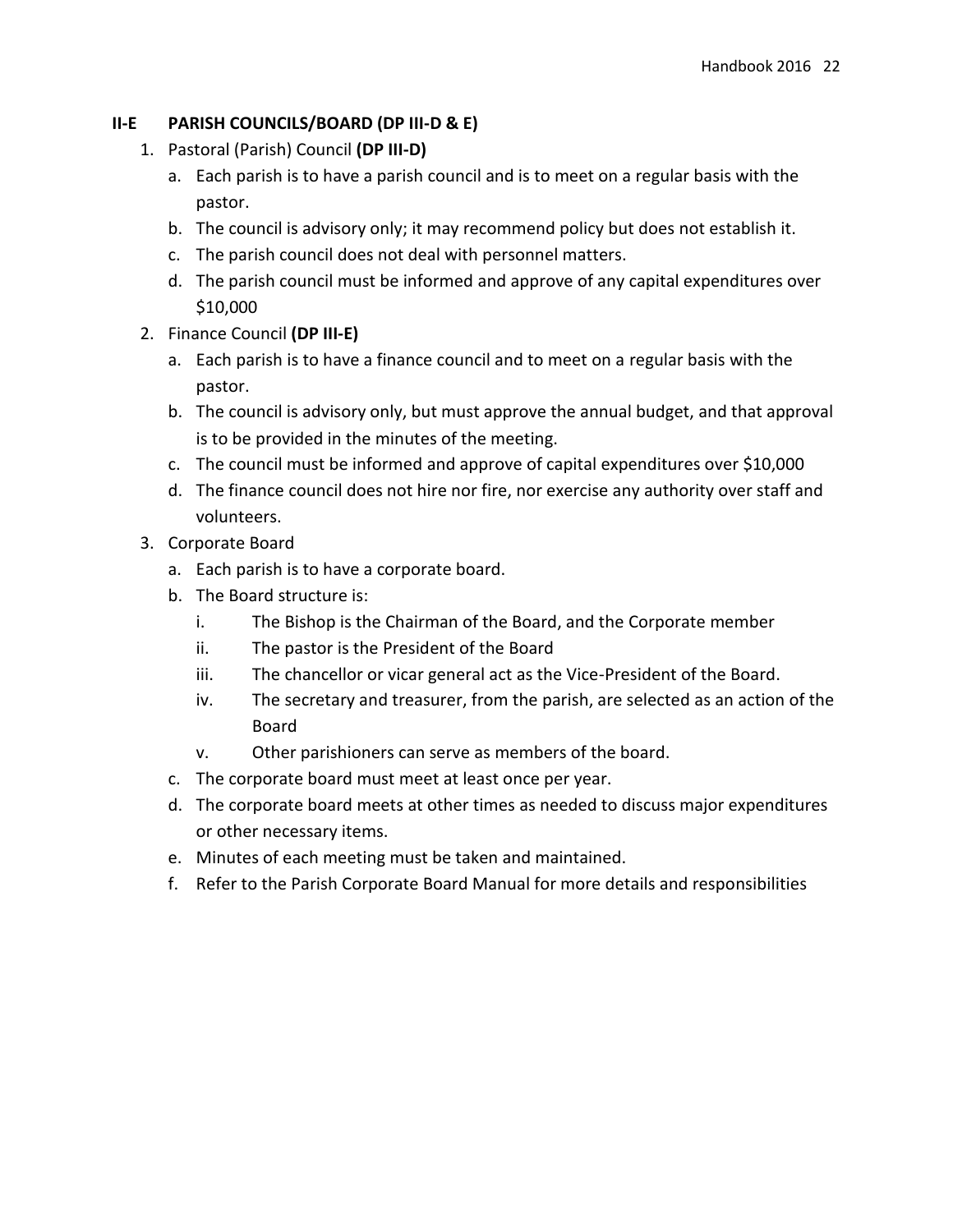### **II-F PARISH ORGANIZATIONS (DP III-H)**

- 1. All parish organizations which use the parish name and tax exempt status of the parish must place all of its funds under the parish supervision
- 2. NO parish organization may maintain its own bank accounts.
- 3. All parish organizations under the direction of the pastor should have written security policies.
- 4. Constitution and bylaws for each parish organization should be on file at the parish office and retained permanently.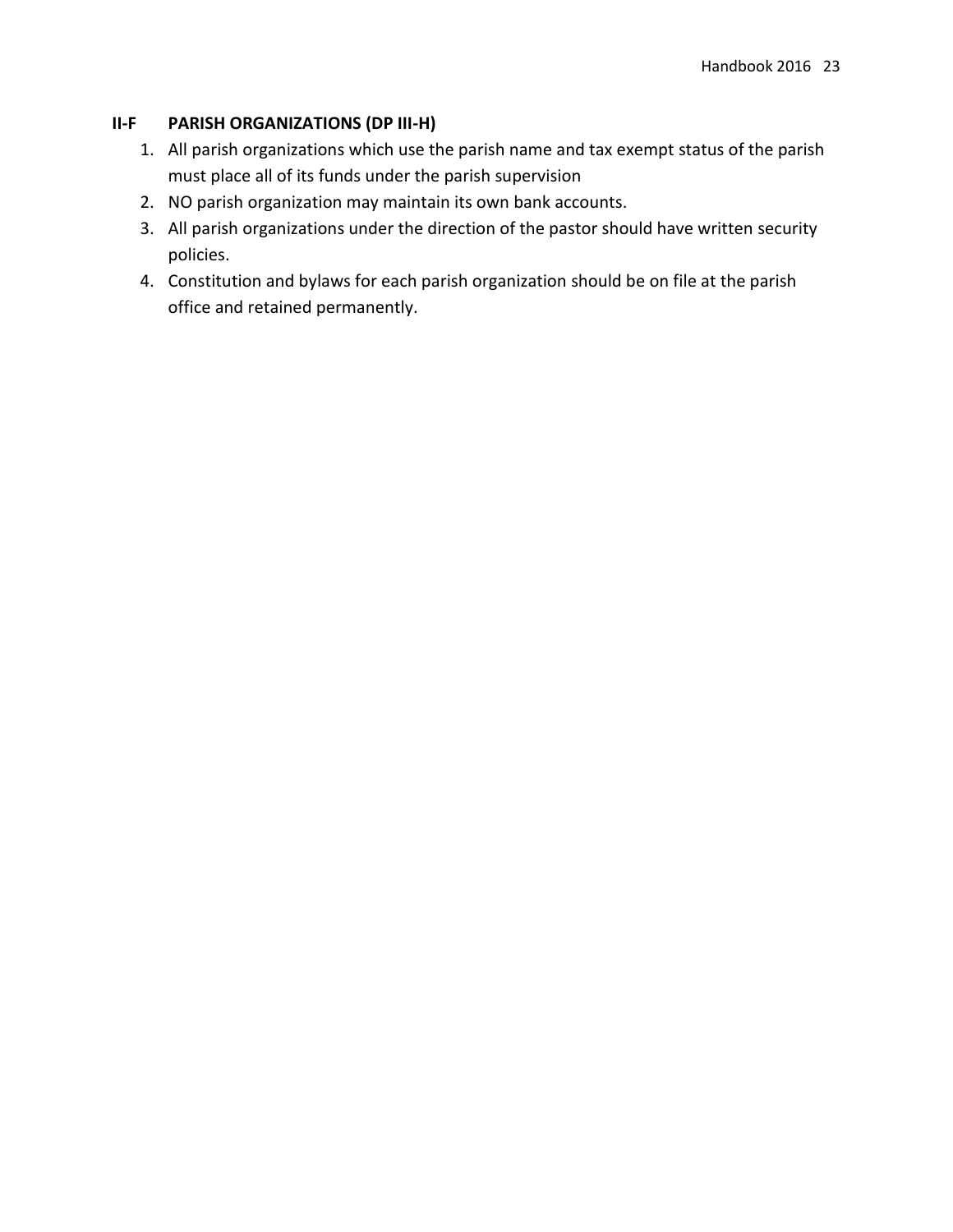## **II-G CONSTRUCTION PROJECTS (DP II-D)**

- 1. Before any construction/renovation project begins, the pastor must first prepare a letter of inquiry to the Bishop explaining the reasoning behind the project. **See Appendix IV for a sample letter.** 
	- a. No work or contracts can be made without the expressed written consent of the bishop.
	- b. The Bishop's affirmation only guarantees that planning may move forward in accord with the protocols of the Diocesan Policy **(DP II-D)**
- 2. Communication with the Office of Stewardship and Development is mandatory.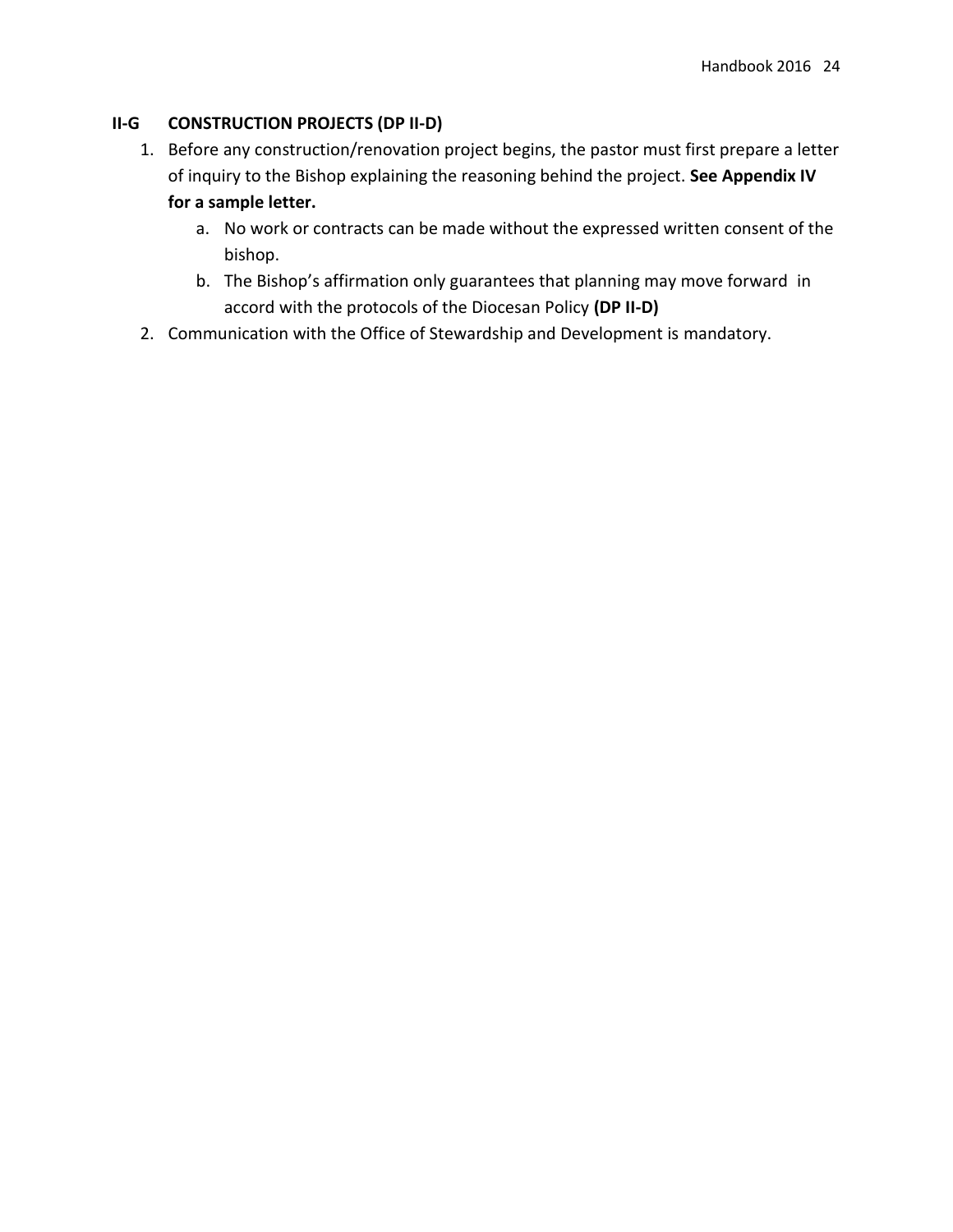### **II-H GRANTS (DP II-F)**

- 1. The Office of Stewardship and Development (OSD) will coordinate all grants originating from agencies, offices, and parishes of the Diocese of Reno.
- 2. Unless otherwise approved by the Bishop or Chancellor, the Bishop will sign all grant requests originating from the diocesan offices.
- 3. The OSD will oversee and coordinate the review of the appropriate "thank you" letter to be signed by the bishop after the grant has been awarded.
- 4. It is essential that communication between pastor, principals and all parties be maintained so that the Diocese and Parishes can demonstrate professional attitude to the Grantee.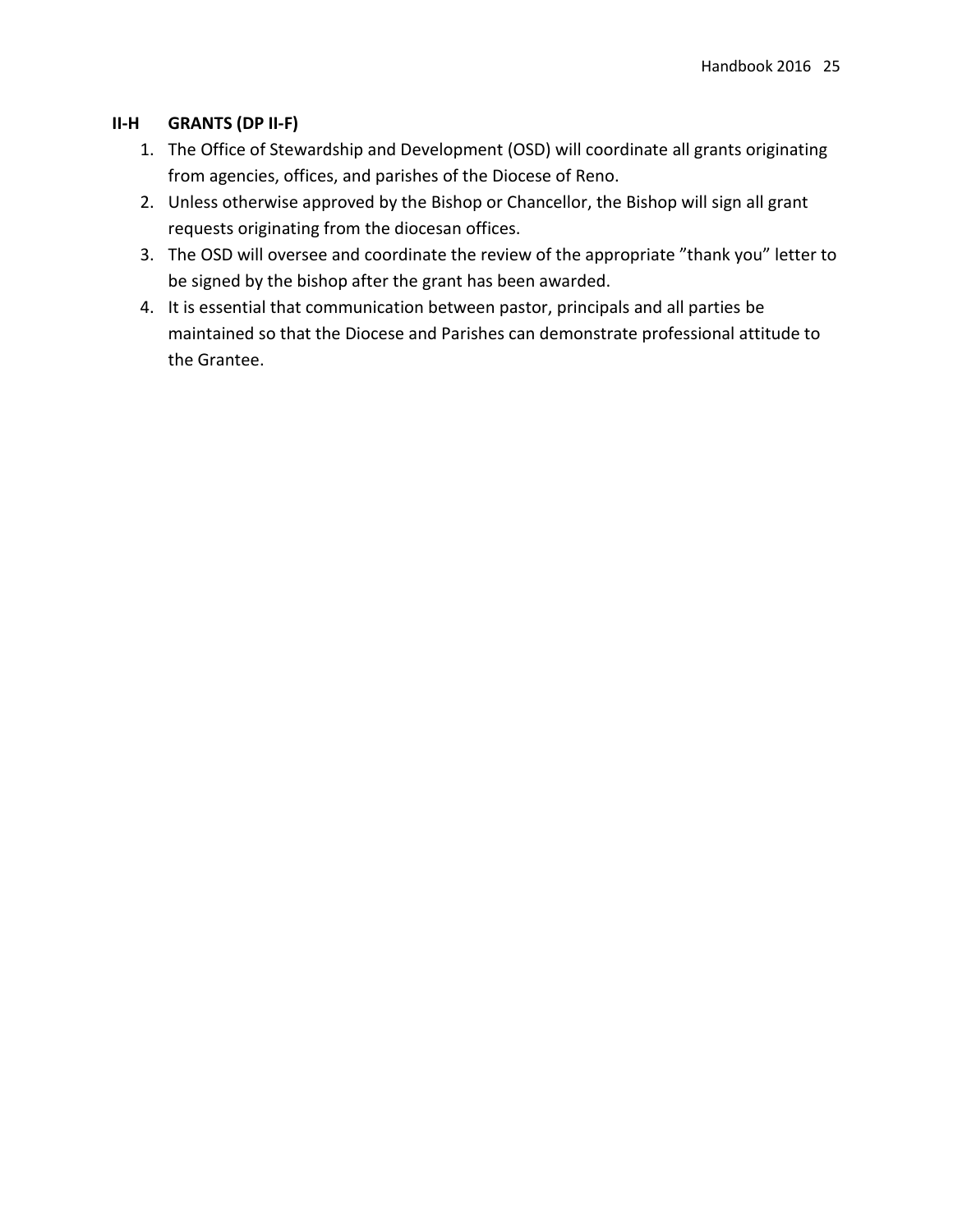### **II-I MISSIONARY COOPERATIVE PLAN (DP II-G)**

- 1. Each spring, the Chancellor's office provides a potential Missionary Outreach candidate to the pastor.
- 2. The Pastor has a certain amount of time to respond to the Chancellor if he agrees with the candidate, or would like another option.
- **3. No parish may opt out of the Missionary Outreach.**
- 4. When the pastor's approval is received, the Chancellor notifies the various missionary communities and provides them the contact information of the parish they are assigned, as well as the protocols of the Diocese.
- 5. It is up to the missionary and the pastor to agree upon the weekend in which the missionary will speak, and other accommodations needed.
	- a. Generally the dates are during the summer months and early fall.
	- b. The parish may be asked to provide housing and transportation.
- 6. All Missionary Outreach Speakers have provided their Letter of Good Standing.
- 7. No speaker is permitted to directly receive funds from their second collections.
	- a. Those monies are to be collected in the designated envelopes and sent to the diocese who will forward them to the appropriate place.
	- b. The speaker may receive a personal stipend if the pastor chooses to provide it.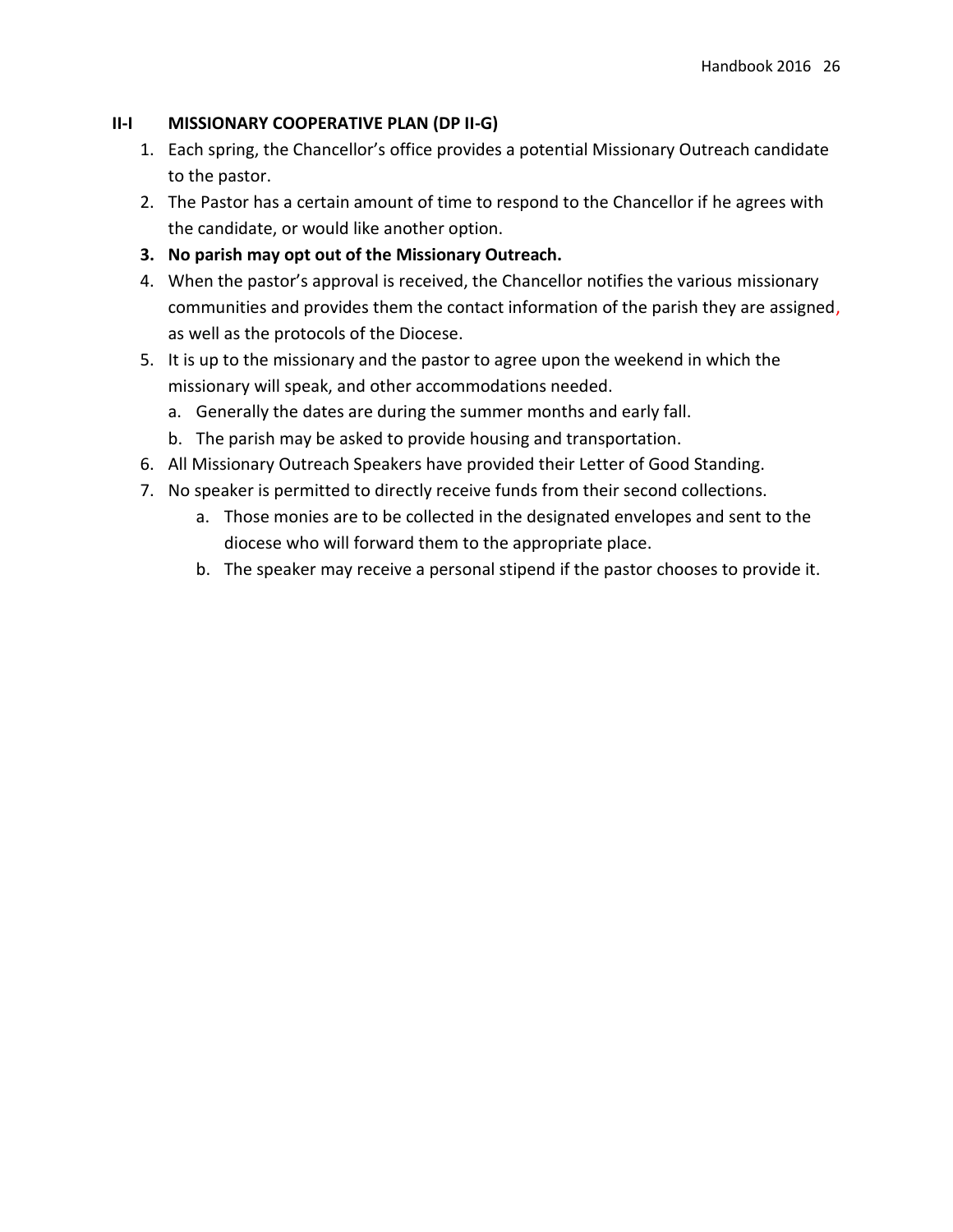## **II-J DIOCESAN INFORMATION/REPORTING REQUIREMENTS**

- 1. October Count
	- a. Each October all people present at the Sunday Eucharist (and Saturday Vigil) are counted
	- b. The diocese will send out a form each September with the appropriate weekends indicated
	- c. Each parish and mission must participate
	- d. All count data is returned to the Chancellor's office by the prescribed date
- 2. Kenedy Records
	- a. In September each parish is to report their statistics for the Kenedy Directory
	- b. The forms are mailed to each parish, and that data is to be sent to the Chancellor's office which collects all the data and submits that to the Kenedy Directory Office.
- 3. Annual Budget
	- a. Once a budget is completed and approved through the parish finance council, it is to be sent to the diocese.
	- b. Included with the budget should be the final financial statements for the recently concluded fiscal year.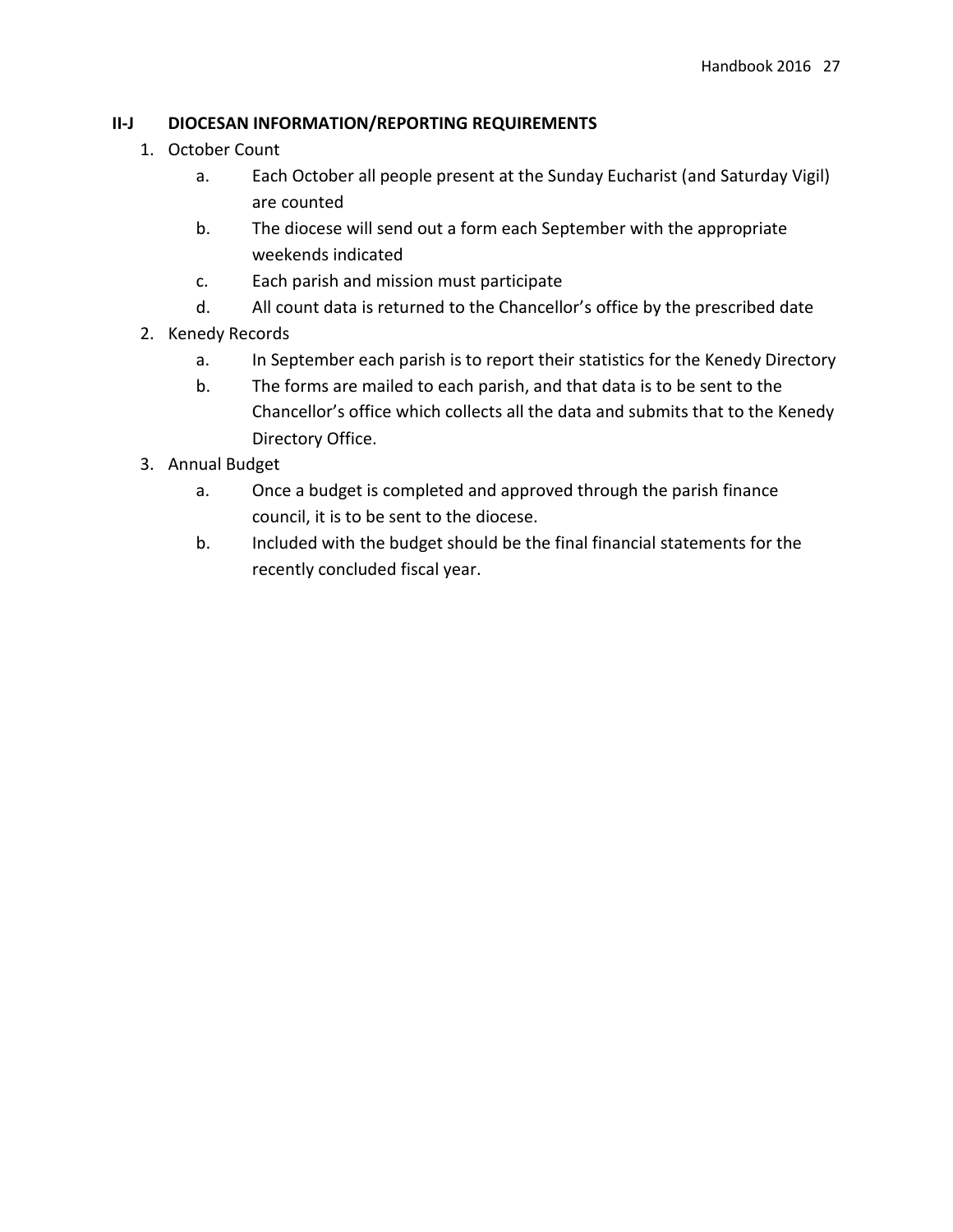**III – Clergy Administration Section A - Priests Section B - Permanent Deacons**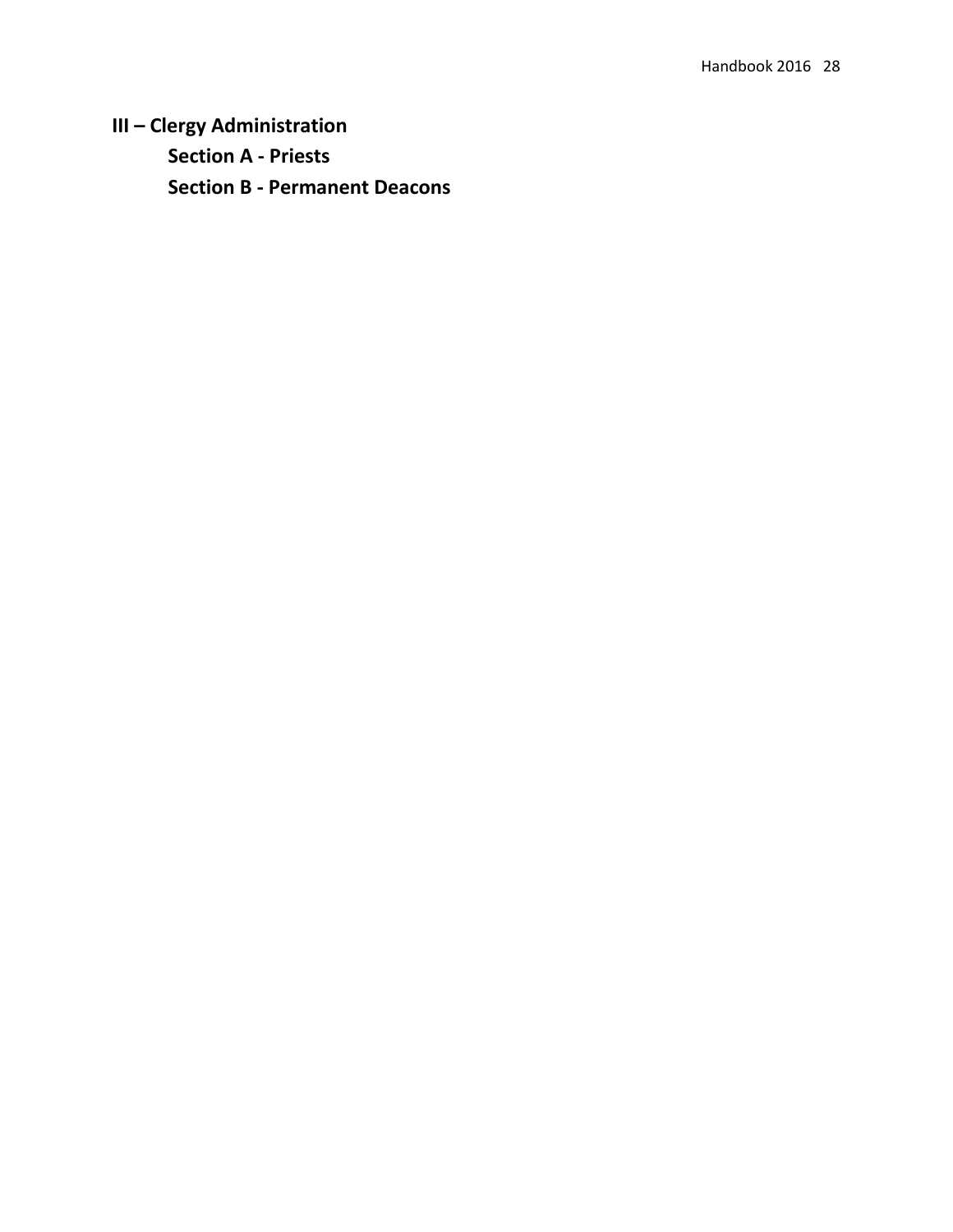### **III-A Clergy Administration--Priests**

- 1. Days off/Vacation/Sabbaticals **(DP IV-L, M, P)**
	- a. Priests are entitled to 30 days' vacation per year, but may not carry over vacation from one year to the next.
	- b. Priests may not be absent from parishes for more than seven (7) weekends within the fiscal year.
	- c. Priests are entitled to one full day off and one evening off each week.
	- d. After every ten years of service, a priest is entitled to a sabbatical.
	- e. When a priest knows that he is to be absent from the parish, or has to leave for an emergency (e.g. family funeral in another part of the country/world), it is his responsibility to find replacements and arrange for the celebrations on the weekends. He may not place this responsibility on the staff.
- 2. Retreat and Study Days **(DP IV-K)**
	- a. The week prior to Memorial Day all incardinated clergy are to be on retreat together.
	- b. The 3<sup>rd</sup> week of January all active clergy are to be at the Study Days.
	- c. All clergy can take an additional week of retreat during the year.
	- d. The costs of each are paid by the parish.
- 3. Salary **(DP IV-Q)**
	- a. All priests receive a salary paid on the last business day of the month.
	- b. There are two (2) salary tiers:
		- i. Tier 1 priest receives a base salary and then is paid through the parish for all stipends that are legally his. All stipends collected by the priest are the property of the parish and must be turned in to the parish.
		- ii. Tier 2 priest receives the base salary and each month is paid a flat \$400 in stipends. All stipends collected by the priest are the property of the parish and must be turned in to the parish.
	- c. Salaries are paid from the parish (source of income), but administered through the Diocesan Payroll Services.
	- d. Each priest may take a "years of service" bonus annually. This is \$30 for every year that the priest has served in the Diocese of Reno.

## 4. Stipends **(DP VII-J)**

- a. All stipends belong to the parish and are due to it.
- b. Mass Intentions & Offerings: These are all monies paid for the celebration of Sacraments, including reconciliation, weddings and funerals.
- c. There is a set amount for the sacraments:
	- i. Baptisms, no more than \$100.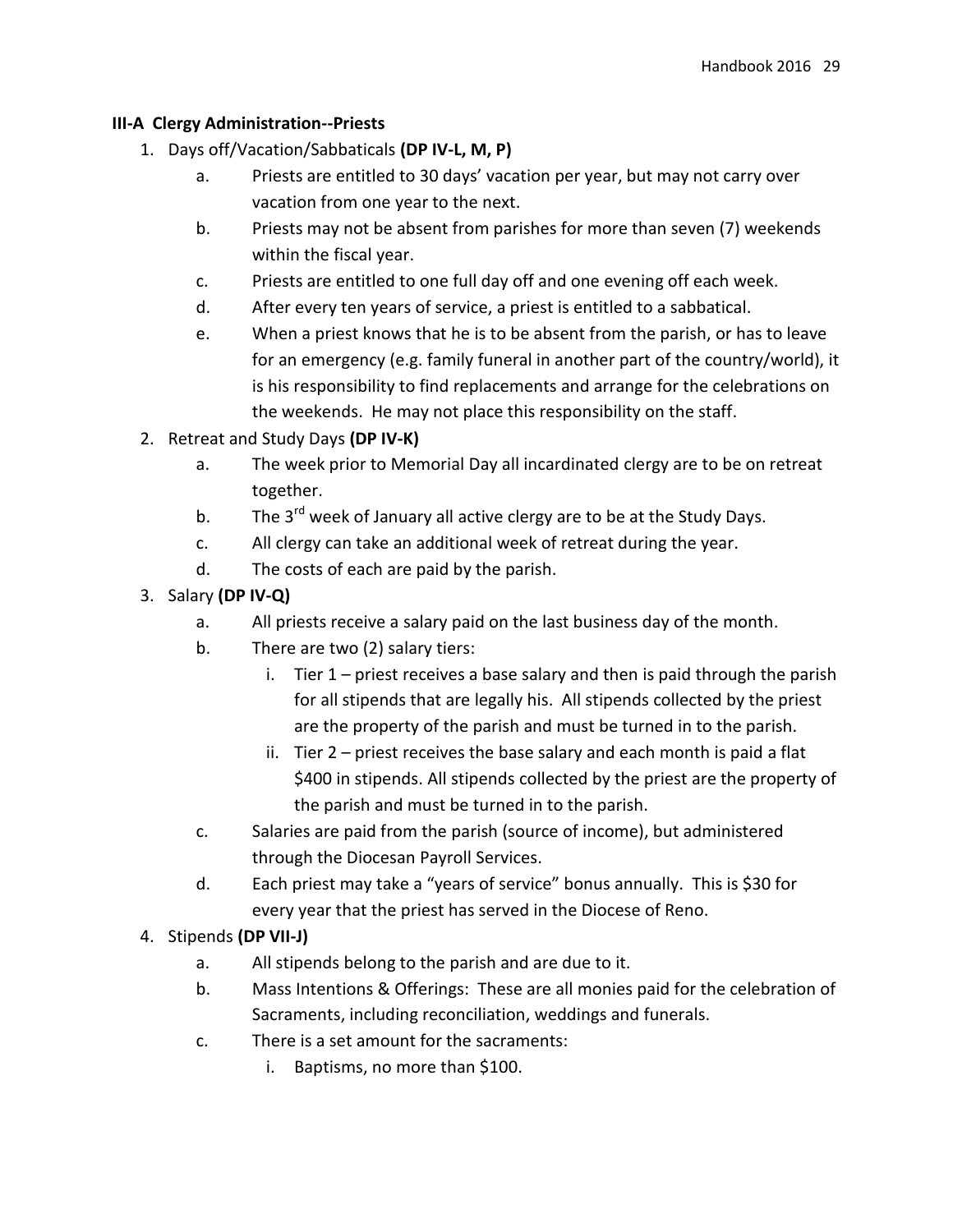- ii. Weddings, no more than \$1,000 (the diocesan Bishop may grant an exception to this norm for particular circumstances).
- iii. Quinceañeras offering may be no more than \$500.
- 5. Stole Fees **(DP III-I)**
	- a. Monies received from house blessings, car blessings, etc. may be held by the priest.
	- b. House and building blessings, no more than \$50.
- 6. Gifts given to the priest are acceptable, however, if for say after a wedding, a gift is given to the priest, but there has been no stipend paid to the parish, a portion of that gift ought to be given to the parish.
- 7. Taxes: All priests are responsible for their own taxes **(DP IV-Q).**
- 8. All priests may seek reimbursement for certain items: **(DP IV-R):** 
	- a. Mileage: only reimbursed for travel for ministry.
		- i. This includes, but not limited to: making a house call, sick call, hospital visit, and travel to a cemetery and/or funeral home.
		- ii. It does not include daily trips to the parish, the grocery store or trips to the airport for vacation.
	- b. Food/Rectory Expenses:
		- i. The priest is entitled to be reimbursed for food purchased for the rectory. This does not include alcohol for individual consumption or personal items such as shampoo, razors, etc.
		- ii. Meals eaten in restaurants are only reimbursed if it is official business. If the priest simply does not want to cook at night and goes out to eat, that is not to be reimbursed.
		- iii. Housing: If you are living in your own home, you are not entitled to receive a housing allowance. You may be reimbursed for food **(DP IV-J).**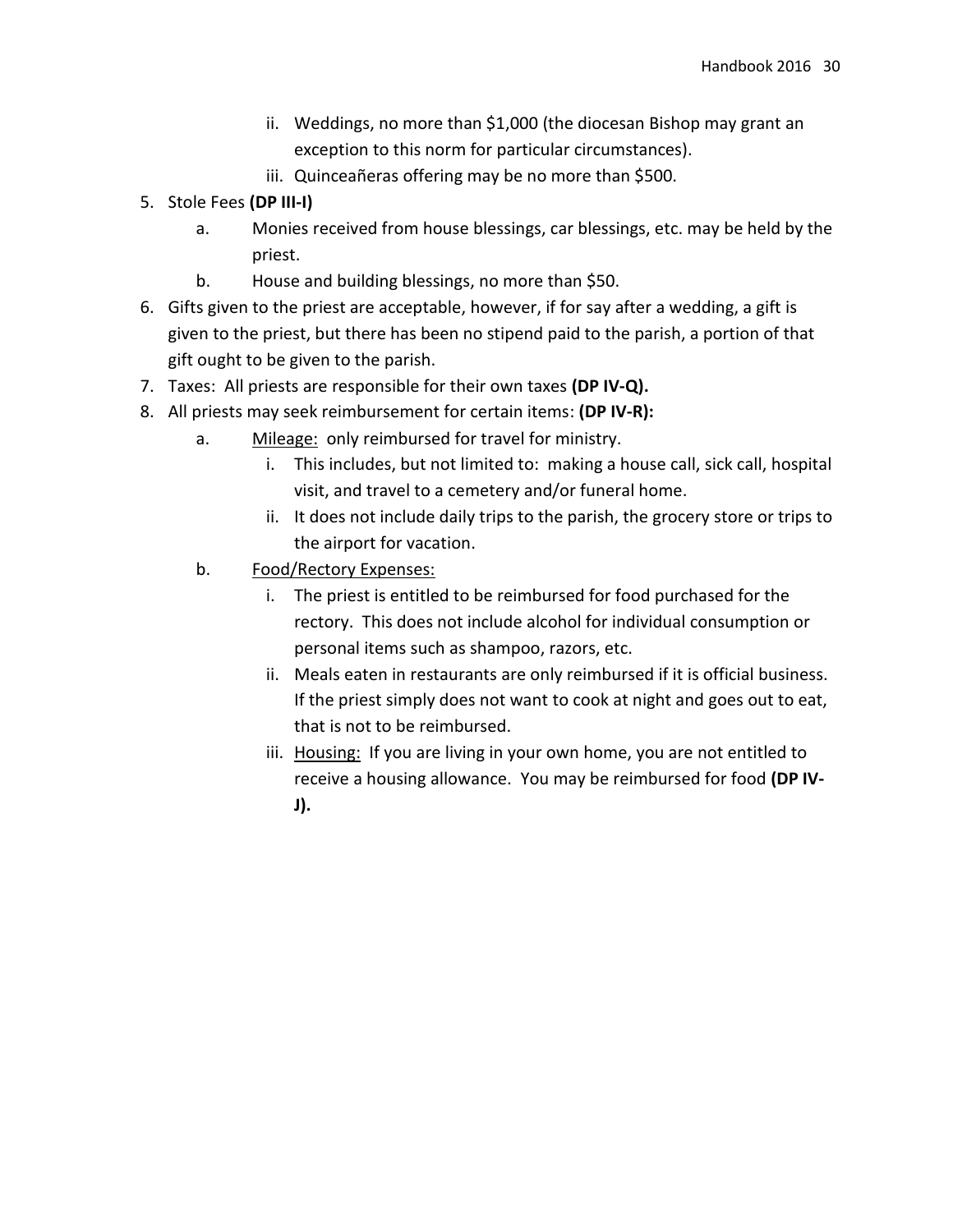### **III-B Permanent Deacons**

- 1. Deacons have the faculty to celebrate the Sacraments of Baptism and Matrimony, and may deliver homilies.
- 2. Deacons do not receive a salary, unless they are officially employed in the parish in some capacity.
- 3. Deacons may be reimbursed for mileage and expenses connected with parish ministry.
- 4. Deacons and their wives are entitled to an annual retreat which is covered by the parish.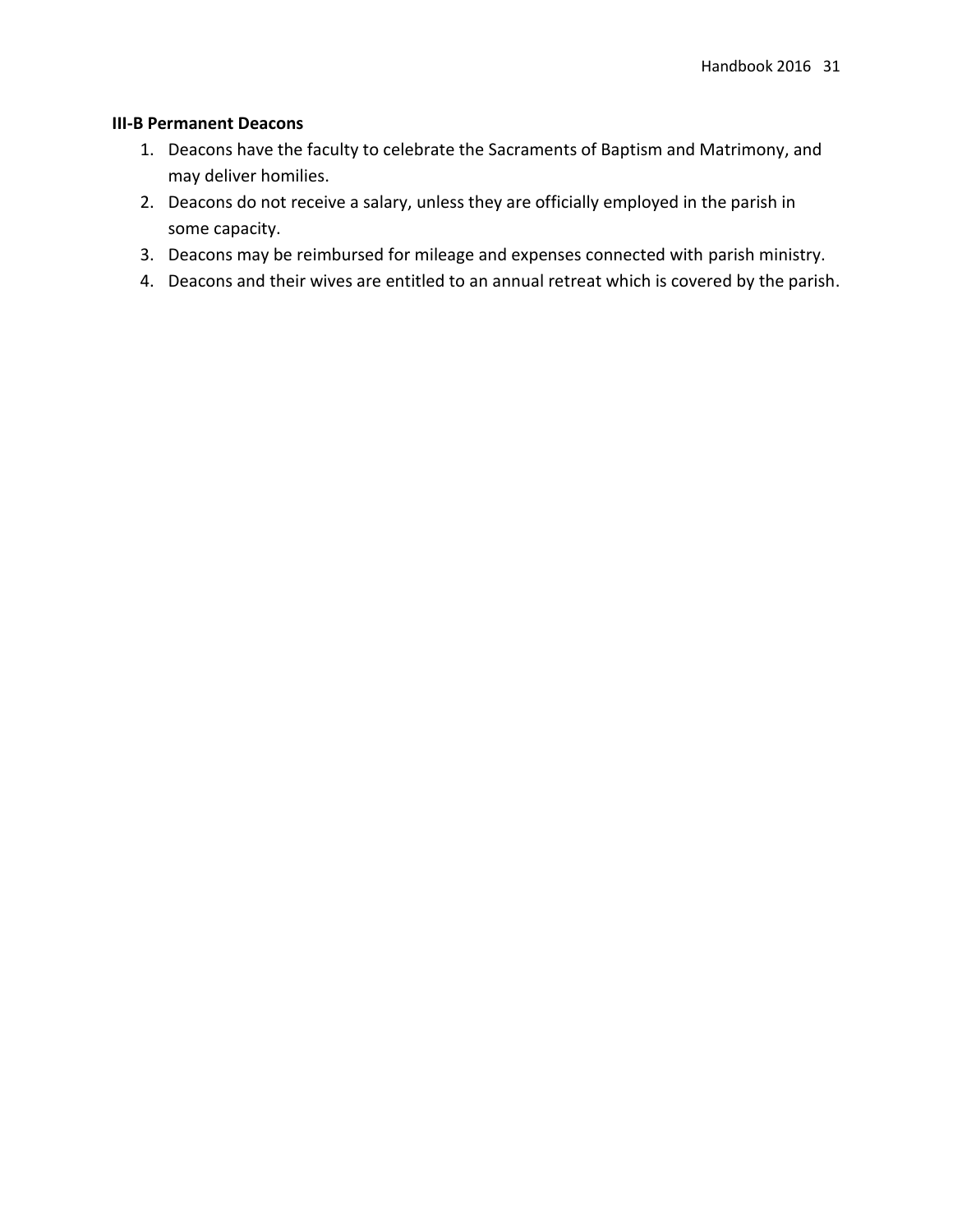**IV – Parish Pastoral Ministry**

**Section A - Sacraments**

**Baptism**

**Confirmation**

**First Communion**

**Matrimony**

**Reconciliation**

**RCIA**

**Funerals**

**Tribunal Matters**

**Anointing of the Sick/Emergency Calls**

**Quinceaneras**

**Section B - Liturgical and Spiritual Life**

**Mass Intentions**

**Holy Days**

**Triduum**

**Section C – Religious Education**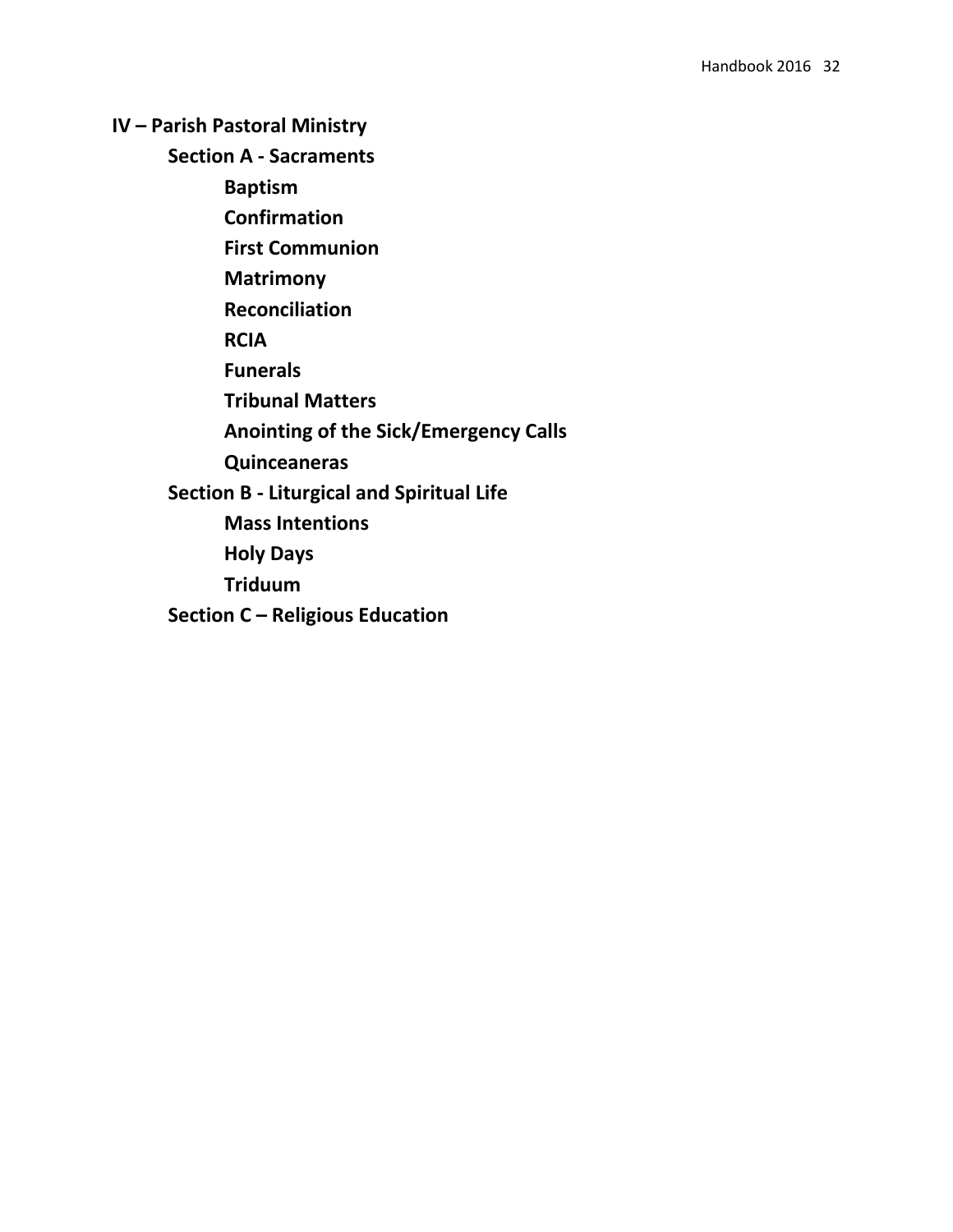# **All Sacraments need to be recorded in the Sacramental Register and the register must be regularly maintained. (DP VI)**

## **IV-A SACRAMENTS**

## **1. BAPTISM (DP VI-A)**

- a. Infant
	- i. Parents bringing forth their children for baptism need to be prepared for the celebration of the Sacrament.
	- ii. The sacrament may not be denied; however, if there is no founded hope that the child will be raised in the faith, the sacrament may be postponed.
	- iii. Parents do not have to be married to celebrate the baptism of their children.
	- iv. Godparents are needed, and the godparent must be a catholic who is in good standing.
	- v. The actual celebration of the Baptism can occur at any time, though the documents suggest that the Sunday Celebration of the Eucharist is the optimal time.
- b. Children above the age of 7
	- i. These children need to go through the RCIA process for children
	- ii. They will require two years of preparation
	- iii. At the Easter Vigil they will celebrate all three sacraments of Initiation; these may not be separated
- c. Adult
	- i. All adults (those above the age of 18) who seek baptism must go through the RCIA process.
	- ii. All adults after sufficient preparation are baptized, confirmed and celebrate reception of the First Eucharist at the Easter Vigil.
	- iii. The separation of those sacraments must not happen unless there are serious extenuating circumstances.

# **2. CONFIRMATION (DP VI-B)**

- a. Confirmation is a TWO YEAR preparation process, and normally happens for those in 10th grade (for those baptized as Catholics as infants).
	- i. The Bishop is the presider at this celebration.
	- ii. Each candidate must provide a copy of their Baptismal certificate to the parish.
	- iii. Catholics who are older than 18 years, and wish to celebrate Confirmation must also be fully prepared. The priest may celebrate the sacrament for the person(s) but only after receiving permission from the Bishop.
	- iv. Notification It is the obligation of the parish to notify the church of baptism that the candidate was confirmed.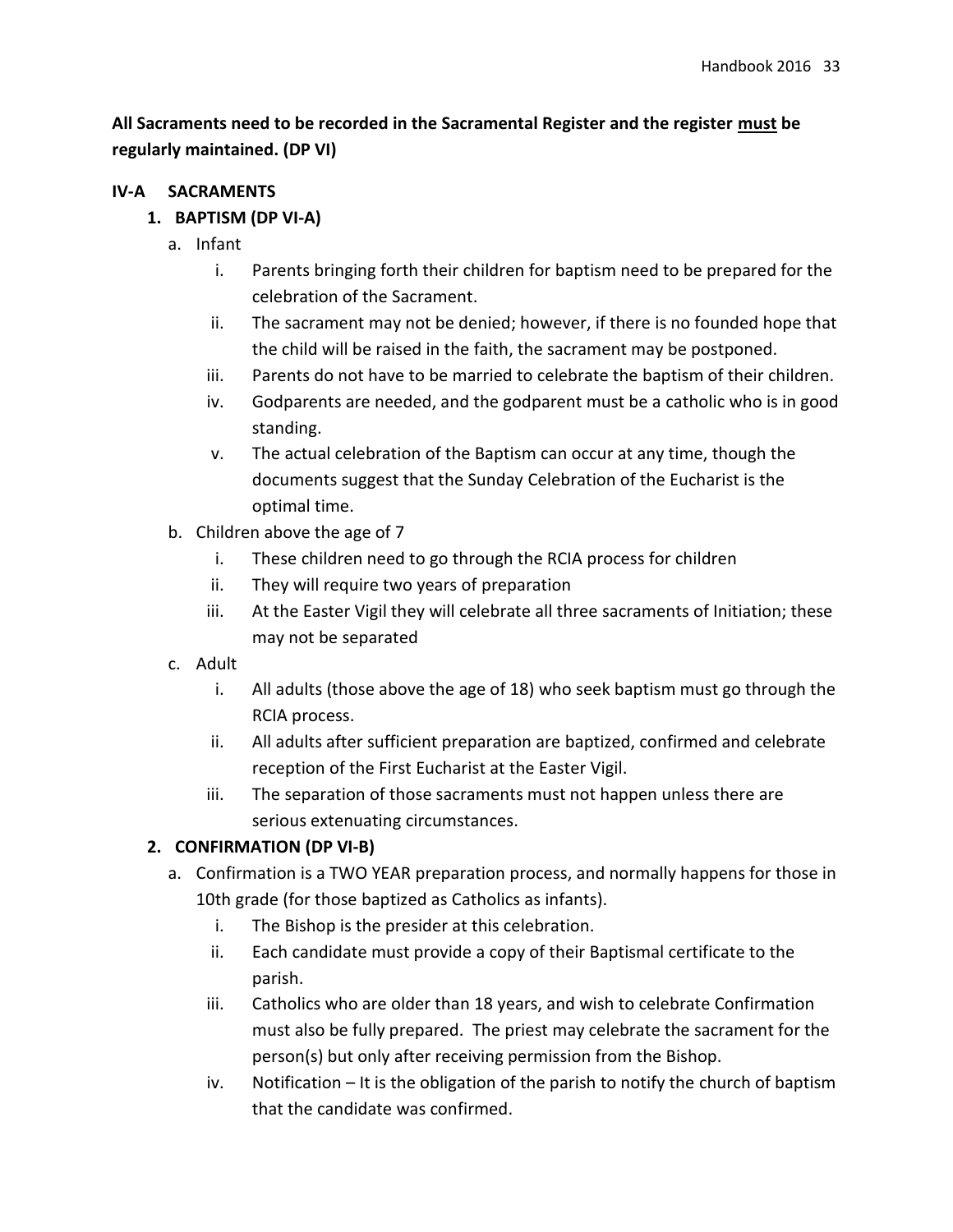- v. For those baptized in another Christian Faith, but are seeking reception into the Catholic Church, Confirmation takes place at time of the formal reception.
- vi. All candidates must be fully prepared.
- b. All pastors in the Diocese have ongoing permission from the Bishop to celebrate Confirmation of these candidates.
- c. All Candidates must have one godparent, who is a Catholic in Good Standing.

## **3. FIRST COMMUNION (DP VI-C)**

- a. Children baptized as Catholics as infants normally celebrate First Communion at 2nd Grade (8 years)
- b. Preparation is a two year process.
- c. The child may not be denied the Sacraments based on the condition of their parents.
- d. It is the obligation of the parish to notify the church of baptism that the candidate celebrated first communion.
- e. Children baptized in another faith, 7 years and above, go through a RCIA process of two years, and also celebrate the Sacrament of Confirmation.
- f. Adults, baptized as Catholics, but have not celebrated First Communion are to be prepared. This preparation will depend upon how well churched they are.
- g. It is up to the discretion of the pastor to determine this.
- h. The adult must not have any canonical impediments, i.e. marriage issues

## **4. MATRIMONY (DP VI-D)**

- a. All clergy must have a license to perform marriages from the county of residence.
- b. The required paperwork is obtained from the recorder's office
- c. Letters of Good Standing may be obtained from the Chancellor's office.
- d. Visiting clergy from another state must obtain a one-time license from the county
- e. Pre-Nuptial Paperwork
	- a. All couples seeking the Sacrament of Matrimony must fill out the pre-nuptial paperwork. No date for the wedding is to be guaranteed until that paperwork is complete.
		- i. No marriage may take place without a minimum of 6 months of preparation.
		- ii. All Christian parties must provide a baptismal certificate.
		- iii. Catholics must present a Baptismal certificate newly issued from the church of baptism, and it must contain notations.
		- iv. Clergy from outside the parish will require delegation from the Pastor.
- f. Preparation
	- i. A minimum of 6 months is required.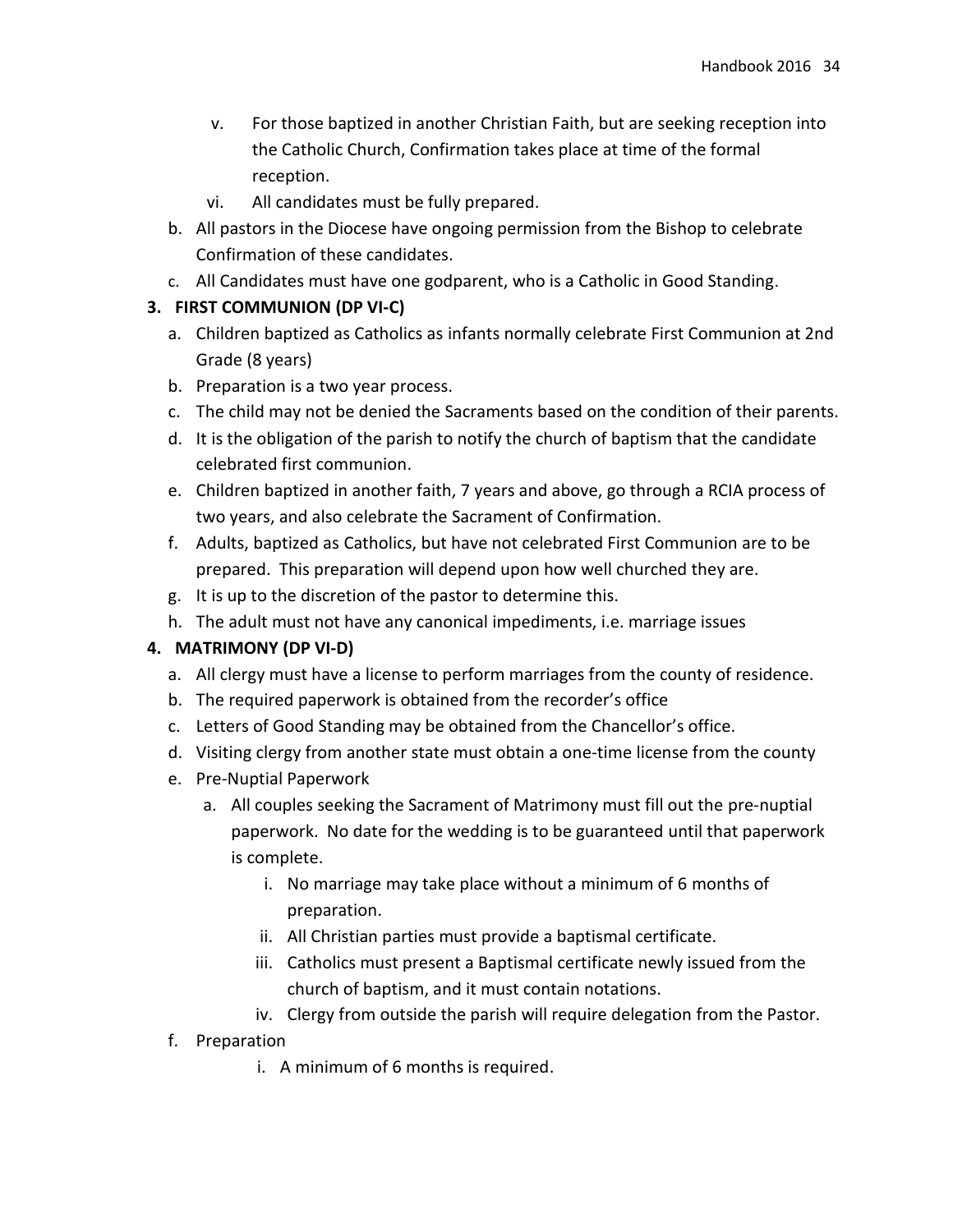- ii. Preparation is to include meeting with a Marriage Prep Team and/or a Priest.
- iii. Preparation is also to include Engaged Encounter or Pre-Cana (Spanish).
- g. Celebration of the Sacrament can occur at any time.
	- i. Please note any music in the liturgy must be Bishop approved liturgical music. Popular songs are prohibited.
	- ii. If a Holy Day of Obligation is chosen as the day to celebrate the wedding, the readings of the day are to be used (suggestion--avoid selecting days of obligation)
	- iii. Notification of the Church of Baptism is the obligation of the pastor.
- h. State of Nevada Paperwork
	- i. The State of Nevada requires that the presider and witnesses sign the certificate.
	- ii. This is to be purchased by the couple and given to the Priest at the day of the wedding.
	- iii. After the celebration, the priest and witnesses sign the documents within 10 days to the county recorder.
- i. Convalidations
	- i. Catholic couples who have celebrated a civil marriage may celebrate the Sacrament of Matrimony barring any impediments.
	- ii. The couple must provide baptismal certificates and a copy of their civil wedding certificate.
	- iii. Preparation depends upon the quality/length of the civil marriage.
	- iv. The Rite of Matrimony is the same as for an unmarried couple.
- j. The pastor must notify the church of baptism once the sacramental marriage has taken place.

### 5. **RECONCILIATION (DP VI-E)**

- a. All parishes must have regular hours for the celebration of the Sacrament of Reconciliation
- b. There is no registering of First Reconciliation, or any certificates given out for this to children
- 6. **RCIA (DP VI-F)**
	- a. All Non-Catholics who desire to become Catholic must go through the RCIA process.
	- b. RCIA does not have a defined length, but the documents encourage a sufficient time of preparation.
	- c. The Pastor must know each of the candidate's marriage history, and begin processes of annulments (or other) so that the candidate may worthily celebrate the Sacraments.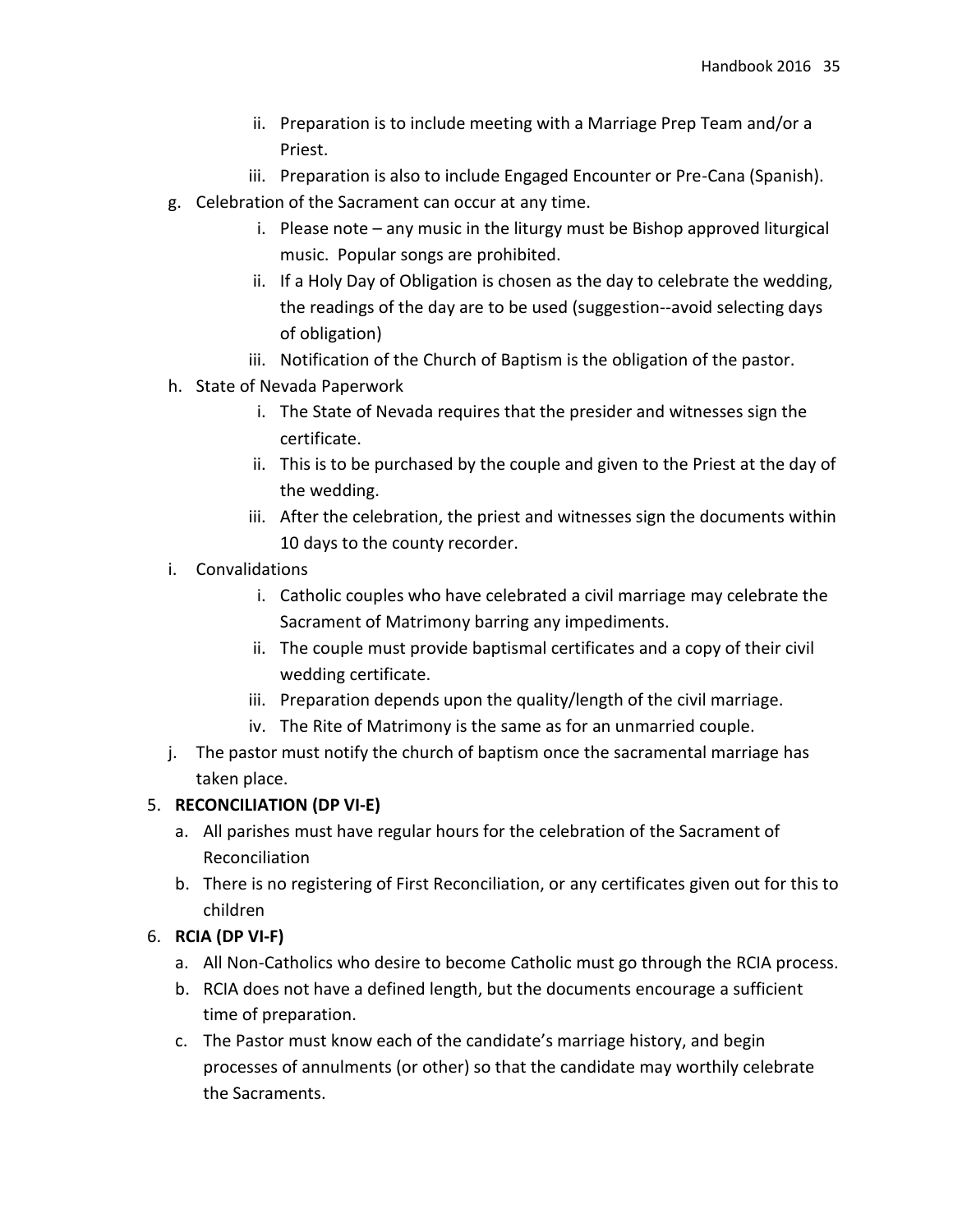d. Please follow the ritual as outlined in the Rite of Christian Initiation of Adults

# 7. **FUNERALS (DP VII-I)**

- a. Liturgy follow the rubrics of the Missal.
- b. No popular music may be played during the liturgy, only USCCB approved liturgical music.
- c. Memorial Services may be celebrated for Non-Catholics.

# 8. **TRIBUNAL MATTERS**

- a. After the initial meeting with the applicant, the priest will need to decide if this is a Formal Case or a Lack of Form Case.
- b. If one of the parties is Catholic, but did not celebrate the prior marriages in a Catholic Church, then the case would be a Lack of Form.
- c. If one of the parties is Catholic and did celebrate the prior marriage in the Catholic Church, it is a Formal Case.
- d. If there are any questions, please call the Judicial Vicar.
	- i. The pastor or his trained delegate works with the applicant to efficiently & pastorally complete the required paperwork.
	- ii. The Judicial Vicar charges a one-time \$100 filing fee for Formal Cases. There are no other fees to be incurred.
	- iii. There are no fees for a Lack of Form case.

# 9. **ANOINTING OF THE SICK/EMERGENCY CALLS (DP III-A.ii)**

- a. All priests need to be available for Emergency calls; therefore, an efficient system to contact the priest must be in place.
- b. If a priest is away from his parish, it is his responsibility to find coverage for sick calls during his absence.

# 10. **QUINCEAÑERAS (DP VII-H)**

- a. It is the policy of the Diocese of Reno that the Quinceañera celebration shall be available to all members of the Latino community (and open to others) seeking this cultural and religious ritual.
- b. The Quinceañera should not be an occasion for either unnecessary ritual flamboyance or excessive spending.
- c. The offering requested by the parish for the celebration of a Quinceañera should not exceed two hundred fifty dollars (\$250.00).
- d. In the case of a group celebration, the donation should not exceed one hundred fifty dollars (\$150.00) to the church per Quinceañera.
- e. The Quinceañera process is to be appreciated as an opportunity for the parish and parishioners to be present to the youth ministry.
- f. Requirements
- g. The family must be actively participating in the sacramental life of the Church.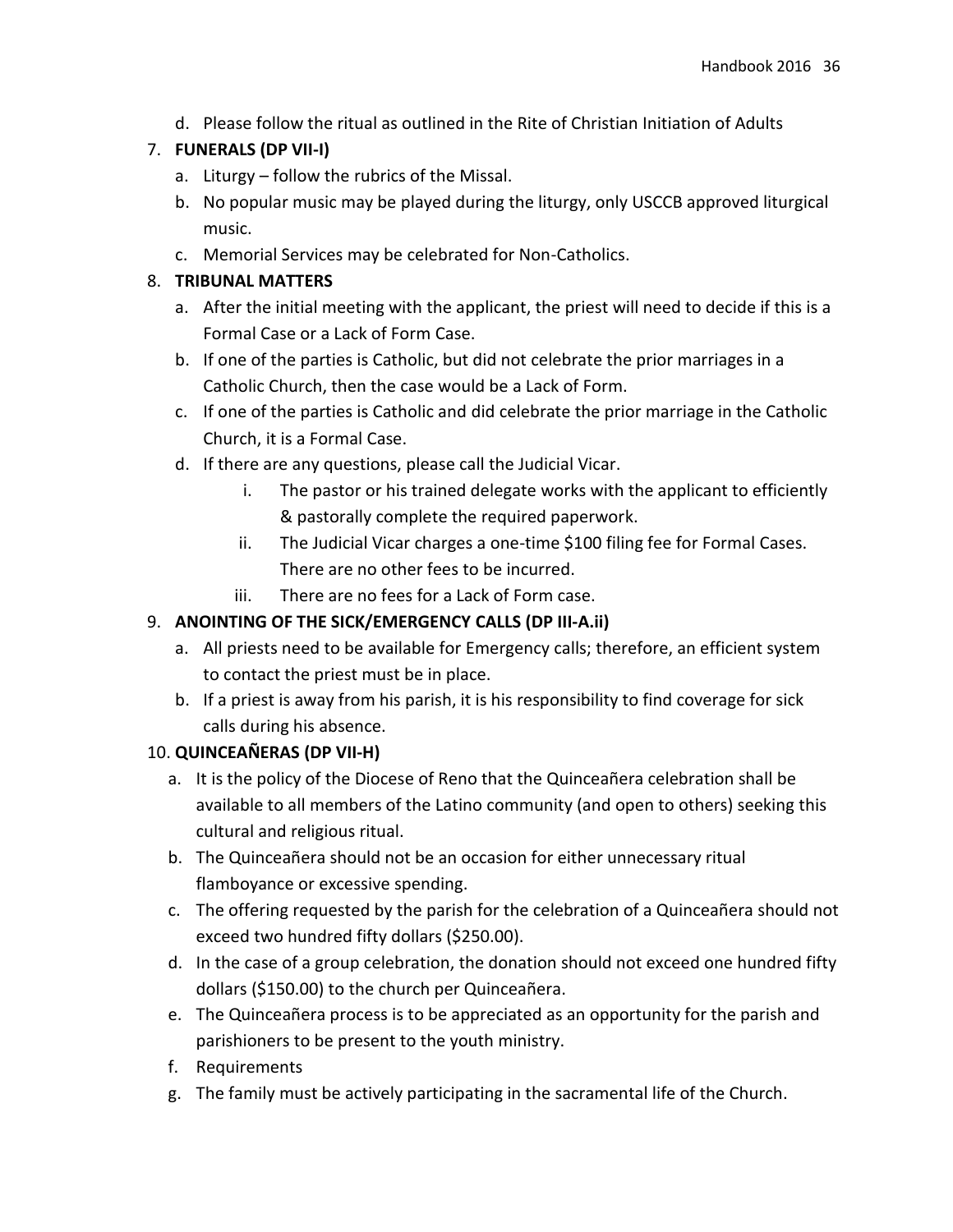- i. The family should be fully initiated Catholics, having received Baptism, Confirmation and Eucharist with proper documentation.
- ii. All children of age are registered in a catechetical program.
- iii. There is evidence of regular attendance of Mass by use of parish envelopes.
- iv. All participants must attend the preparation program set by the parish.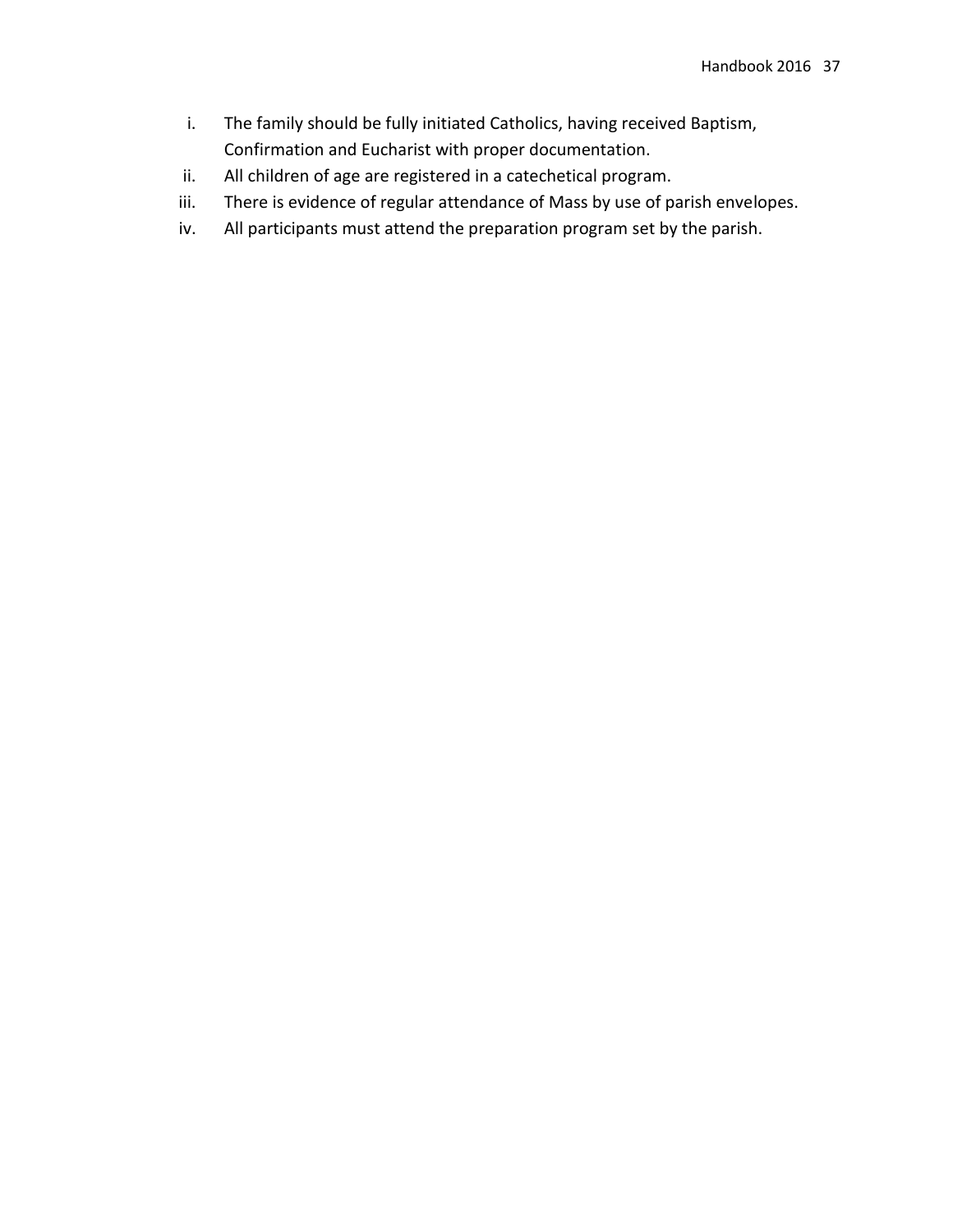### **IV – B LITURGICAL & SPIRITUAL LIFE**

- 1. Mass Intentions **(DP VII-J)**
	- a. Only one (1) mass stipend/intention can be taken per mass; multiple intentions are forbidden, unless it is the same family with multiple intentions or all parties are duly notified that there are other intentions.
	- b. A record of all stipends is to be kept.
	- c. Stipends collected for the intention are not deposited until the mass is celebrated.
	- d. One (1) mass per weekend must be "For the people" and may not have any other intentions. This is the Pastor's obligation to fulfill
	- e. No mass intentions may be taken for Holy Thursday, Good Friday or the Easter Vigil.
- 2. Holy Days of Obligation **(DP VII-D)**
	- a. A parish must offer at least one mass on a Holy Day of Obligation
	- b. Funerals and weddings celebrated on a Holy Day are to be avoided
- 3. Triduum
	- a. It is ideal to celebrate ONE service for each.
	- b. The Saturday Vigil must not start until nightfall and there is darkness.
	- c. No funeral masses may take place from Holy Thursday until Easter Sunday
	- d. During the Holy Thursday service, women and men may be selected to have their feet washed by the Pastor.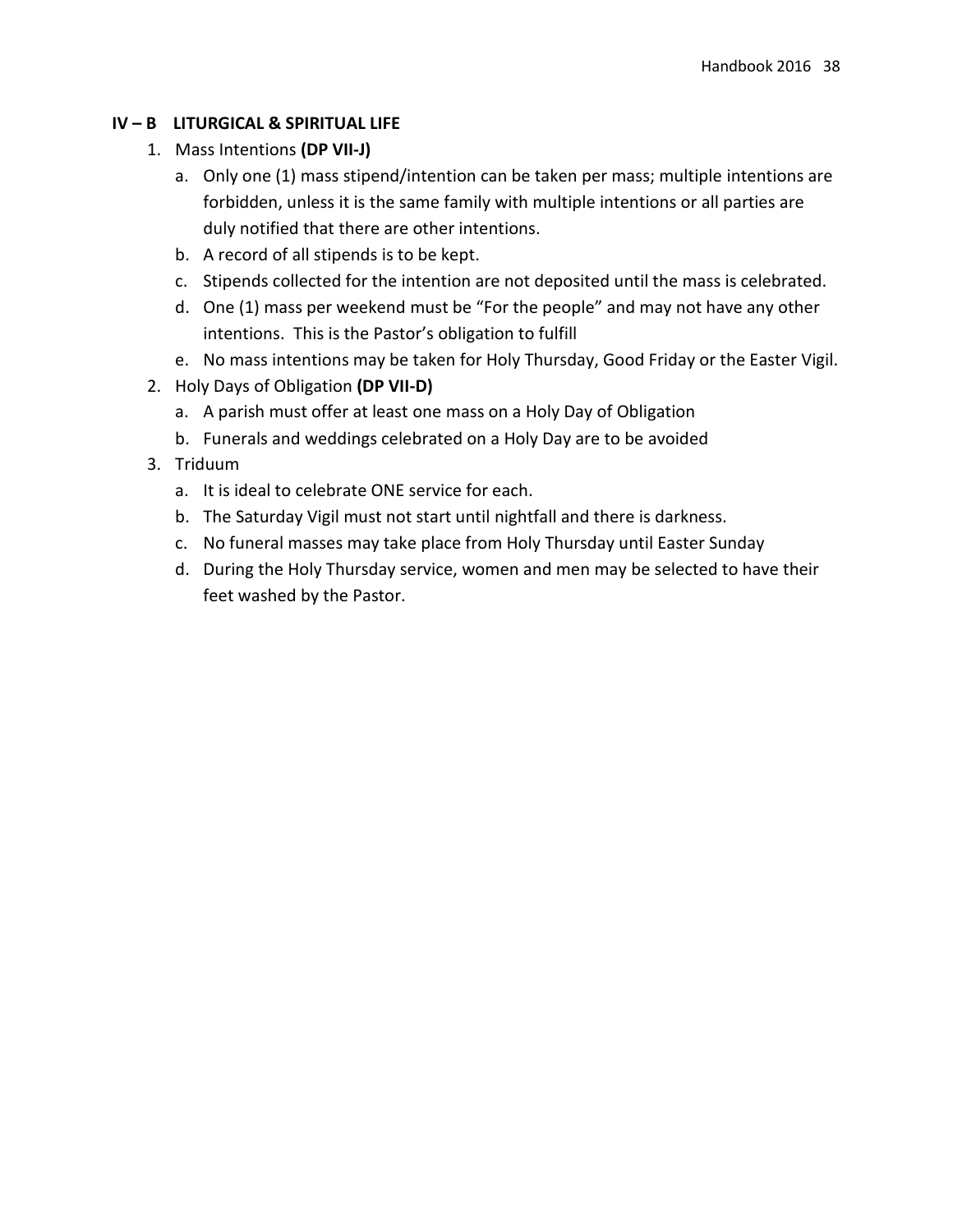### **IV-C RELIGIOUS EDUCATION (DP III; VI)**

- 1. Religious Education of Children
	- a. All parishes are to have a program for religious education for children.
	- b. All material must be approved through the Office of Faith Formation.
	- c. All catechists/volunteers must have a background check.
- 2. Sacramental Preparation
	- a. All persons who desire to celebrate the Sacraments of Initiation must participate in a preparation program.
	- b. All programs for children and teenagers are for a two-year period.
- 3. DREs & Catechists
	- a. All are strongly encouraged to regularly attend the Office of Faith Formation's programs, events and meetings.
	- b. It is the responsibility of the Pastor to ensure that the parish DRE is preparing and forming the catechists in compliance with standards from the Office of Faith Formation and catechetics
- 4. Adult Formation The Synod calls for each parish have some form of program to continue to develop the faith and educate adults.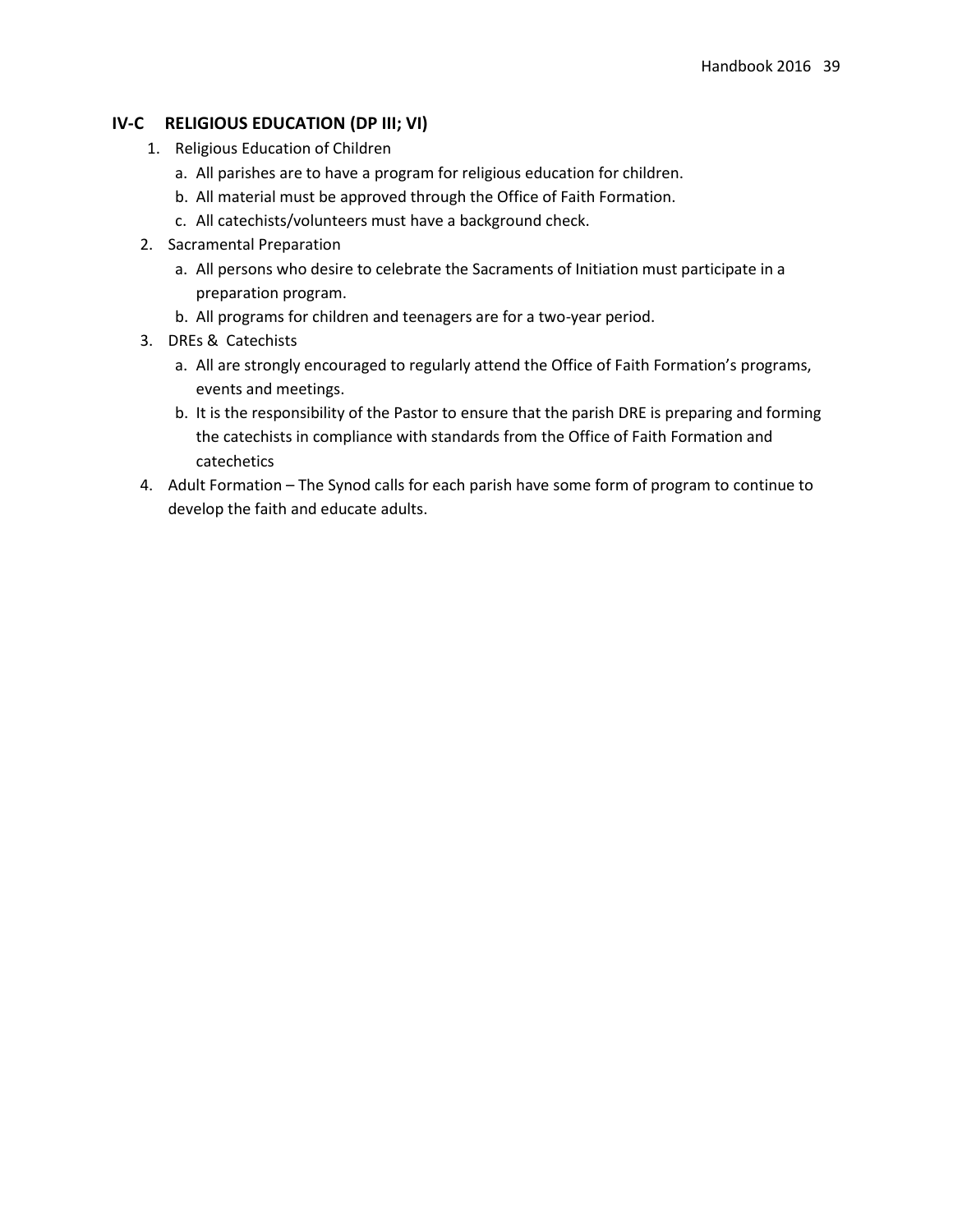# **Appendix I: Interview Questions**

Questions regarding the applicant's general medical condition, state of health or illness.

Regarding receipt of Workers' Compensation "Can you perform (specific tasks)? Do you have any physical or mental disabilities or handicaps?

Have you ever been arrested?

What type of discharge did you receive? List all organizations, clubs and societies and lodges to which you belong.

Questions which indicate the Applicant's Sex Name and Address if the applicant is a minor Questions which indicate the applicant's marital status. Number and ages of children or dependents Provisions of child care Questions regarding pregnancy, childbearing or birth control Name and address of spouse of children of adult applicant "With whom do you reside" or "Do you live with your parents." Questions as to the applicant's race or color? Questions regarding applicant's complexions, color of skin, eyes or hair Questions of height and weight Statement that a photograph may be required Require an applicant to affix a photograph to application Request an optional photograph

Require a photograph after the interview but

before employment

Videotaping or recording the interview

Do you own or rent your home? Place of residence?

### **Forbidden Acceptable**

Interviewer can state that the offer may be contingent on applicant passing a Job-related physical examination

What is your arrest record? The South only Job related questions about convictions, except those sealed, expunged or statutorily eradicated

What dates did you serve in the military? What relevant skills were acquired during military service?

> Please list job-related organizations clubs, professional societies, or other associations to which you belong

Statement of company policy regarding work assignment of employees who are related/

after employment

Maiden Name Have you ever used another Name?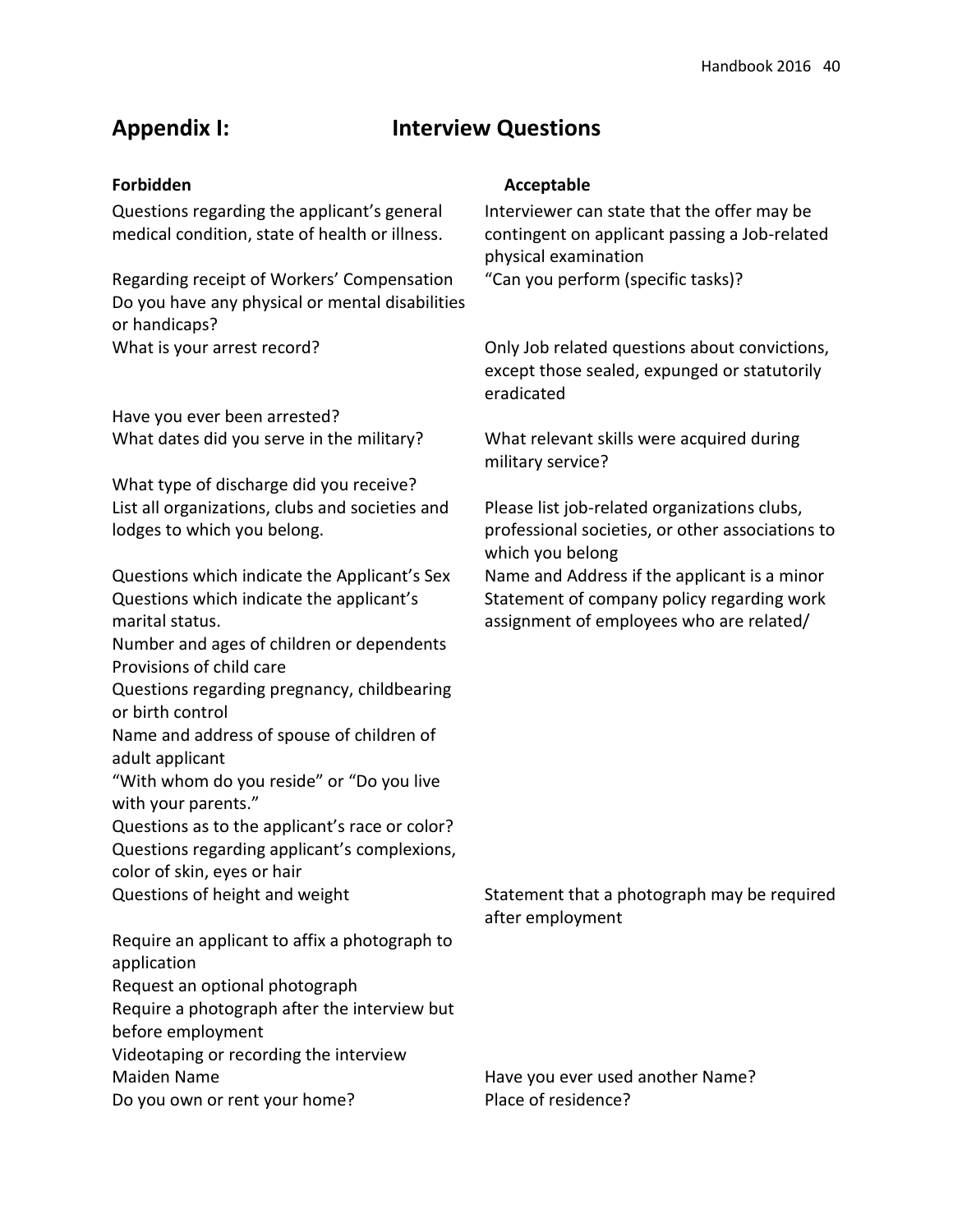| Age<br>Date of Birth                                              | Do you meet the legal age requirement?<br>If hired, can you show proof of age?               |
|-------------------------------------------------------------------|----------------------------------------------------------------------------------------------|
| Dates of attendance or completion of<br>elementary or high school | Are you over 18 years of age?                                                                |
| Questions that tend to identify applicants over<br>the age of 40  | If under 18, can you, after employment,<br>submit a work permit?                             |
| Birthplace of applicant, parents, spouse or<br>other relatives.   | Can you, after employment, submit<br>verification of your legal right to work in the<br>USA? |
| Are you a US Citizen?                                             | Statement that such proof may be required<br>after a decision is made to hire.               |
| Citizenship of applicant?                                         |                                                                                              |
| Requirements that applicant produce                               |                                                                                              |

naturalization, first papers or alien card **prior to the decision to hire** Questions to nationality, lineage, ancestry,

national origin, descent, or parentage of applicant, his or her parents or spouse

What is your mother tongue? Language commonly used by applicant How did you acquire the ability to read, write or speak a foreign language?

Language applicant reads, speaks or writes, if use of a language other than English is relevant to the job for which the applicant is applying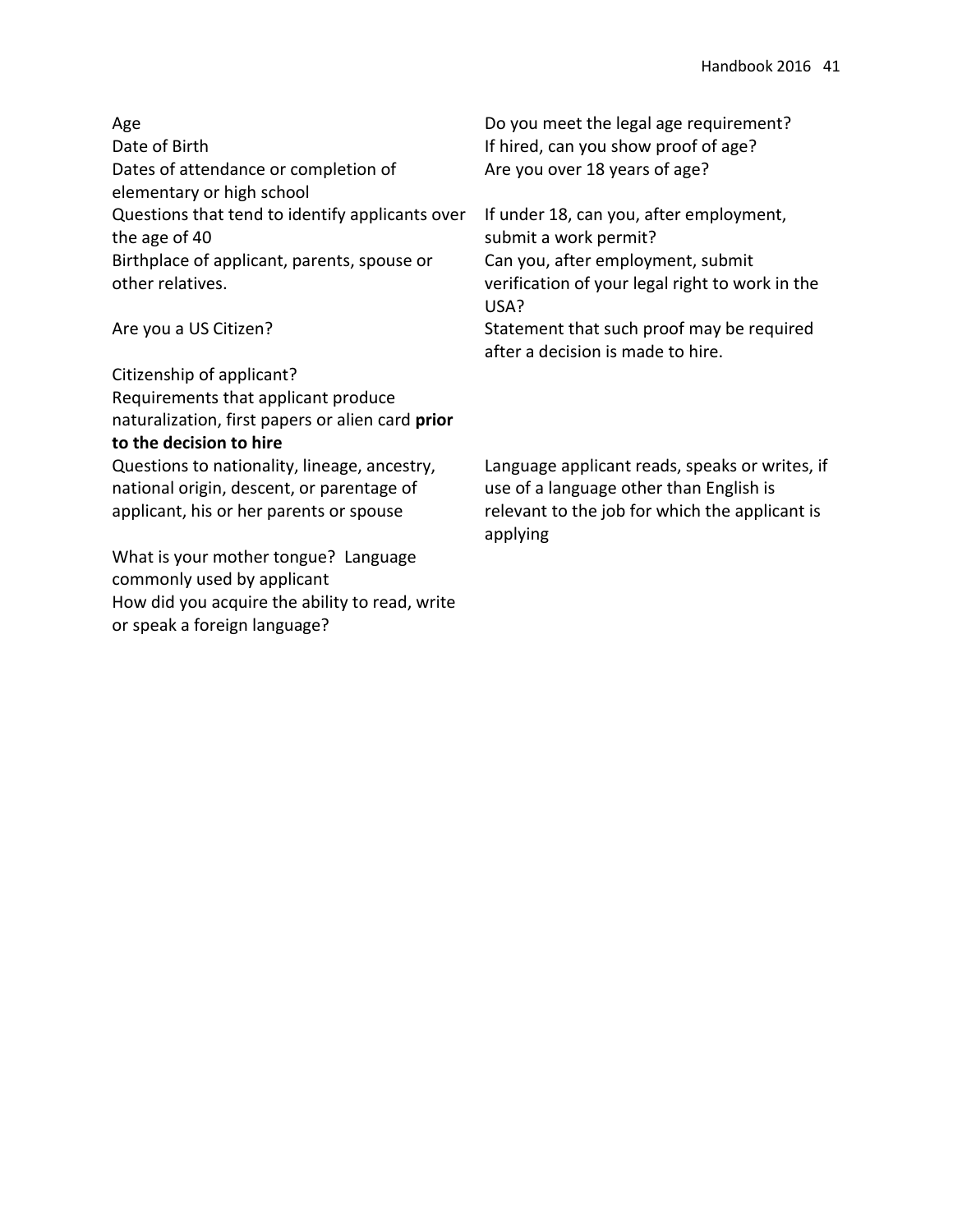# **Appendix II**: **Job Description Sample**

### **Roman Catholic Diocese of Reno**

| <b>Job Title:</b>      | Administrative Assistant                       |
|------------------------|------------------------------------------------|
| Department:            | Department of Pastoral Ministry                |
| <b>Reports to:</b>     | <b>Executive Director of Pastoral Ministry</b> |
| <b>FLSA status:</b>    | Non-Exempt                                     |
| <b>Current Status:</b> | Jane Doe                                       |

### **Job Description:**

The Administrative Assistant to the Director of Ministry performs clerical work for this office. Duties and responsibilities are assigned by the Director to the various offices of ministry as needed.

### **General Job and Responsibilities:**

- 1. Help prepare for meetings and events
- 2. Assist in the planning and implementation of programs & events offered by the office, and to notify participants of the date, location, and other specifics
- 3. Serve as receptionist for visitors to the office
- 4. Answer the phone for the offices and respond to the queries
- 5. Records kept of all callers especially those requiring the attention of Office directors
- 6. Take minutes at meetings
- 7. Track statistical information from yearly reports
- 8. Update the Directory of DRE's and Youth Ministers yearly
- 9. Mailings
- 10. Track Catechist Certification records
- 11. Print, prepare and mail Catechist Certificates
- 12. Help to process all incoming registrations for the Diocesan Conference
- 13. Work on site the weekend of the Conference to register new participants and help as needed
- 14. Resource Center:
	- a. Maintain material
	- b. Track members and material
	- c. Track income from membership fees
	- d. Input all new material into BookCat (library system)
	- e. Help members find material as needed
- 15. Update as the website as needed for the office
- 16. And all other assignments deemed necessary for the proper operation of the office.

### **Requirements:**

- 1. Ability to use Microsoft Office Suite products
- 2. Ability to multitask
- 3. Highly recommended to speak both English and Spanish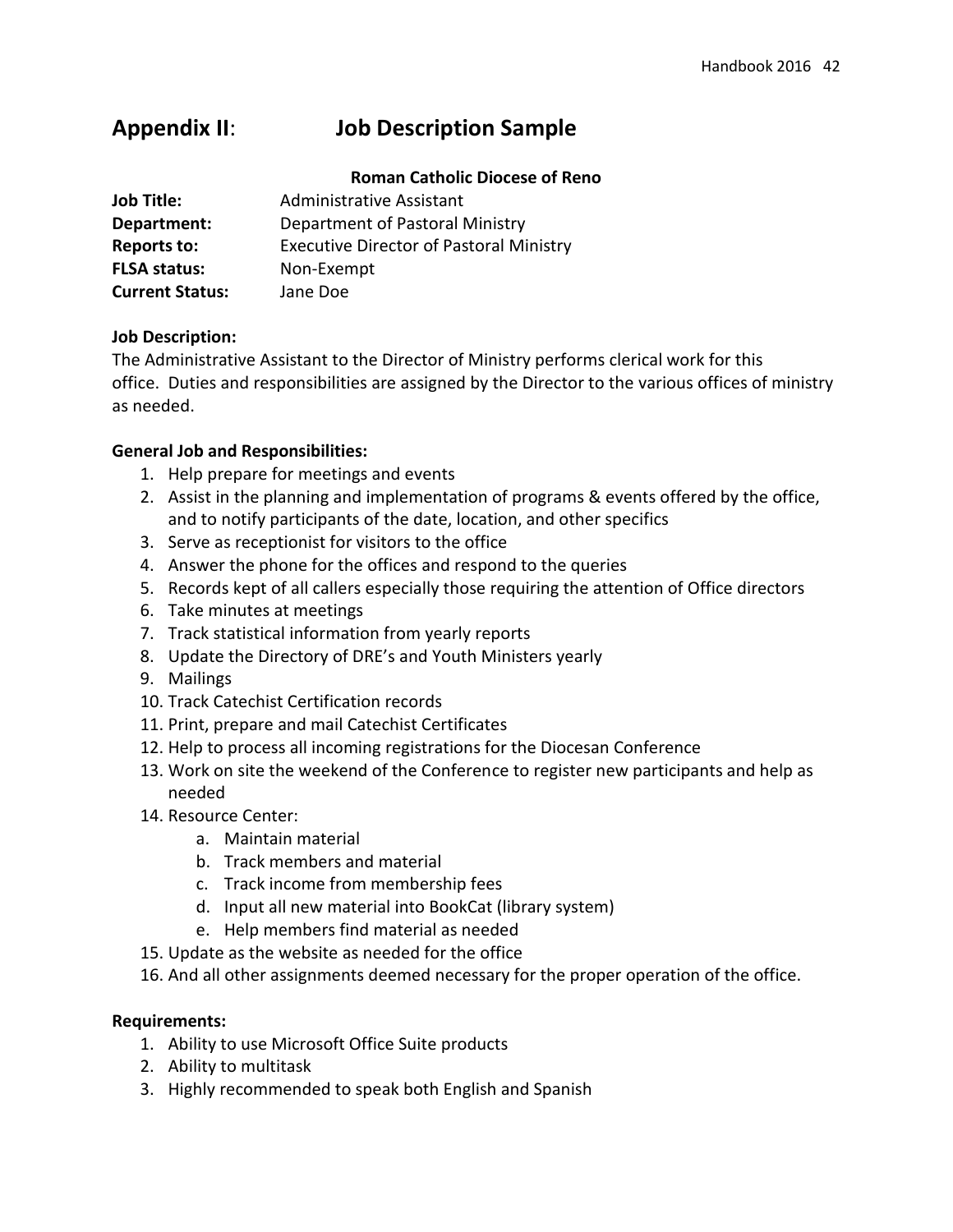# **Appendix III: Employee Termination Checklist**

An Employee may to choose leave voluntarily or involuntarily.

If an employee leaves voluntarily please have the following:

- Letter of Resignation
- Final Check (Call payroll services for the final calculation)
- Ask for all keys, credit cards, phones and passwords
- \_\_\_\_\_ Contact Payroll Services at the Pastoral Center

If an employee leaves involuntarily you need to ensure that all prior problems have been documented and must have given them a warning, in writing and a chance to correct the problems.

If warnings have been given, and time was provided for correction, and there are still problems, call the CFO (326-9420) or Chancellor (326-9429).

**Do not terminate the employee until the Pastoral Center has been called.**

The CFO will consult legal. You will need to complete the following:

- Letter explaining why the person is being terminated
- All disciplinary documentation is in the employee's personnel file
- \_\_\_\_\_ Effective date of termination

Once an affirmative is received to terminate the employee and it takes place:

- Collect all keys, credit cards and passwords
- Employee packs all personal belongs in the presence of staff
- Final check is handed over
- \_\_\_\_\_ CFO is notified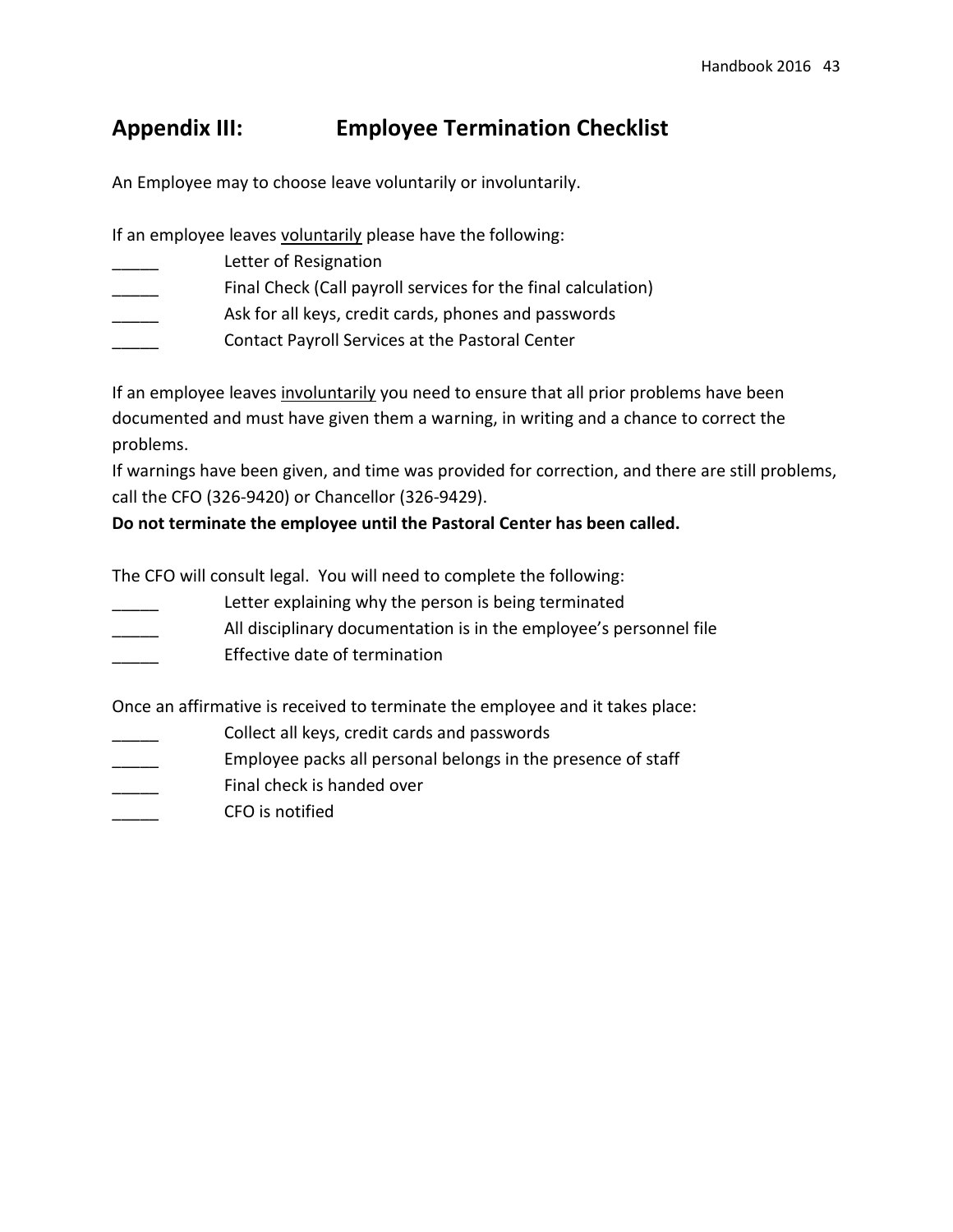# **Appendix IV: Example Letter of Inquiry to the Bishop**

Dear Most Reverend \_\_\_\_\_\_\_\_\_\_\_\_\_\_\_\_\_\_\_\_\_\_\_\_;

I respectfully request permission to proceed with the following project for the parish of \_\_\_\_\_\_\_\_\_\_\_\_\_.

Our parish anticipates significant growth in the next 20 years and our current facilities are inadequate. I would like to pursue:

- 1. Expansion of the current church seating from 250 to 1000
- 2. Modernization of sound equipment in the existing church
- 3. Expansion of the church hall facilities to accommodate 1000 persons, along with the modernization of the kitchen and bathroom facilities
- 4. Expansion of the church office space to accommodate up to 10 additional staff and support staff, and to add meeting/conference rooms
- 5. Expansion and modernization of the classrooms from 3 to 10

Our current registered households is \_\_\_\_\_\_\_. Our current weekend mass attendance averages \_\_\_\_\_\_\_\_. We have (number) of children in our religious education and sacramental preparation programs and we have \_\_\_\_\_\_\_ in our youth ministry.

| Our current parish annual income is | . We have \$ |
|-------------------------------------|--------------|
| in savings. Our debt is             |              |

I understand that this will be in accord with diocesan protocols, and that diocesan staff will be in contact with me.

Sincerely,

Rev. XXXXXXXXXXXXXXXX Pastor XXXXXXXXXXXXX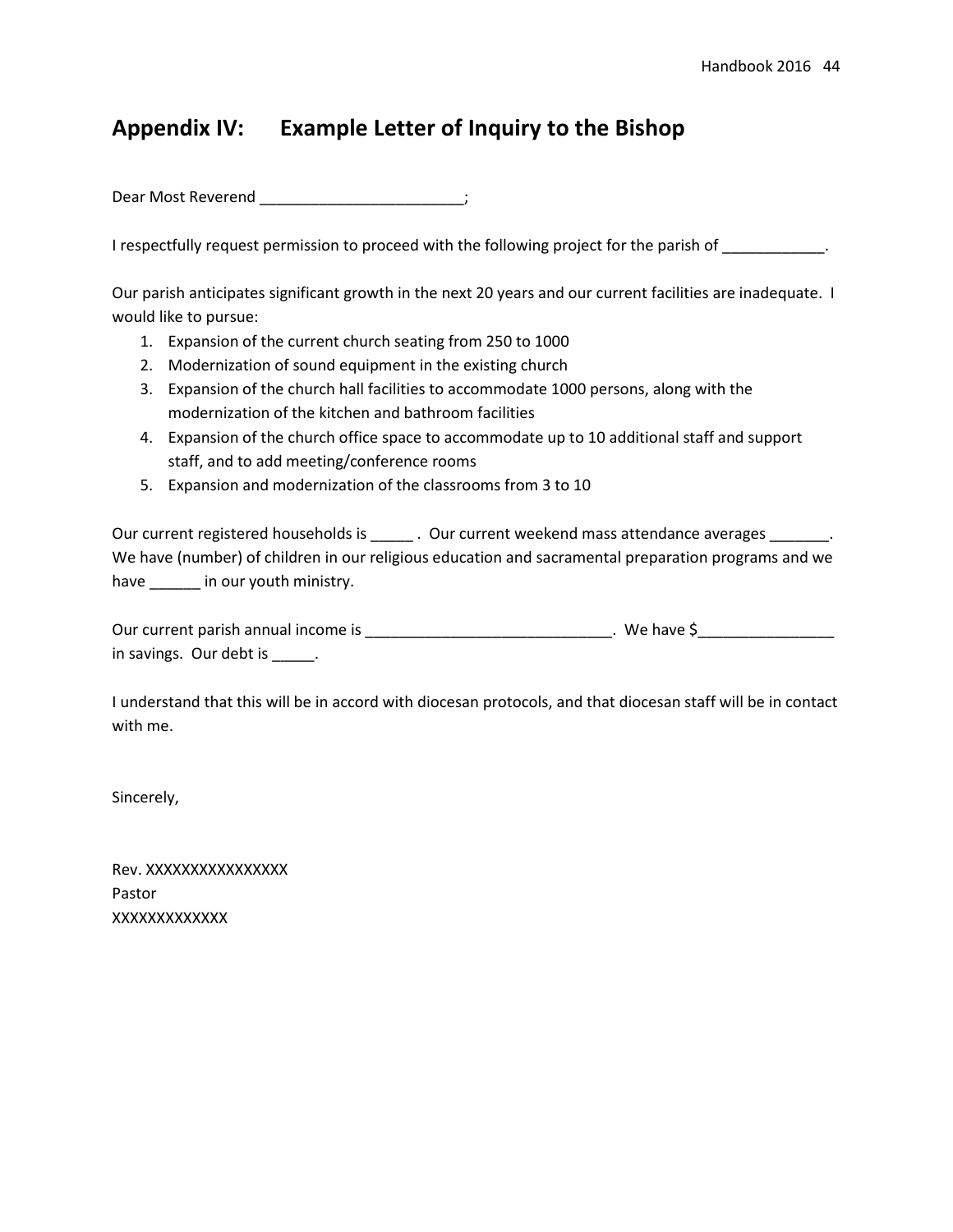# **Appendix V: Clarifications on Independent Contractors**

Independent Contractors are those that provide services for a parish. Independent contractors supply their own materials and do the general work they are contracted for without direct supervision.

However, if a parish provides the materials and tools, and/or dictates to the person the specifics of the job, this person may in reality be classified as an employee with all rights and benefits.

### **Examples:**

Parish A hires Jane Doe to clean the church and rectory, and parish A buys all the cleaning products and the tools used by Jane she is in reality an employee, not a contractor.

If Parish B hires Jane, and Jane brings all her own cleaning supplies and tools, Jane is a contractor.

If Parish A hires John Doe to perform music at the parish regularly on weekends, and Parish A provides the musical instruments and tells John which songs he is to sing, John is to be considered an employee.

If Parish B hires John to perform music at the parish regularly on weekends, and Parish B provides the piano, but John selects all the music, John is a contractor.

If Parish C hires John Doe to perform music at the parish regularly on weekends, and John brings his own keyboard and/or guitar and selects the music, John is a contractor.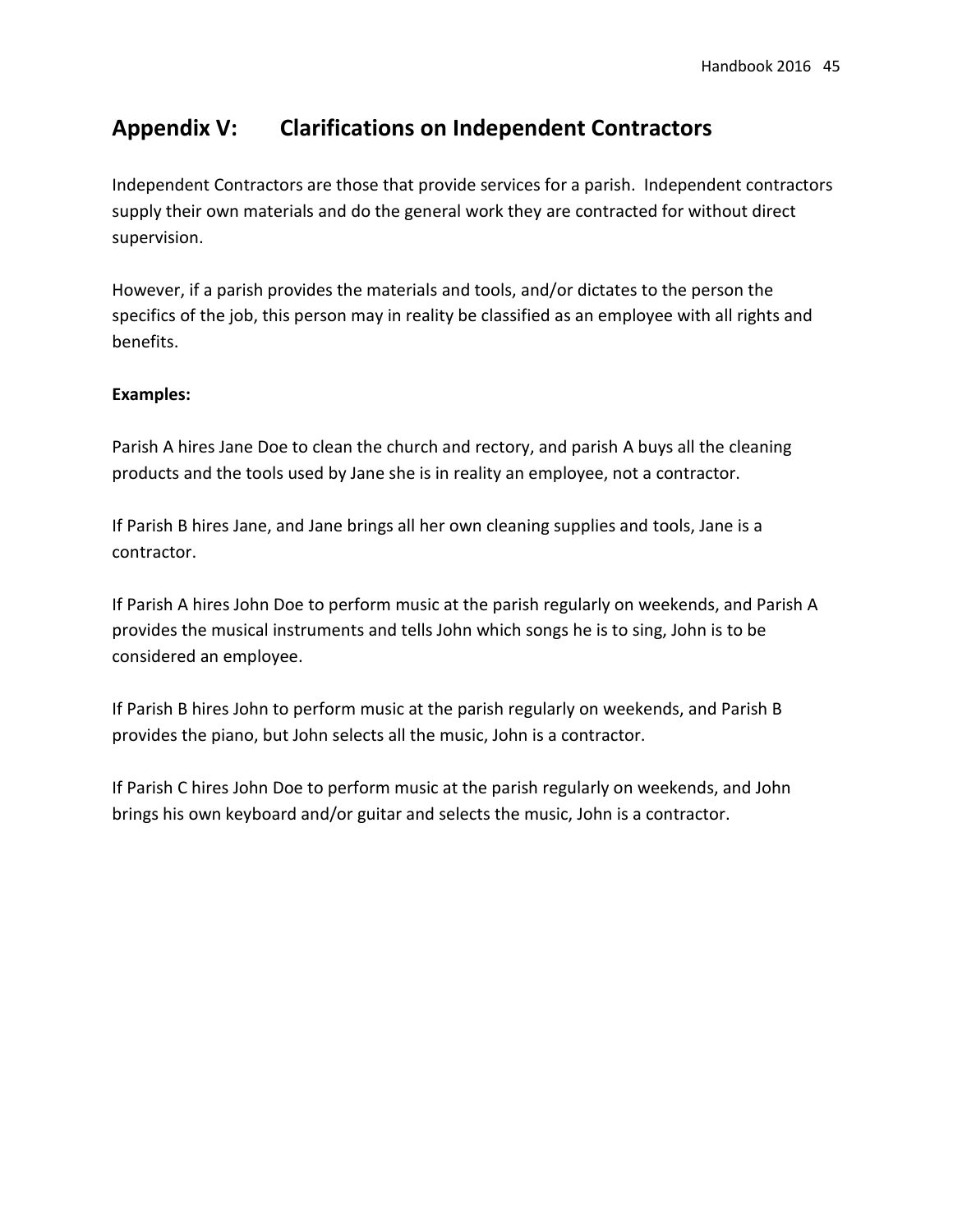# **Appendix VI: Sample Offer Letter of Employment**

Dear Mr/Mrs. \_\_\_\_\_\_\_\_:

The Parish of \_\_\_\_\_\_\_\_\_\_\_\_\_\_\_\_\_\_\_\_\_\_\_\_\_\_\_\_\_\_\_ is pleased offer you the position of \_\_\_\_\_\_\_\_\_\_\_\_\_\_\_\_\_. This is a full time, non-exempt position. The start date for your employment is July 1, 2016. Your base salary will be \$46,000 and will include full benefits. Your supervisor is Rev. \_\_\_\_\_\_\_\_\_\_\_\_\_\_\_\_\_. As part of your employment you will also need to take our Safe Environment training.

Please sign and date below that you have read and accepted this offer.

\_\_\_\_\_\_\_\_\_\_\_\_\_\_\_\_\_\_\_\_\_\_\_\_\_\_\_\_\_\_\_\_\_\_\_\_\_\_\_\_\_\_\_ \_\_\_\_\_\_\_\_\_\_\_

Signature Date Date

| Rev.      |  |
|-----------|--|
| Pastor    |  |
| Parish of |  |
| Date      |  |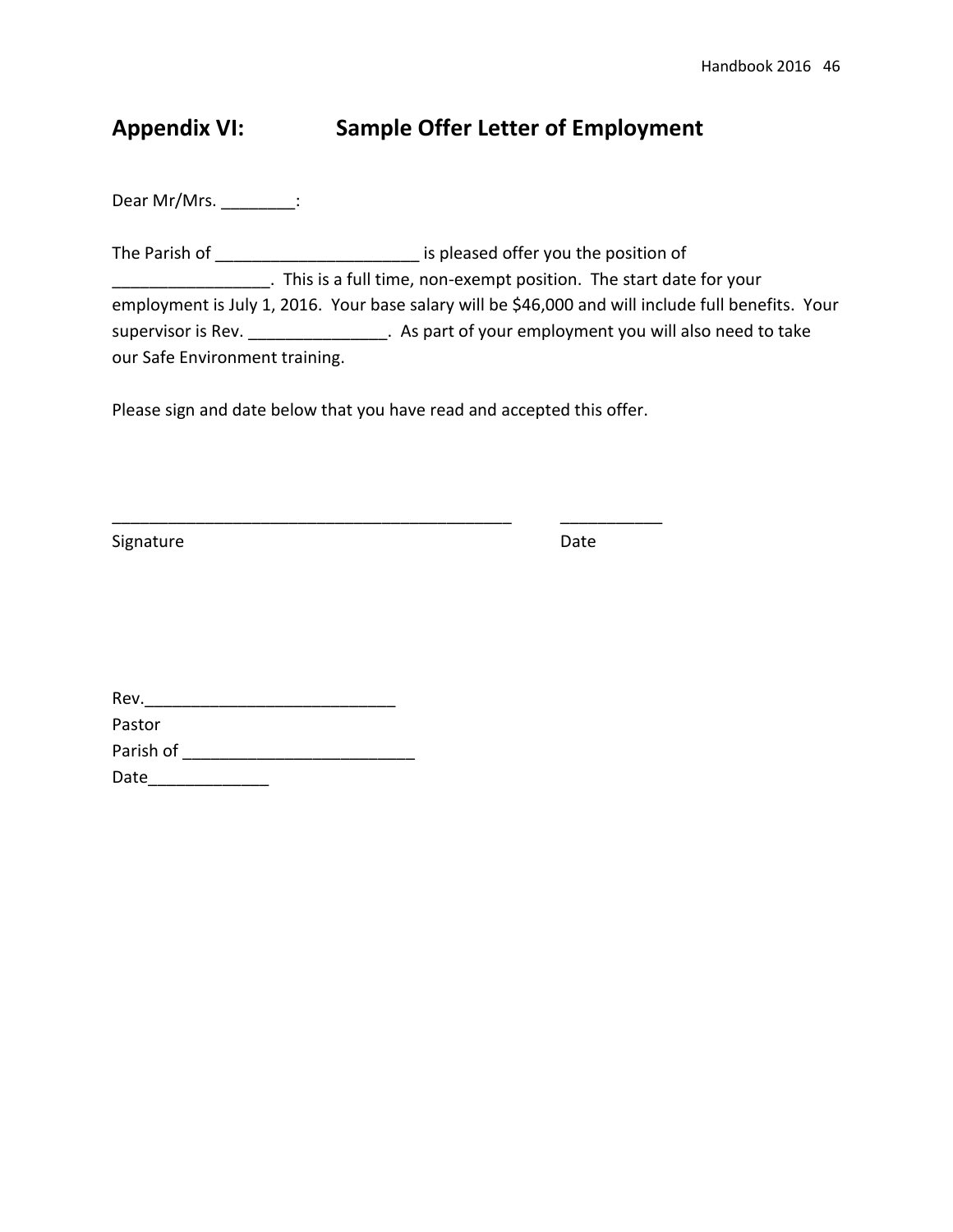# **Appendix VII-**

### **DIOCESE OF RENO PARISH SERVICES AGREEMENT**

THIS PARISH SERVICES AGREEMENT ("Agreement") is made and entered into effective the 1st day of January, 2011, by and between THE ROMAN CATHOLIC BISHOP OF RENO, and His Successors, a corporation sole (the "Diocese of Reno" or the "Diocese"), and (Name of Parish Corporation), a Nevada nonprofit corporation ("Parish").

## **Recitals**

A. The Diocese of Reno is a particular church of the Roman Catholic Church (the "Church"). The Church is governed by the Code of Canon Law for the Latin Rite of the Catholic Church, as revised or updated from time to time and as supplemented by norms promulgated by the Holy See, the U.S. Conference of Catholic Bishops and/or by the Bishop (collectively, the "Code of Canon Law").

B. The Diocese of Reno is entrusted to the Bishop of Reno (the "Bishop") who is also the incumbent of the civilly incorporated Diocese of Reno. Can. 369. The Diocese is divided into parishes, the pastoral care of which is ordinarily entrusted to a pastor under the authority of the Bishop. Cann. 374 §1, 515 §1. Pursuant to the Code of Canon Law, the Diocese and the Parish are each separate juridic entities. Cann. 373, 515 §3.

C. The Diocese of Reno is civilly incorporated as a corporation sole with the State of Nevada. Throughout the history of the Diocese, the parishes have remained unincorporated; yet consistent with the Code of Canon Law, the Diocese and its parishes have operated in accordance with their separate yet interdependent juridic statuses.

D. In order to bring the civil structure of the Diocese and its parishes into closer alignment with the Code of Canon Law, the Diocese has reorganized by separately incorporating its parishes and missions. The Parish is a nonprofit corporation located in the Diocese of Reno, established to operate (Name of Parish Corporation) parish.

E. The Diocese is operated by and under the auspices of the Pastoral Center located in Reno, Nevada. The Pastoral Center is also responsible for administrative and consultative support, guidance and centralized resources and services to the Parish and other parishes of the Diocese as well as their respective schools and other ministries, concerning administration, personnel, education, finances and facilities.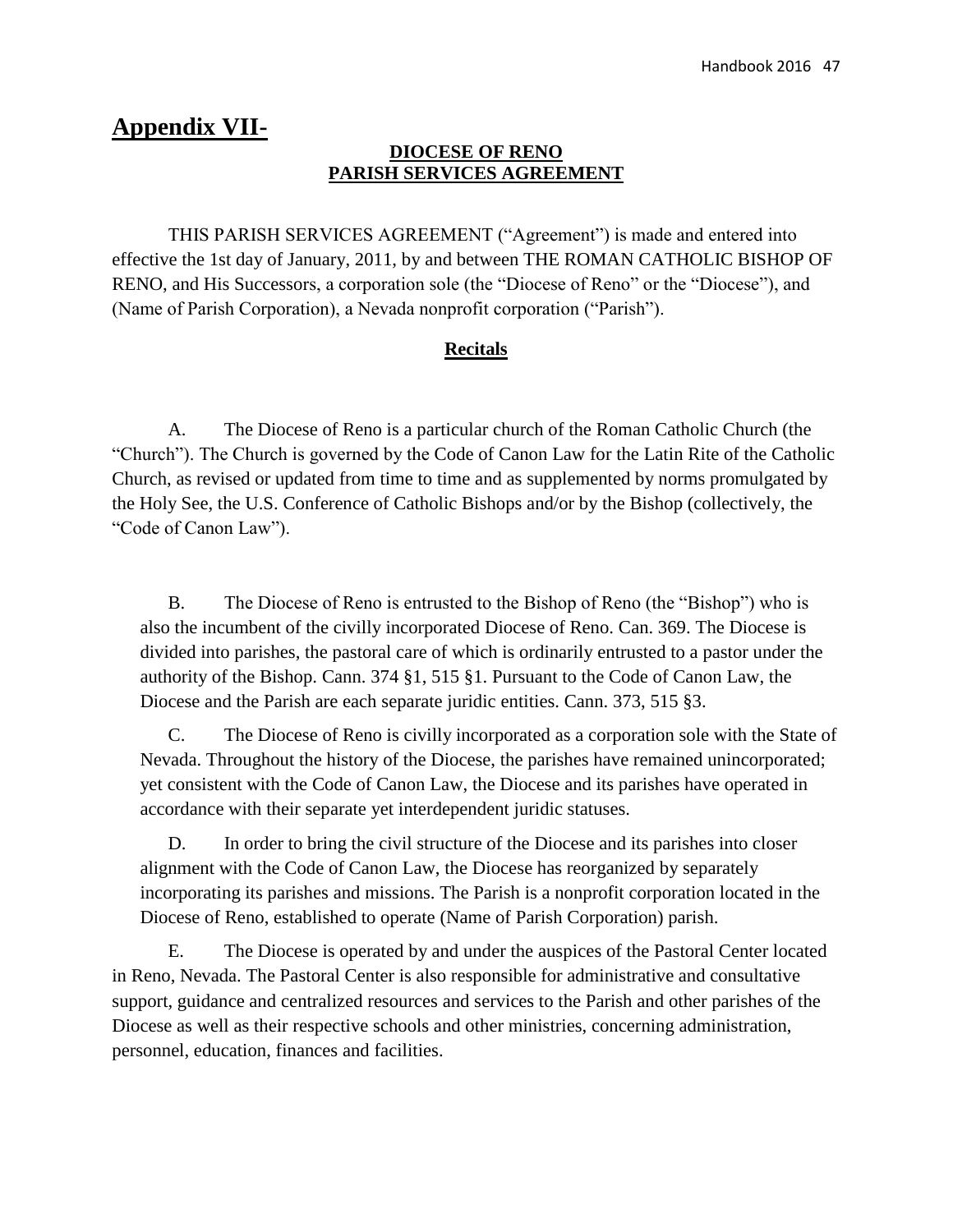F. Prior to the separate incorporation of the parishes, this assistance was given without any formal written agreement. The Parish and the Diocese now wish to enter into this Services Agreement to confirm, document and formalize the relationship and matters set forth herein, without any interruption in the current services or resources.

NOW, THEREFORE, for and in consideration of the mutual covenants and conditions herein contained, the Diocese and the Parish hereby agree as follows:

## ARTICLE 1 **SERVICES PROVIDED BY DIOCESE**

Section 1.01 Scope of Services.

A. Mandatory and Elective Services. The Diocese, through the Pastoral Center, and acting in accord with Canon Law, agrees to provide, or make arrangements to have provided, the services and resources set forth in this Services Agreement, on the terms and conditions set forth herein. The Parish agrees to utilize such services and to discharge its obligations under this Services Agreement. The Parish acknowledges that under Canon Law it is proper for the Diocese to require it to enter into this Services Agreement pursuant to which the Parish will be required to participate in and utilize services and programs which are mandated by the Diocese and will be entitled to select whether or not to participate in any elective services or programs that may be offered from time to time under this Services Agreement.

B. Services for Parochial Schools. To the extent that the Parish has a school or schools, whether a pre-school or an elementary school, or a combination of the two, whether operated solely by the Parish or jointly in connection with the Diocese or another parish or parishes of the Diocese, the terms of the Services Agreement will include those operations, as set forth in Appendix 1.

C. Third Party Services. The Diocese may arrange for services, currently provided by or through the Pastoral Center, to be provided by a third party. In such case, the Parish acknowledges that services hereunder may be reassigned or modified to effect the same, without a requirement for the Diocese to negotiate a modification of this Services Agreement, except to advise the Parish in a timely manner of the same.

Section 1.02 Pastoral Services and Resources.

A. Liturgy and Worship. The Diocese shall serve as the primary consultative resource to the Parish regarding matters of worship and liturgy, including, but not limited to, by communicating norms and changes in liturgical texts and rituals as promulgated by the Holy See or the United States Conference of Catholic Bishops ("USCCB") or by the Diocesan Bishop, by providing opportunities for ongoing formation of Parish leaders with regard to liturgy and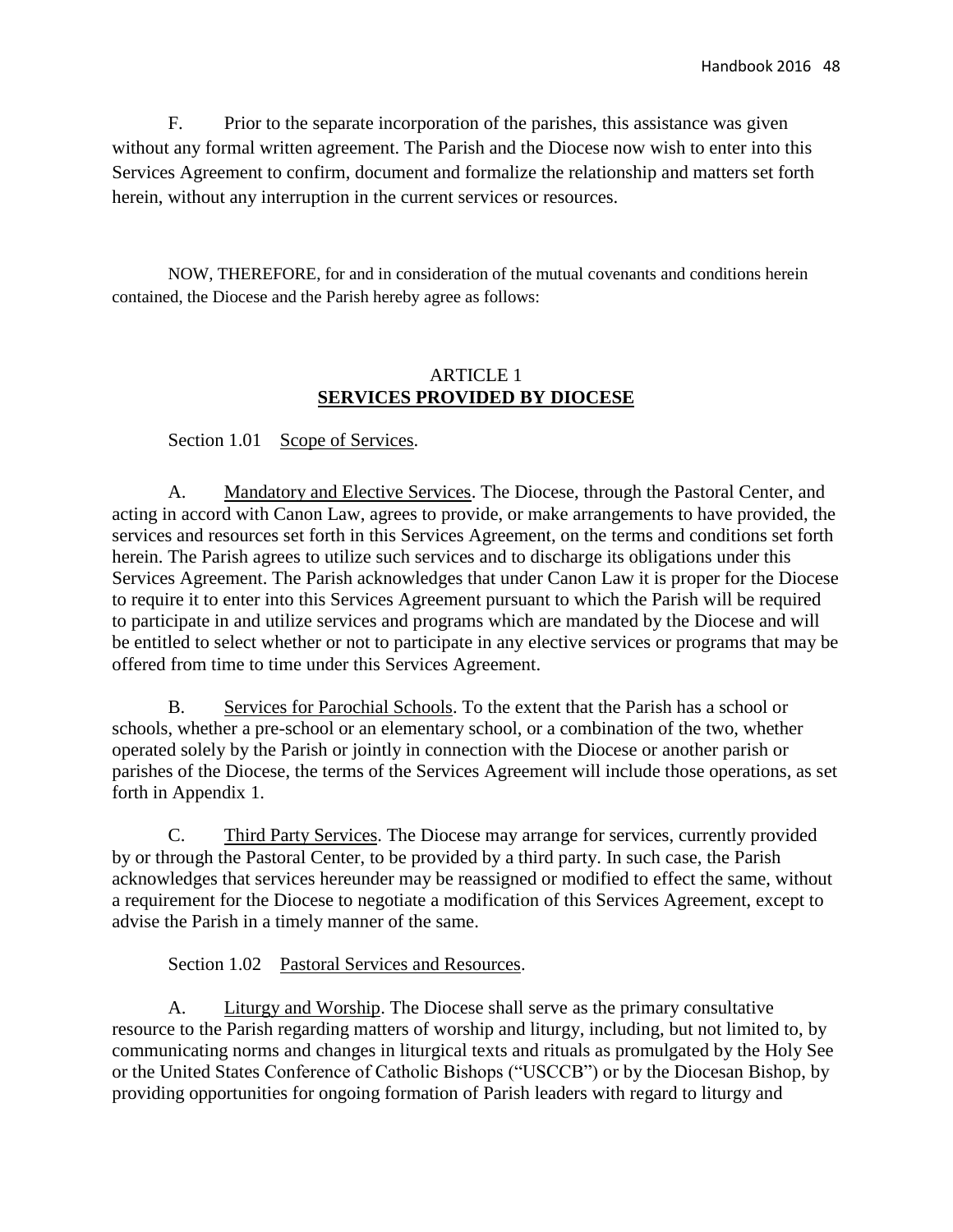worship, by assisting the Parish in meeting the needs of its faithful including through worship that recognizes the diverse culture and national backgrounds of the Roman Catholic faithful in the Diocese and by providing input to and facilitating the episcopal review of all proposed changes to, design of, or construction of sanctuaries or other places of worship in the Parish.

B. Evangelization and Catechesis. The Diocese shall provide guidance, support and training to assist the Parish in its evangelization and catechesis programs and ministries including, but not limited to, assistance in training of youth, young adult and adult catechists and ministers, and other persons involved in such other ministries as the Parish may pursue, as the same are determined to be appropriate from time to time by the Diocese. The Parish agrees to participate in such programs.

C. Religious Education. The Diocese shall serve as the primary consultative resource to the Parish regarding matters of religious education, training and preparation for laity of all ages in the Diocese, including both baptized Roman Catholics and catechumens considering or planning to become Roman Catholic and shall coordinate the education and training of laity with the formation and on-going education of clergy and members of religious orders in the Diocese.

## Section 1.03 Ministerial and Governance Supporting Services.

A. Consultative Groups and Councils. The Diocese shall maintain and support the College of Consultors, Presbyteral Council and the Diocesan Finance Council and such other canonical bodies as are contemplated by Canon Law and which are necessary to implement its obligations to the faithful, the Parish and the Diocese under Canon Law and this Agreement.

B. Special Ministries and Initiatives. The Diocese shall serve as the primary consultative resource to the Parish regarding the special ministries and social justice initiatives offered within the Diocese and supported as part of the mission of the Church, including, but not limited to, family and life ministries, justice and peace initiatives, ministries to incarcerated individuals and their families, advocacy and ministry with respect to the poor, the homeless, the neglected, the unemployed and underemployed, immigrants or particular ethnic and national groups represented in the Diocese.

### C. Safe Environment Program; Background Checks.

1. The Parish shall be required to participate in and be in full compliance with USCCB Charter for the Protection of Children and Young People ("Charter") and the policies of the Diocese with respect to all safe environment matters. The Diocese shall administer the mandatory VIRTUS/Protecting God's Children or other safe environment program to facilitate training, implementation of policies for addressing incidents of abuse or neglect and procedures to further the Charter and best practices standards adopted by the Diocese for all parishes and the children, students, parishioners, lay employees, volunteers, and clergy of the Diocese. The Diocese shall offer and coordinate assistance to victims of clergy sexual abuse through the Victim Assistance Coordinator and shall assist the Parish in complying with the audit requirements of the USCCB.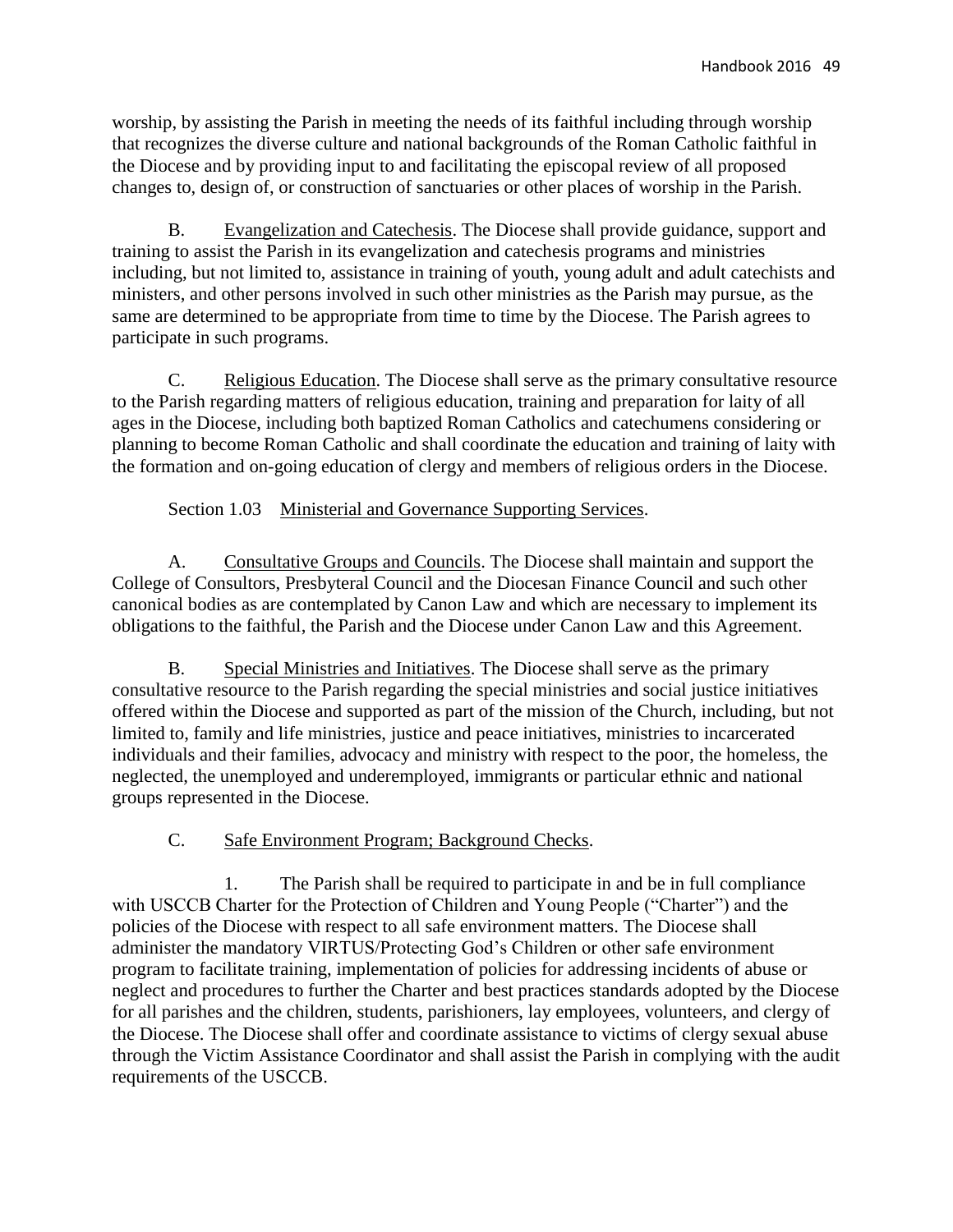2. The Safe Environment Program shall include the administration of the fingerprinting and criminal history background checks for clergy, paid personnel and volunteers in the Parish. It shall incorporate the standards required by or adopted from time to time by the USCCB, the Diocesan procedures for investigating and addressing incidents of alleged misconduct or abuse through the Sexual Abuse Review Board, with respect to clergy, or other relevant departments of the Diocese, with respect to persons other than clergy. To facilitate information concerning the training and background compliance and to facilitate the coordination of individuals serving as clergy, employees or volunteers in the Diocese, the Pastoral Center will coordinate and oversee, without charge to the Parish, the volunteer and employee network database.

Section 1.04 Tribunal and Canonical Services.

The Diocese shall provide to the Parish and its parishioners, any and all tribunals and canonical services contemplated by the Code of Canon Law, including services with respect to matrimonial status, marriage annulments, dispensations from canonical requirements or vows, and other matters properly within the jurisdiction of the Bishop of Reno; and shall establish and maintain such tribunals as are necessary or appropriate to address and resolve said matters. The Parish agrees to pay or advise its parishioners or others using the tribunal and canonical services of their respective obligations for payment for any specific program, services or direct fees or charges that may be assessed from time to time for the tribunal or canonical services.

Section 1.05 Human Resources. The Diocese shall provide human resource services to the Parish from time to time, including, but not limited to, the following:

A. Serve as the primary consultative resource for the human resource issues of the Parish, including, but not limited to, consultation regarding personnel recruitment, employee screening, interviewing, job descriptions, job qualifications, new employee orientation, employee compensation, performance reviews and employee development and training.

B. Develop, recommend and administer a compensation and benefits system and policies to include the Parish employees, as well as clergy and employee benefits programs, including medical, dental, vision, and disability insurance plans and retirement and pension plans.

C. Provide employee and supervisor training and development for the Parish.

D. Prepare, promulgate and keep up to date a Lay Employee Handbook, which shall incorporate human resource policies, regulations and procedures applicable to all parishes of the Diocese, including this Parish; and conduct periodic employee meetings to explain various benefit programs.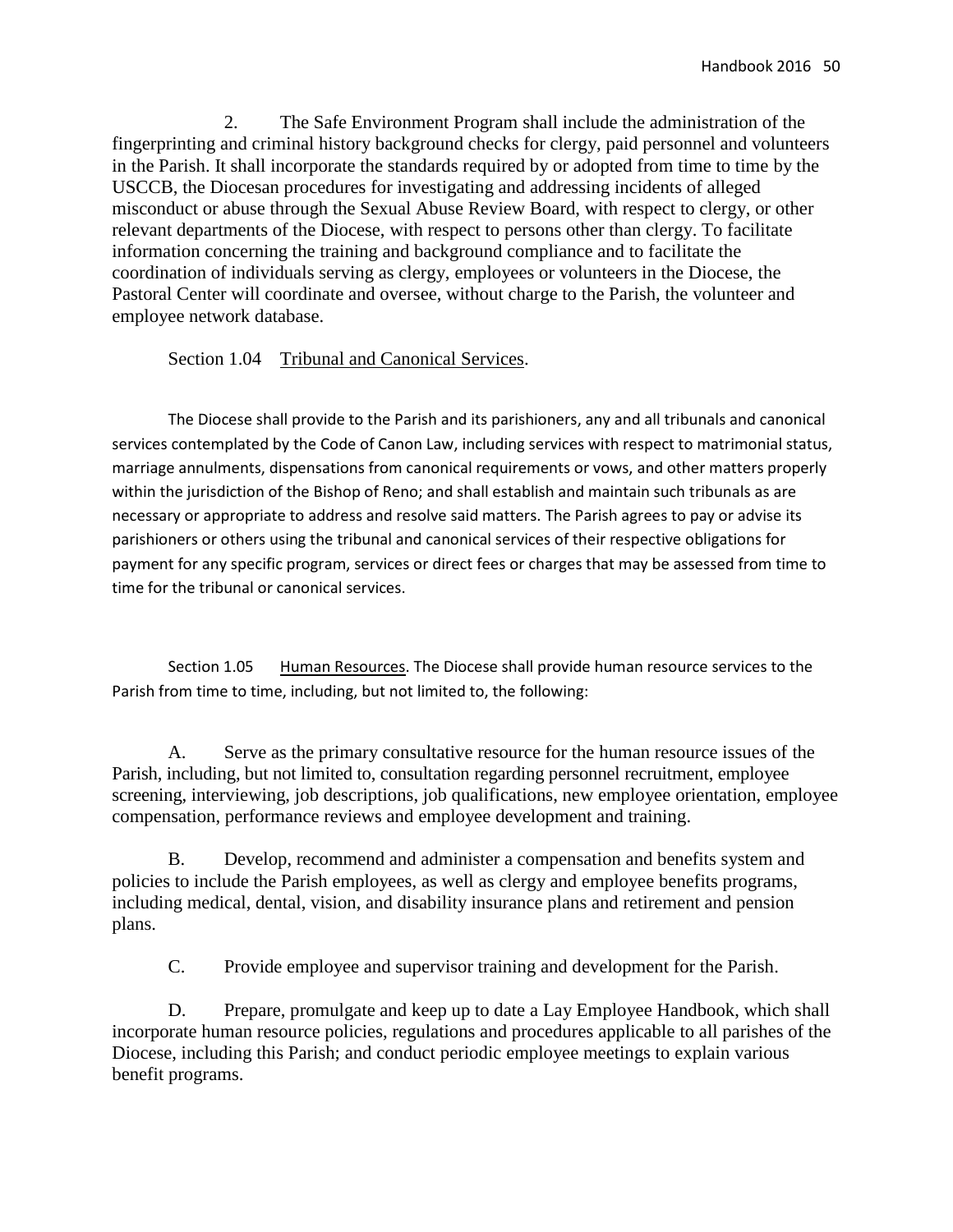Section 1.06 Finance and Accounting Services. The Diocese shall, through the Pastoral Center accounting department, provide the following financial services to the Parish:

A. Serve as the primary consultative resource for the Parish with regard to all temporalities and prudent stewardship of Parish patrimony, including, but not limited to, Parish financial accounting, administration, insurance and risk management, and general business operations.

B. Formulate policies and procedures regarding the proper use and stewardship of Parish assets, and develop, maintain, distribute policies and procedures and hand books or other material outlining appropriate financial operating policies, procedures, and practices to be followed by Parish.

C. Oversee and coordinate the procedural review program for parishes and schools and, as necessary, conduct or require a financial review or full financial audit of the Parish in such frequency and manner as determined by the Bishop, after consultation with the Diocesan Finance Council.

D. Supervise the qualification and selection of third party vendors made available for required Diocese wide financial and support services, including for payroll services and administration at parishes and schools, for insurance and compliance programs and for other similar services and arrange for such data and information access and retrieval from the vendors as may be appropriate for Diocese wide record keeping and pension and other administrative needs.

E. Act as a clearing agent for various special collections as well as for parish capital campaign programs.

F. Prepare, promulgate and revise as needed accounting and financial reporting policies and procedures and audit policies and procedures.

G. Train Parish personnel on the policies and procedures relating to accounting, internal controls, internal audits, the Parish Deposit and Loan Program, and investment policies.

Section 1.07 Investment Coordination and Oversight. Coordinate and oversee the Diocesan Deposit & Loan (D & L) Program and such other investment vehicles as the Diocese may, in its discretion, adopt and offer for the investment of the various unrestricted, temporarily restricted, and permanently restricted cash assets of the Parish. The Parish agrees that all Parish funds in excess of the equivalent of three months operating expenditures and all funds raised in capital campaigns or for other special purposes shall be treated as surplus and invested in the Deposit & Loan Program.

Section 1.08 General Liability and Employee Insurance Coordination & Oversight.

A. General Liability. The Parish shall be required to participate in and to fund the costs allocated to it by the Diocese for the Diocese's general liability insurance program. The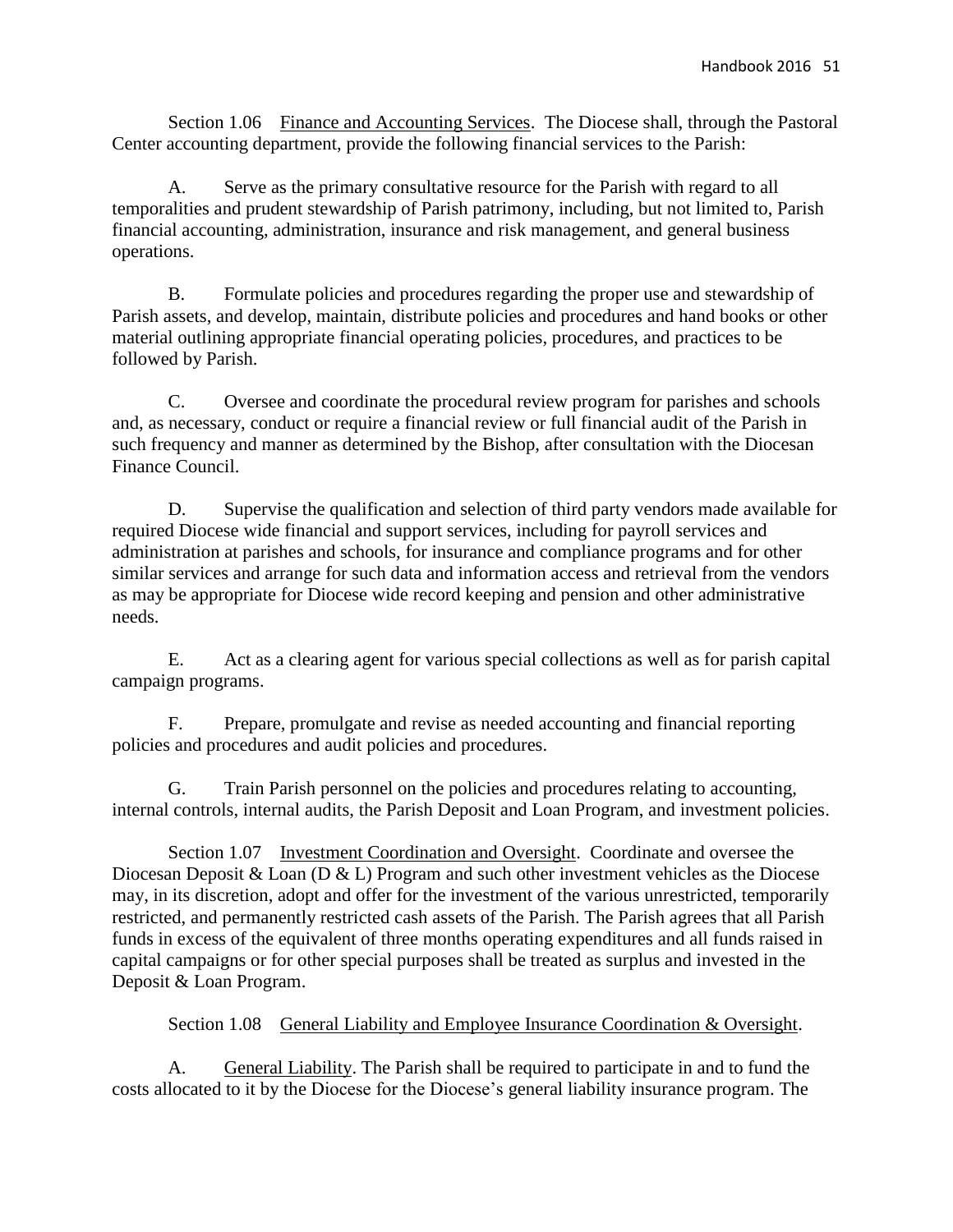Diocese shall maintain, and administer or arrange for the administration of a general insurance program for the Diocese and for all parishes, schools, and agencies of the Diocese which, at the option of the Diocese, may include a combination of self-insured, risk retention pools and commercial insurance components. As part of its services, the Diocese shall:

1. Determine the self-insured retention levels and the limits of coverage for the Parish and the Diocese, and, as appropriate, shall advise the Parish of the deductible or selfinsured obligations applicable to the various coverages afforded the Parish.

2. Negotiate and acquire appropriate insurance and excess insurance coverages for general liability, sexual misconduct liability, auto liability, errors and omissions liability, employment practices liability, special events/outside users liability, property casualty, earthquake, flood, workers compensation, and fidelity, all as may be deemed appropriate by the Diocese and as may be reasonably available in the insurance market, from time to time.

B. Employee Benefits. The Parish shall be required to participate in and to fund the costs allocated to the Parish of such of the Diocese dental, health, disability, life, workers compensation and other employment related insurance programs ("Employee Benefit Program") made available to clergy, lay employees or religious men and women in the Diocese, it being understood that, under law or policies of their respective orders, certain aspects of the Employee Benefit Program may not be made or utilized by certain classes of such persons. The Diocese shall maintain and administer or arrange for the administration of the Employee Benefit Program for all Parishes, schools and agencies of the Diocese. At the option of the Diocese, the Employee Benefit Program may include a combination of self-insured, risk retention pools and commercial insurance components. The Employee Benefit Program may provide alternative coverage choices to participants and shall be offered on such terms as may be set, from time, by claims experiences and market conditions and by the Diocese for reporting, management, and accounting for claims.

### Section 1.09 Pension Plan.

The Parish shall be required to participate in and to fund the costs allocated to it of the Diocesan pension plan offered to lay personnel ("Lay Pension Plan") and of the pension plan and supplemental pension plan or benefits offered to priests ("Priest Pension Plan"), it being understood that such plans will include eligibility standards, may include contributions from participants and that certain components of either or both of the plans may not be available to certain classes of persons. The Pastoral Center shall maintain, report on and administer or arrange for the administration and qualification of the Lay Pension Plan and the Priest Pension Plan. The Priest Pension Plan may include a non-qualified component. The plans will be offered and administered on such terms as may be set, from time to time, by industry standards and by the Diocese, in consultation with professional advisers, actuarial consultants and the Diocesan Finance Council.

### Section 1.10 Construction Coordination & Oversight.

A. The Diocese, through the Office of Stewardship & Development, shall serve as the primary consultative resource and oversight party for the Parish and its school or schools for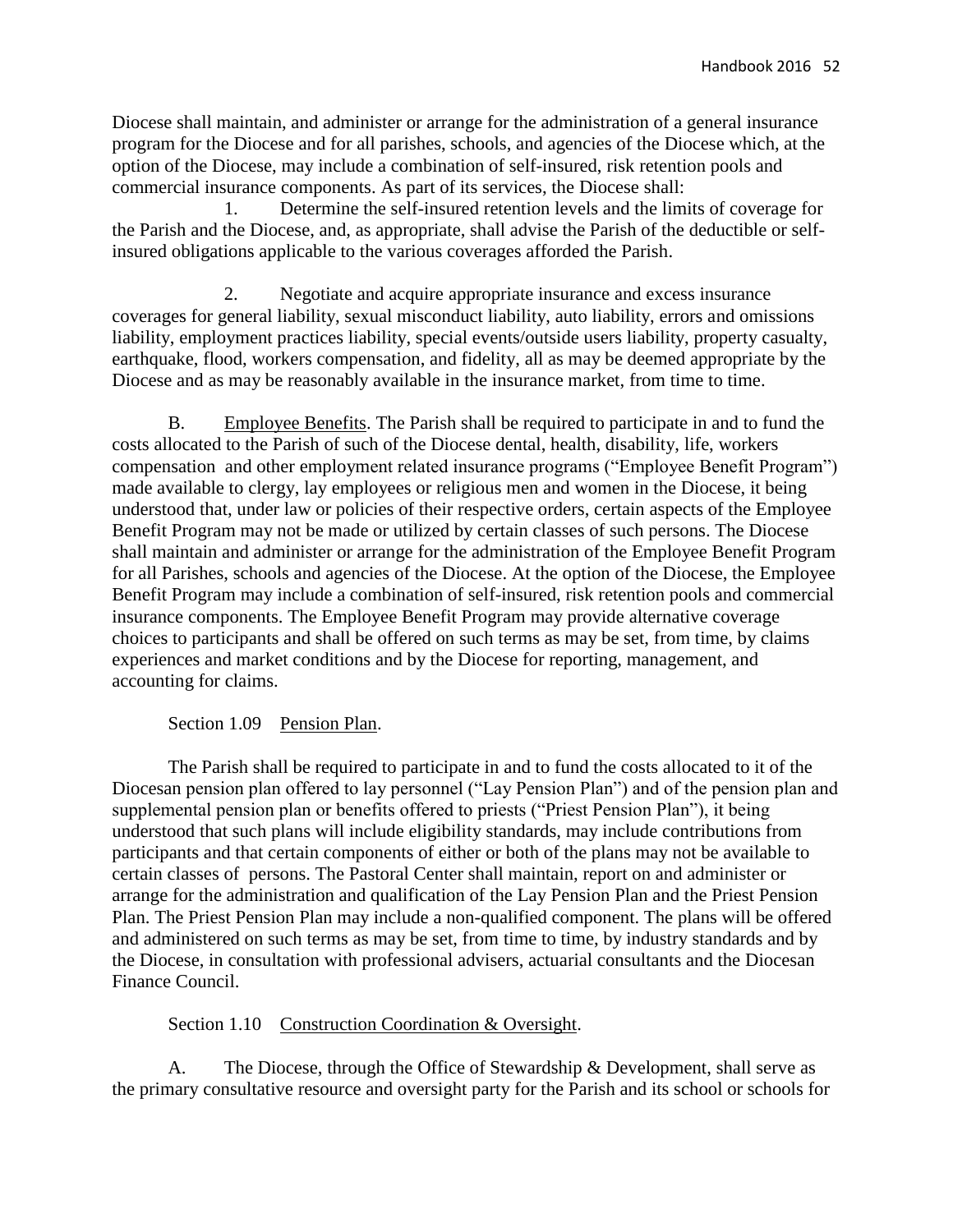capital construction and capital improvement projects involving new construction, renovation, repairs and maintenance (other than regular maintenance), additions and demolition. Such oversight shall include, but is not limited to: reviews and approvals under any guidelines that may be promulgated by the Office of Stewardship & Development; recommendations regarding the selection of design professionals, consultants, project managers and contractors; prequalification of vendors; project scope, cost and budget reviews; entitlements processing and support; project delivery methods (i.e. competitive bid, design/build, negotiated guaranteed maximum price); environmental/hazardous-material remediation (i.e. asbestos, mold, lead); government required environmental compliance; contracts for design and construction; bonds; payments and progress payment reviews; and project closeout on completion.

B. The parties acknowledge that the Parish is required to comply with all Diocesan procedures for review and approval of any real estate construction, repair or renovation projects, and, in connection with that process, the Diocese shall assist in the submissions to the Office of Stewardship & Development or other specified groups or departments of the Diocese of any project for new construction, for renovation or for significant repairs at the Parish or its school or schools as well as with respect to compliance with funding requirements for planning and financing of construction projects and compliance with Diocese policies for project management, legal review of agreements, use of Diocese recommended contracts, contractors and vendors and obtaining the required consents and approvals before any documents are executed.

### Section 1.11 Stewardship, Development, & Planned Giving.

A. The Diocese shall serve as the primary consultative resource for the Parish with respect to stewardship and development activities of the Parish, including, but not limited to, parish stewardship programs, offertory enhancement programs, capital campaigns, planned giving programs, and major gifts analysis and processing. The Office of Stewardship and Development will provide guidance on Diocese and third party resources available to the Parish. The Parish may engage, at its separate expense, professional resources to assist it in assessing feasibility and conducting such efforts in the Parish. Before any such engagement, the Parish shall consult with the Office of Stewardship & Development which will provide assistance in identifying, evaluating and engaging such professional resources and may, at its option, offer an approved list of vendors as well as a negotiated standard contract terms and conditions for such vendors. The Parish will provide copies of all reports from any such studies or third parties to the Diocese. The Parish agrees to participate in special collections and other special stewardship efforts, all as deemed appropriate and necessary by the Bishop.

B. The Diocese shall coordinate and administer the annual Bishop's appeal, i.e., the Catholic Services Appeal ("CSA"). The Parish agrees to participate in the CSA program. The parties acknowledge and agree that the CSA raises funds to support diocesan programs not covered by the Cathedraticum, including programs that benefit the Parish and its parishioners.

C. The Diocese shall serve as the primary consultative resource for the Parish with respect to bequests, legacies, establishment of annuities and gifts, including planned or donor restricted gifts. The Parish shall be required to consult with the Office of Stewardship and Development of the Diocese with respect to any of these matters or prior to the launch of any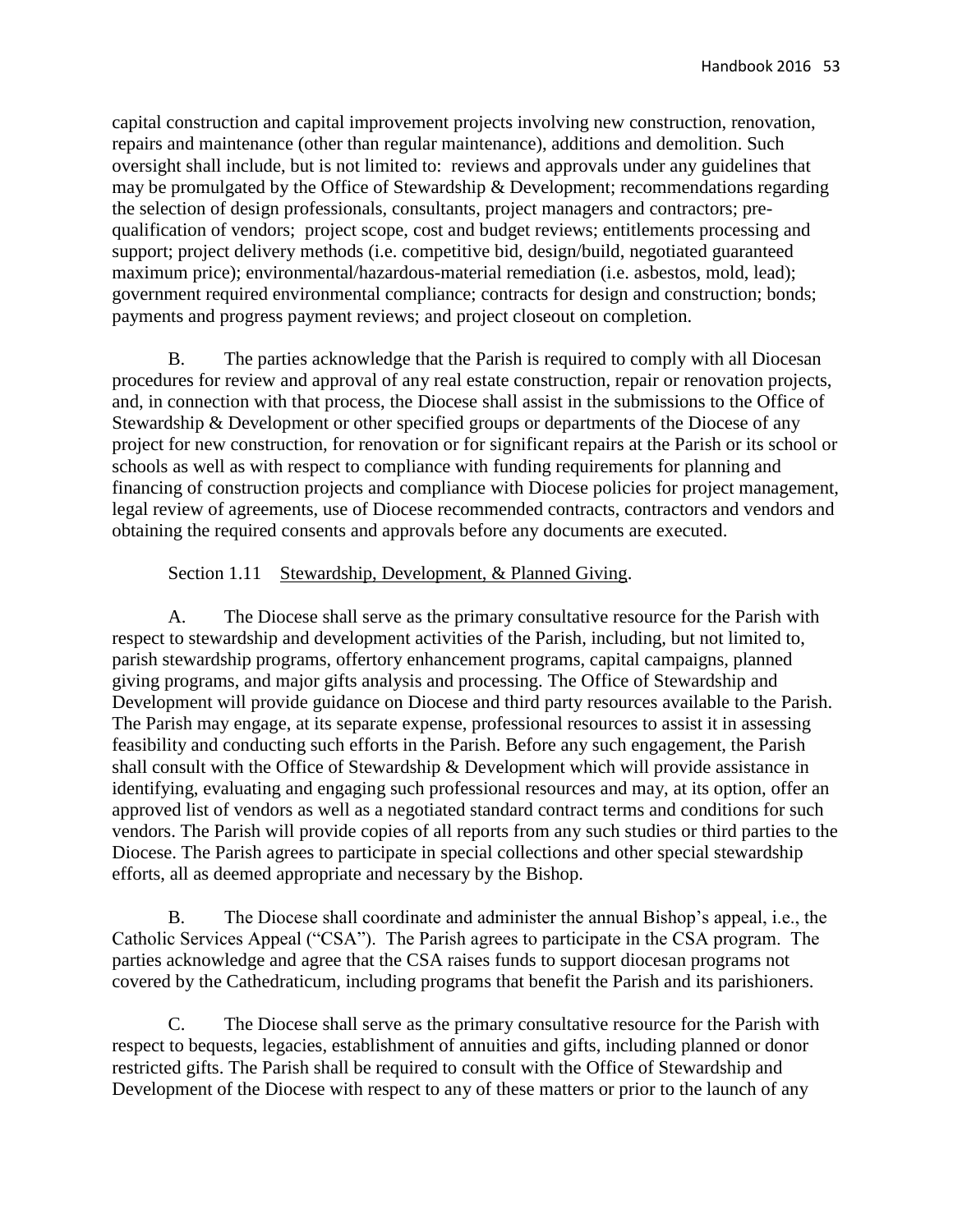other planned giving or similar initiatives that the Parish is considering, including the establishment of any Autonomous Pious Foundation or any other vehicle intended to accept and designate gifts or assets for a special purpose.

### Section 1.12 Real Estate Management.

A. The Diocese shall serve as the primary consultative resource for the Parish with respect to all Parish real property issues, including, but not limited to, analysis, recommendations and professional coordination regarding real property acquisitions, sales, financing, any possible condemnation matters, planning, land use, and environmental proceedings or issues, the grant or receipt of any easement or similar property rights, any matters subject to the facilities or use policies of the Diocese, including short term use of facilities for filming or similar activities, any other rental or leasing of real estate for or by the Parish, any cell site, cell tower or similar agreements, and any other property entitlement, property tax or exemption matters that arise at or are expected to impact the Parish or its school or schools, if any.

B. The Parish and Diocese acknowledge that the Parish has beneficial ownership rights to the real estate acquired by or assigned to the Parish by the Diocese but that record title to all real estate in the Parish will be held by the Diocese in trust for the parish, or by such other civil law entity as the Diocese may designate to hold such record ownership interest. Accordingly, the Diocese will assist and facilitate in any approved transactions but the documents conveying any interest in real estate will be executed by the Diocese as trustee or by the entity holding record title, after receipt of any consents from the Parish and Diocese, as may be required under the real property trust agreement.

Section 1.13 Communications.

The Diocese shall provide the Parish with media support and communications services for distribution and response to the public, whether within the Church or to other faith, community or public entities, by providing news releases, media coordination, statements and meetings, as well as through the use of websites, electronic media and similar communications, or the publication of newspapers, newsletters and other media documents. The Parish agrees that all communications with media outlets shall be coordinated with and approved by the Diocese prior to communicating with the media outlet.

### Section 1.14 Legal Services.

A. From time to time it is anticipated that legal issues will arise with respect to the Parish including but not limited to: corporate and commercial issues; federal, state and local regulatory and compliance issues; matters related to the maintenance of the tax exempt status of the Diocese and the Parish including qualification for tax exemptions, compliance with civil laws concerning tax exempt status and with election and advocacy limitations and reporting requirements; employment and personnel matters; tort liability; representation of Parish or school personnel called as third party witnesses; contract negotiation and contract claims and disputes; real estate, land use and similar matters; construction issues; trusts and estates, planned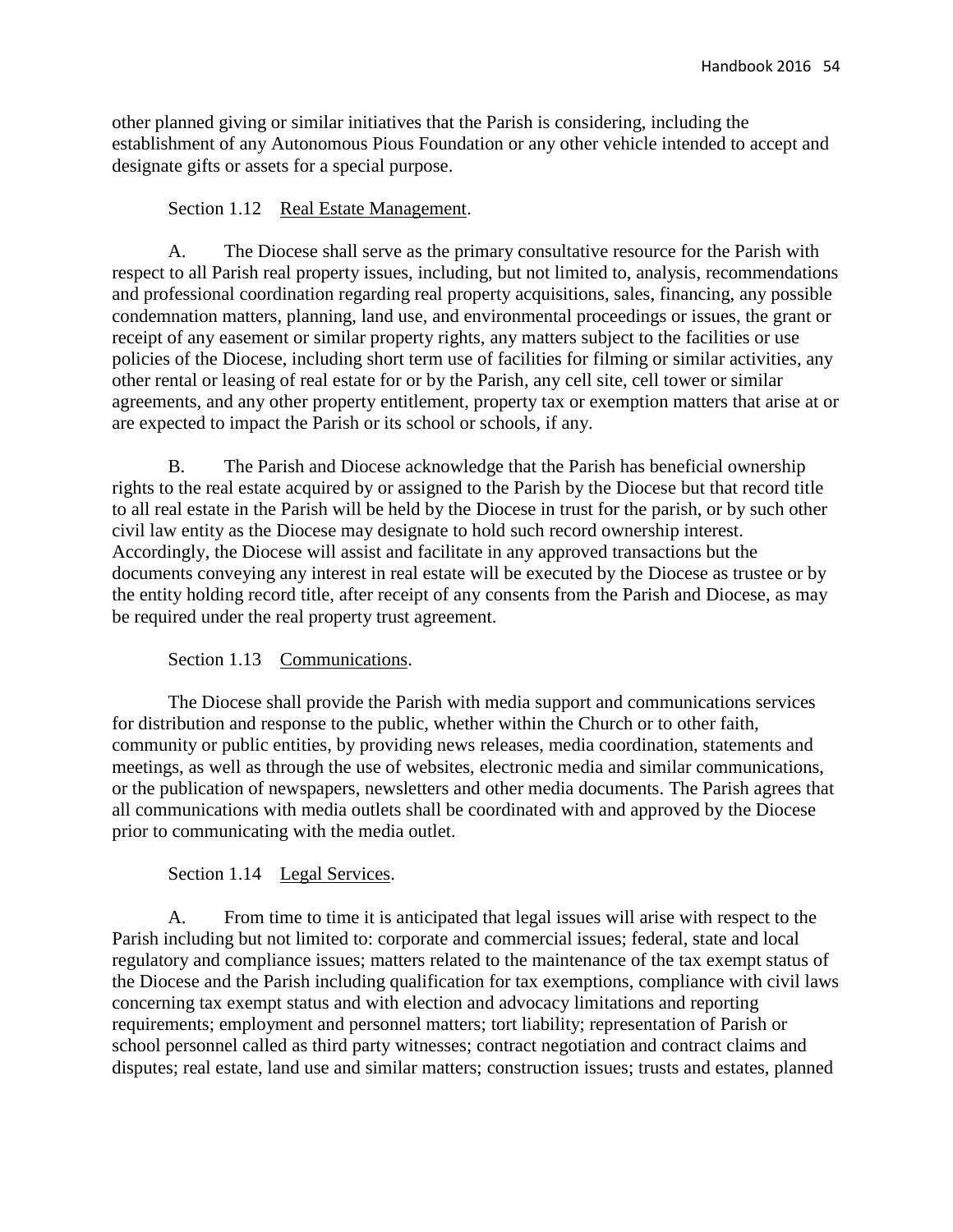giving and donor restricted gift matters; mandatory reporting and other laws for the protection and safety of children and youth.

B. The Parish shall promptly notify the Bishop or the Chancellor of the existence of any and all claims, demands, crimes, or the presence of facts which the Parish believes could lead to a claim, charge or demand against the Parish, the Pastor or Parochial Administrator or any other personnel at the Parish or in its school or schools, shall provide the Diocese with all available information and shall cooperate fully and completely in the assessment, investigation, and defense or prosecution of such claims.

C. The Diocese will arrange for any and all legal representation needed for Parish. The selection of counsel shall be at the discretion of the Parish Board of Directors, with approval of the Diocese, and in consultation with any insurance representatives when required. The Diocese may request that its attorney represent the Parish. Professional fees and costs incurred related to such legal services shall be paid by the Parish or as otherwise agreed to by the Diocese and the Parish.

D. The Diocese shall handle the administration, processing, and ongoing oversight of legal claims made against the Parish and the initiation, oversight, and processing of any claim by the Parish as well as the negotiation of any settlement, compromise or satisfaction of any claim asserted by or against the Parish. The Parish shall not initiate, settle pursue, compromise or satisfy any claim without involvement of the Diocese or the diocesan attorney's office.

Section 1.15 Other Services. From time to time the Parish may request the Diocese to provide additional services not delineated in this Services Agreement, and the Diocese will consider in good faith such requests. If the Diocese agrees to provide the services, payment for the services shall be a cost-reimbursement basis, or with an additional management fee.

### ARTICLE 2 **SERVICE FEES**

Section 2.01 Service Fees: Parish. As compensation for the Services provided during the term hereof, the Diocese shall assess the Parish a service fee ("Cathedraticum") in an amount established from time to time by the Bishop, after hearing the Diocesan Finance Council and the College of Consultors. The Cathedraticum shall be a specified percent of the parish ordinary income for the prior fiscal year and shall be payable by the Parish to the Diocese, on such terms, methods and frequency as are specified by the Diocesan Pastoral Center from time to time, but with amounts due being maintained at the prior year level until Parish financial reports are available for the most recently completed fiscal year, at which time the amount will be adjusted, as required, for the Parish's actual prior fiscal year results, with the adjusted amount billed and retroactive to July  $1<sup>st</sup>$  of the current fiscal year.

Section 2.02 Service Fees: Parochial Schools. As compensation for services provided by the Diocese to any parochial school owned and operated by the Parish, the Parish or its parochial school shall pay a flat fee multiplied by the number of students enrolled as of October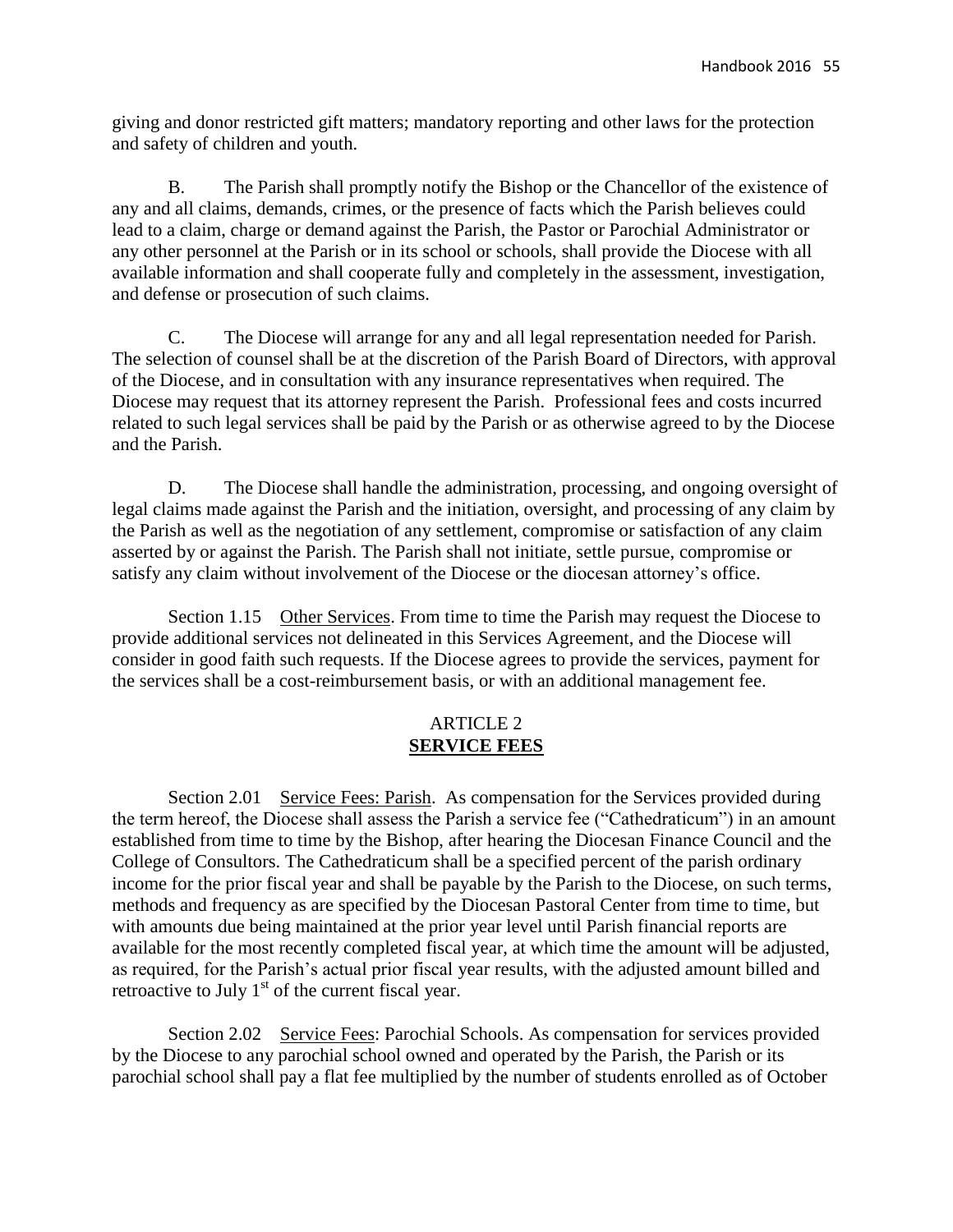1 each year. The amount of the fee shall be established by the Diocese and communicated to the Parish, and may be increased annually as determined by the Diocese.

Section 2.03 Additional Costs. In addition to the compensation set forth above, as to any and all services subcontracted by Bishop to third parties under this Agreement (e.g., legal fees, banking and investments services, payroll administration, employee benefits, insurance, worker's compensation), the Parish shall reimburse the Diocese at cost, provided that the Diocese may request that third parties bill the Parish directly. The Diocese shall also be entitled, in its sole discretion, to surcharge the Parish for the direct subcontracting of the sums. The amount of the surcharge shall be determined by the Diocese, giving consideration to the time and expense incurred by the Diocese in contracting with its subcontractors.

Section 2.04 Annual Adjustment. It is the intention of the parties hereto that compensation for Services rendered by the Diocese under this Agreement shall be based on the reasonable value of the services. In order to effectuate this intent, the Diocese shall review the Parish's financial status annually in the spring, and prepare next year's Cathedraticum.

## ARTICLE 3 **TERM AND TERMINATION**

Section 3.01 Term. The term of this Agreement shall commence on the  $1<sup>st</sup>$  day of January, 2011, and automatically continue until terminated, at the option of the Diocese, on 180 days written notice to the Parish, upon the appointment of a receiver or trustee to manage the assets of the Parish or an assignment for the benefit of creditors of the assets of the Parish or any act of bankruptcy by the Parish, when any of the same are not cured or rescinded within 90 days of the underlying occurrence.

Section 3.02 Changes in Law Requiring Modification. If any legislation, regulation, rule or court decision has a material adverse effect on the operation of this Services Agreement or jeopardizes the independent status of either of the parties or denies expected compensation because of any of the provision of this Services Agreement, then the parties shall attempt to amend this Services Agreement so as to avoid any adverse consequences. If the parties, acting in good faith, are unable to make such amendment, this Services Agreement shall at the option of the Diocese be terminated or, by an act of the Bishop, may be modified, to cure the matter imposing a potential termination.

Section 3.03 Modification by Diocese. The Diocese may modify the scope or source of services provided hereunder, at any time by giving written notice of the modification to the Parish.

Section 3.04 Effect of Termination or Modification. Upon any termination or modification of this Services Agreement, for whatever reason, the Diocese shall be entitled to receive all amounts accrued and unpaid up to the time of such modification or termination.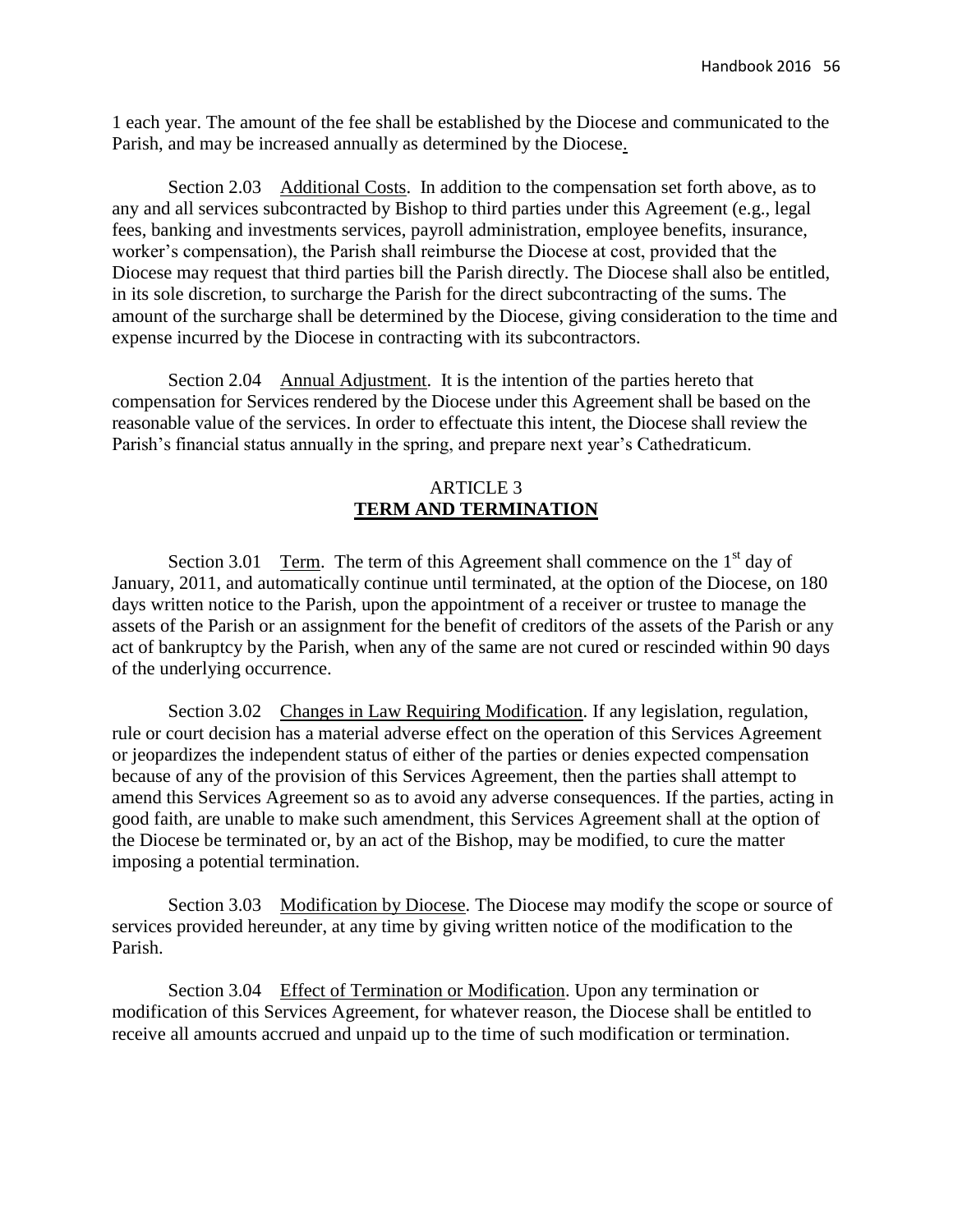### ARTICLE 4 **INDEMNIFICATION; LIMITATION OF LIABILITY**

The Diocese and its agents, designees and employees, and the successors and assigns of any of them, shall not be liable for any loss incurred by the Parish occasioned by acts performed (or not performed) by them, or advice or assistance given by them, in good faith in the performance of their duties hereunder, and in any event shall be liable only for willful wrongdoing or gross negligence and not for honest errors of judgment; provided, however, that in no event shall the Diocese or its subcontractors be held liable for any consequential damages or for any loss of profits suffered by the Parish or by any third party. The Parish agrees to indemnify and hold harmless the Diocese and its agents, employees and designees, and the successors and assigns of any of them, from and against all costs, damages, judgments, attorney's fees, expenses, obligations and liabilities of every kind and nature which they or any of them may incur, sustain or be required to pay in connection with or arising out of the performance of their obligations hereunder (unless the costs, damages, judgments, fees, expenses, obligations or liabilities are incurred in connection with or arise out of willful wrongdoing or gross negligence). This Article 4 shall survive the termination of this Agreement.

### ARTICLE 5 **RESOLUTION OF DISPUTES**

Section 5.01 Jurisdiction of Canonical Administrative & Tribunal System. In the event that a dispute arises under or with respect to the interpretation or application of this Services Agreement as to the Diocese and the Parish, the parties shall first meet and confer in a good faith effort to resolve the dispute. If necessary or desirable, the parties may agree to ask a third party to mediate or arbitrate the dispute. In the event such efforts are unsuccessful, the dispute shall be submitted to the appropriate tribunal for adjudication as provided by the Code of Canon Law.

Section 5.02 Forum Selection & Mutual Waiver of Civil Court Jurisdiction. The tribunal system established pursuant to the Code of Canon Law shall be the exclusive forum for resolution of disputes arising with respect to this Agreement; the Parish and the Diocese both expressly waive their rights to bring any dispute between them before the civil courts of the State of Nevada or the United States of America, and further waive their rights to a trial by a civil court jury. Unless otherwise specially provided by Diocesan policies, any other dispute arising under this Services Agreement shall be referred to and resolved in accordance with the Code of Canon Law through a canonical process, as contemplated by Section 5.01. Any decision resulting from the canonical process, including from such appeals as may be proper with respect to such disputed matter, shall be binding and enforceable as to all parties subject to or impacted by such decision and shall not be subject to appeal or review in the civil courts of the State of Nevada or the United States of America.

### ARTICLE 6 **INTERPRETATION**

This Services Agreement shall be subject to and interpreted in accord with the articles of incorporation and bylaws of the Parish, the canonical statutes of the Parish (if any), Canon Law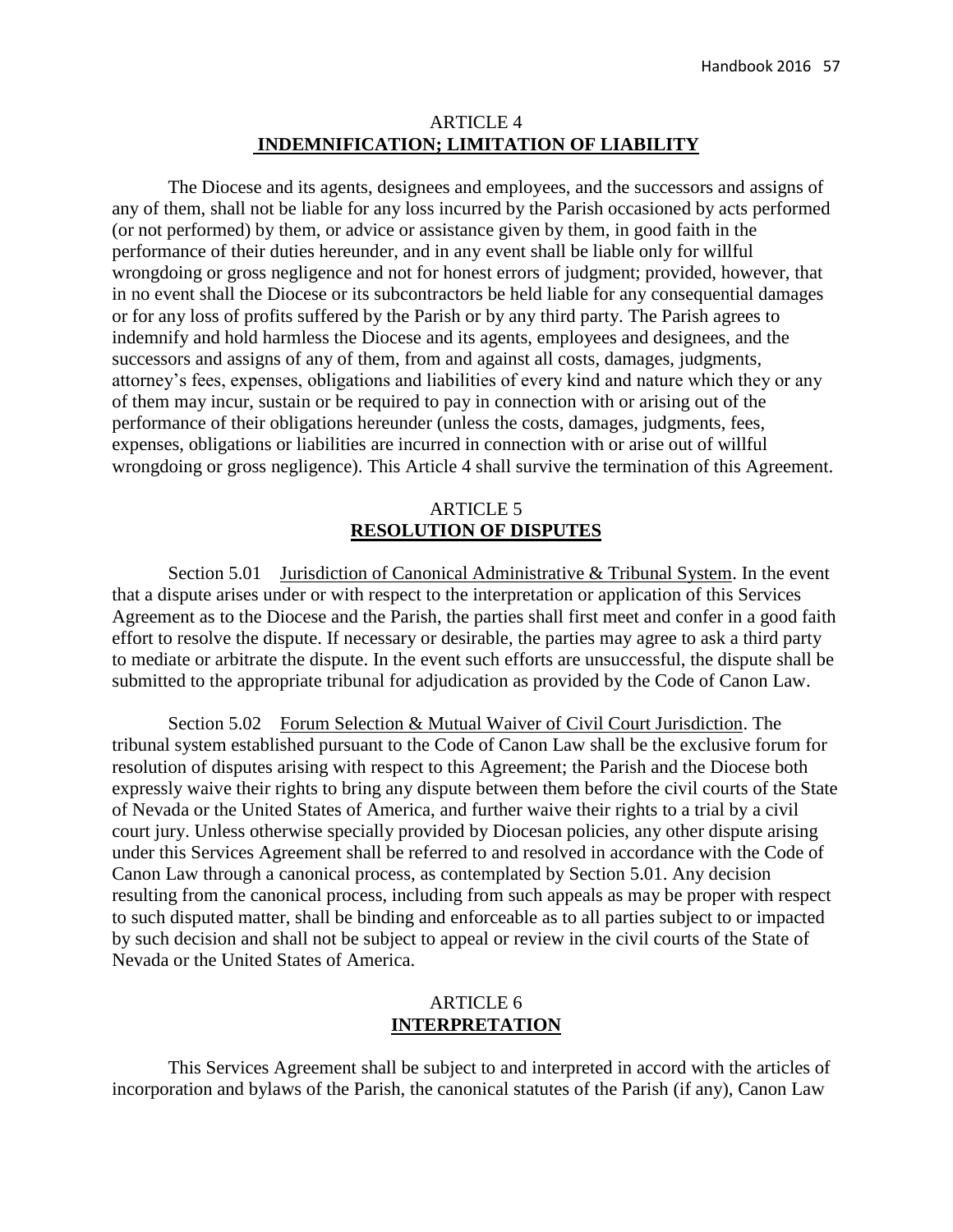and the provisions of civil and criminal law applicable to the matters being considered. The Bishop's determination as to the meaning of this Services Agreement shall be final. Nothing herein contained shall be interpreted to expand the responsibility of the Diocese to provide services to the Parish unless expressly or explicitly provided for herein.

### ARTICLE 7 **MISCELLANEOUS**

Section 7.01 Assignment. This Agreement shall not be assigned or transferred by the Parish without the prior written consent of the Diocese; however, this Agreement may be assigned, in whole or in part, by the Diocese in its sole discretion without prior consent of the Parish.

Section 7.02 Choice of Law. This Agreement shall be construed and governed by Canon Law and by the laws of the State of Nevada. In the event of a conflict, Canon Law shall be controlling.

Section 7.03 Modification. This Agreement shall not be modified or amended except by a written document executed by both parties of this Agreement, and all such written modifications shall be attached hereto.

Section 7.04 Notices.

A. All notices required be given or provided for in this Agreement shall be in writing.

B. All notices required to be given or provided for in this Agreement shall be given by any of the following means: (i) personal service; (ii) electronic communication; (iii) overnight courier; or (iv) registered or certified, first class mail, return receipt requested. Such addresses may be changed by Notice to the other parties given in the same manner as provided for the giving of Notice. Any Notice, demand, or request sent pursuant to either subsection (i) or (ii) hereof shall be deemed received upon such personal service or upon dispatch by electronic means. Any Notice, demand or request sent pursuant to subsection (iii) shall be deemed received on the business day immediately following deposit with a recognized national or regional overnight courier and, if sent pursuant to subsection (iv) shall be deemed received seventy-two (72) hours following deposit into the mail. Notices given pursuant to subsection (ii) shall also be printed and deposited in first class mail with the United States Postal Service on the same day as electronic notice is given unless the recipient acknowledges receipt of the electronic notice.

C. All notices to the Diocese shall be sent to (i) Diocese of Reno, 290 South Arlington, Suite 200, Reno, Nevada 89501, and (ii) to such other person or place as the Diocese may from time to time direct by notice.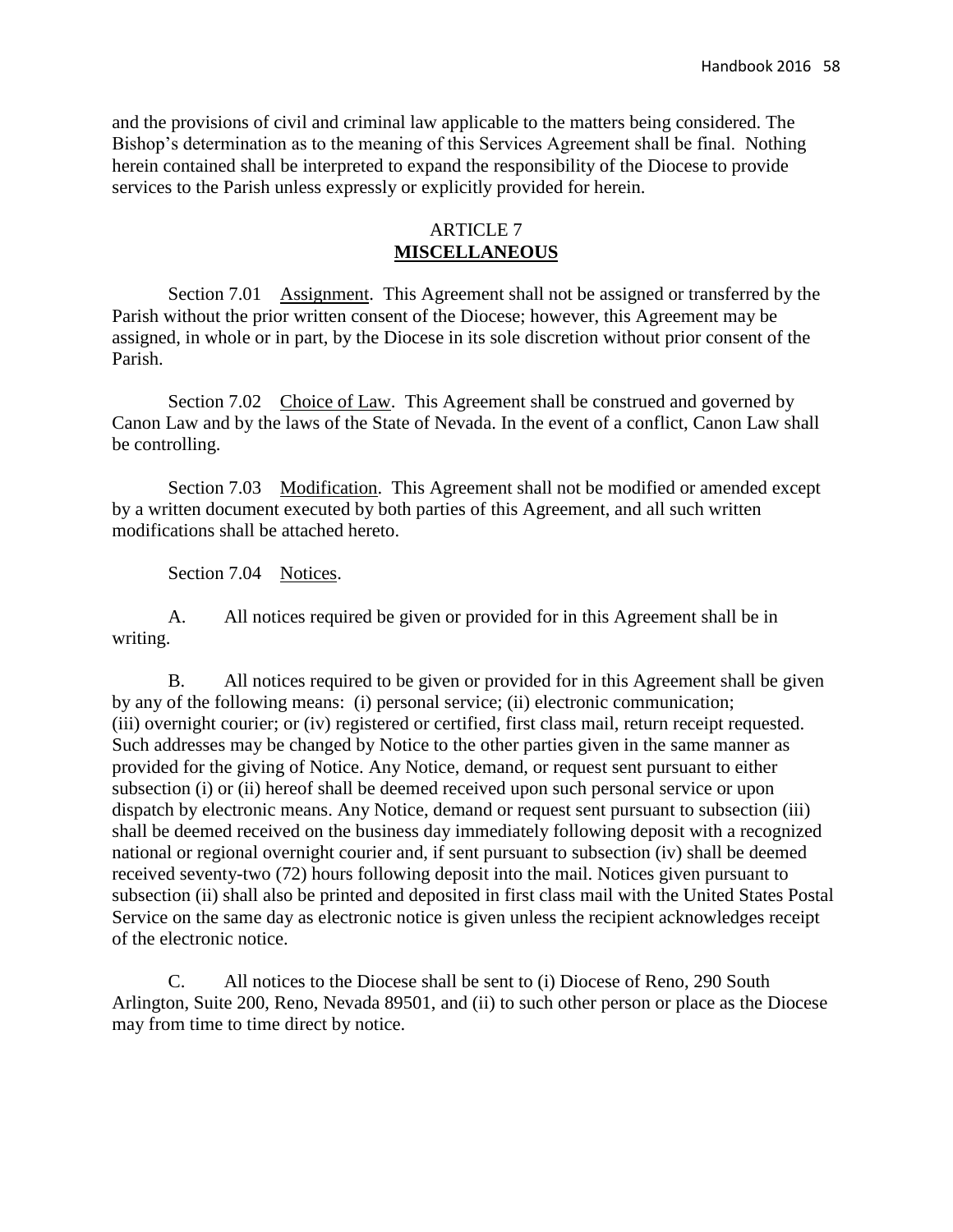D. All notices to the Parish shall be delivered or mailed to

Nevada, 89<sub>\_\_\_\_\_</sub>, Attention: Pastor, or such other address as the Parish shall designate to the Diocese by notice.

Section 7.05 Waiver. No waiver by either of the parties hereto of any failure by the other party to keep or perform any provision or covenant of this Agreement shall be deemed to be a waiver of any preceding or succeeding breach of the same, or of any other provision, covenant or condition. All rights and remedies herein granted or referred to are cumulative; resort to one shall not preclude resort to another or any other right or remedy provided by law.

Section 7.06 Additional Documents. Each of the parties hereto agrees to execute any document or documents that may be requested from time to time by the other party to implement or complete such party's obligations pursuant to this Agreement.

Section 7.07 Non-Exclusive Relationship. The Diocese may represent, perform services for, become employed by, and contract with as many additional schools, parishes, persons, or companies as the Diocese, in its sole discretion, sees fit.

Section 7.08 Severability. It is understood and agreed by the parties hereto that if any part, term, or provision of this Agreement is held to be illegal or in conflict with any applicable law, the validity of the remaining portions or provisions shall not be affected, and the rights and obligations of the parties shall be construed and enforced as if the Agreement did not contain the particular part, term, or provision held to be invalid.

Section 7.09 Paragraph Headings. The paragraph headings appearing in this Agreement have been inserted for the purpose of convenience and ready reference. They do no purport, and shall not be deemed, to define, limit or extend the scope or intent of the paragraphs to which they pertain.

Section 7.10 Binding Effects. Provisions of this Agreement shall bind the parties mutually and their respective successors and assigns.

Section 7.11 Mutual Cooperation. The parties acknowledge that a high degree of communication and cooperation is entailed in fostering a good working relationship between the Diocese and the Parish. Both parties agree to use all reasonable efforts to cooperate with one another and keep one another informed as to information necessary for successful assistance with the management of the Parish.

Section 7.12 Counterparts. This Agreement may be executed in one or more counterparts.

Section 7.13 Relationship between Parties. The Diocese is an independent contractor. This Agreement is intended solely as a service agreement, and no partnership, joint venture, employment, agency, franchise, or other form of agreement or relationship is intended. Each party agrees to be responsible for all of its federal and state taxes, withholding, social security, insurance, and other benefits, and all salaries, benefits, and other costs of its employees, except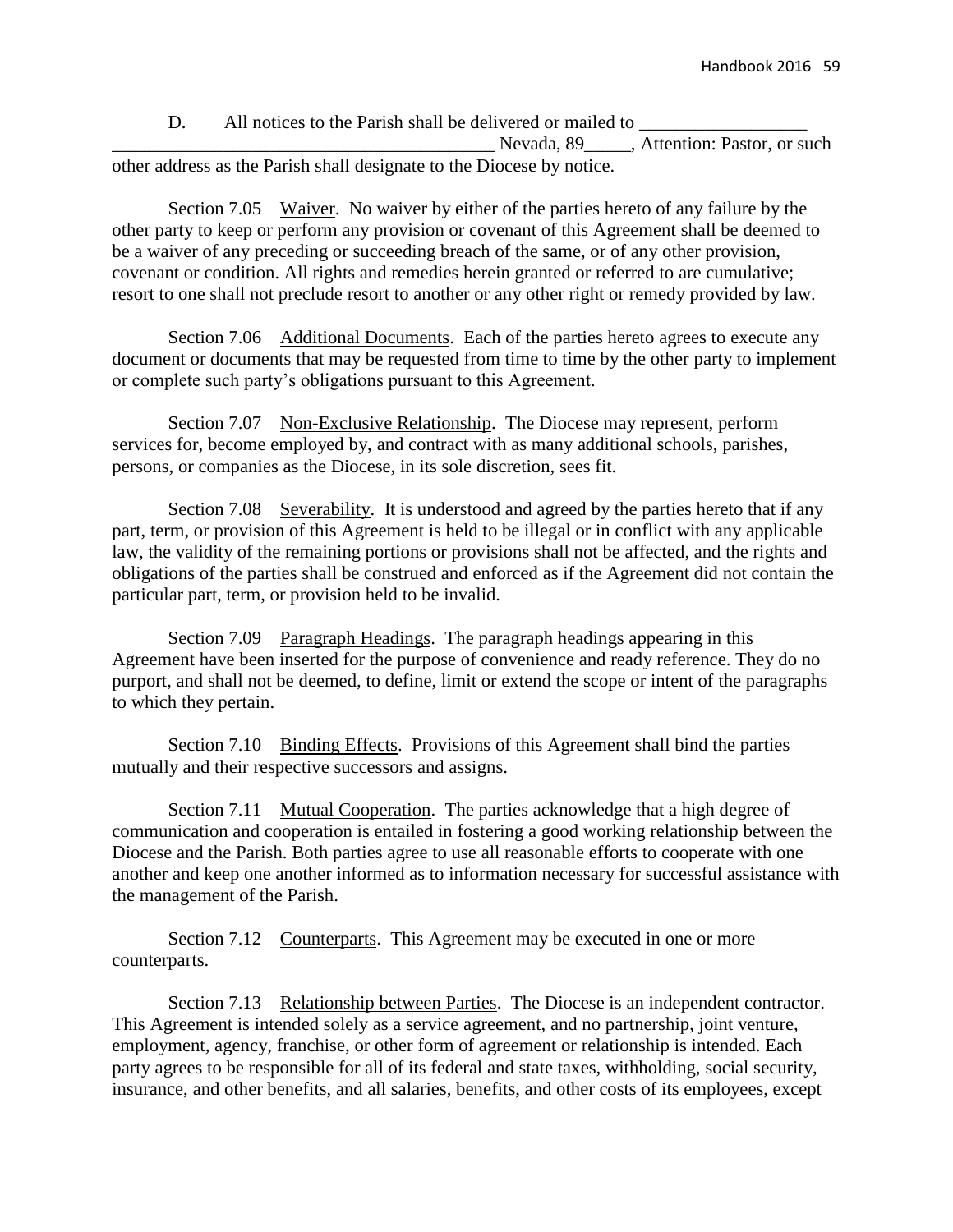as otherwise specifically contemplated by the provisions of this Agreement (e.g., where the Parish has agreed to reimburse the Diocese for its costs). From time to time, in connection with the services referred to in this Agreement, the Diocese may act as the Parish's agent if the Parish requests the Diocese to do so and the Diocese, in its sole discretion, agrees.

IN WITNESS WHEREOF, the parties have executed this Agreement effective the day and year first written above.

## **"DIOCESE"**

THE ROMAN CATHOLIC BISHOP OF RENO,

AND HIS SUCCESSORS, A Corporation Sole

 $\mathbf{By:}$ 

Its:\_\_\_\_\_\_\_\_\_\_\_\_\_\_\_\_\_\_\_\_\_\_\_\_\_\_\_\_\_\_\_\_\_\_\_\_\_

**"PARISH"**

CORPORATION, a Nevada nonprofit corporation

By:\_\_\_\_\_\_\_\_\_\_\_\_\_\_\_\_\_\_\_\_\_\_\_\_\_\_\_\_\_\_\_\_\_\_\_\_\_\_

Its: President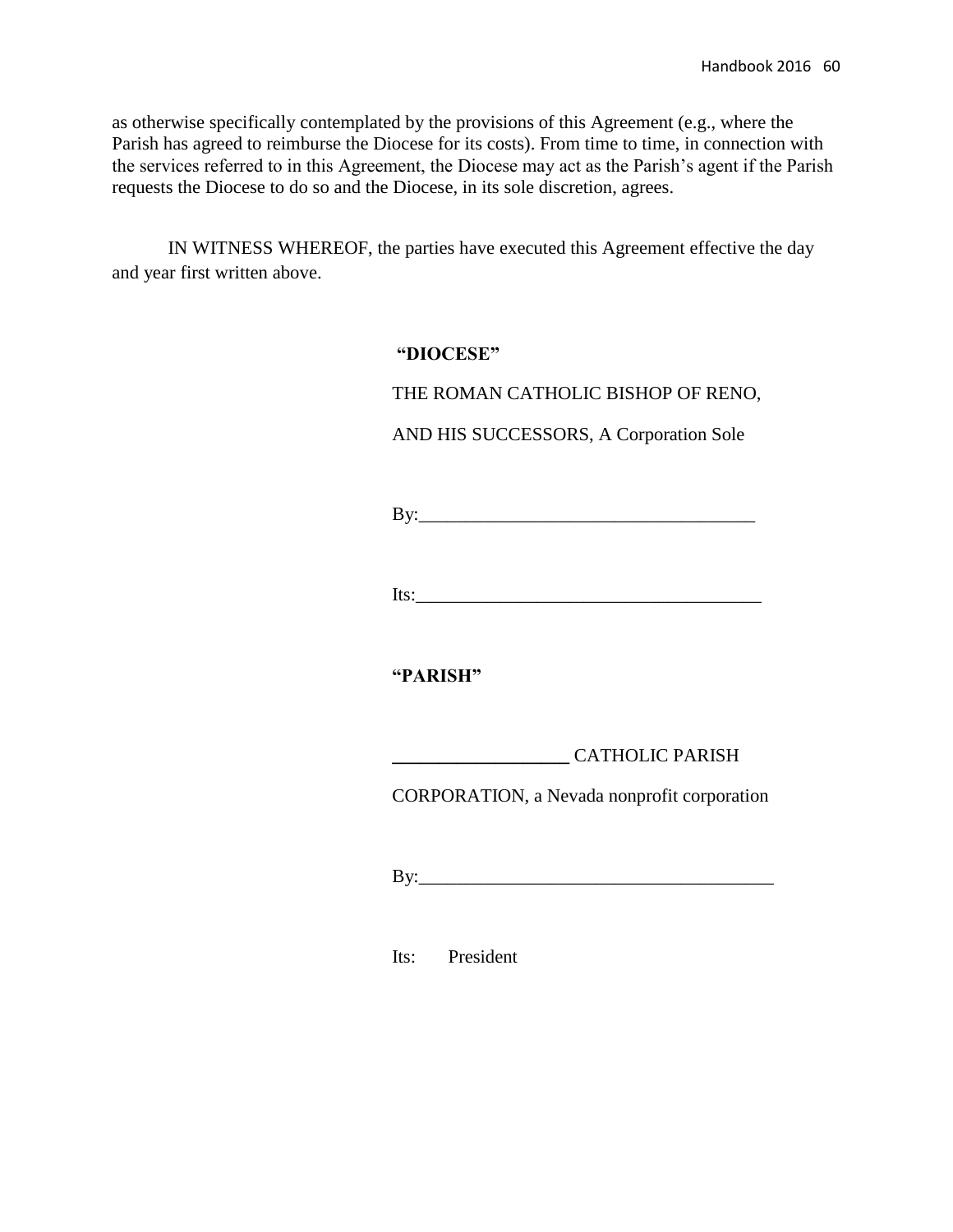### APPENDIX 1

### **PAROCHIAL SCHOOLS**

Section 1.01. Diocesan Oversight of Catholic Schools. The Bishop has the right and obligation to watch over and inspect all Catholic schools situated in his territory and to issue directives concerning the general regulation of Catholic schools. (Canon 806 § 1.) Under the supervision of the Bishop, those who are in charge of Catholic schools are to ensure that the formation given in them is, in its academic standards, at least as outstanding as that in other schools in the area. (Canon 806 § 2.)

Section 1.02. Department of Catholic Schools. To carry out his authority under Canon Law, the Bishop has appointed a Superintendent of Catholic Schools who heads the Department of Catholic Schools. The Bishop has also promulgated the Department of Catholic Schools Administrative Handbook, which sets forth the policies and procedures by which all Catholic schools within the Diocese of Reno shall operate, whether parochial, diocesan or otherwise.

Section 1.03. Relationship of Parish to Department of Catholic Schools. The authority of the Bishop, and therefore of the Superintendent, over Catholic schools is derived from Canon Law and is identical to the authority exercised prior to the separate incorporation of the Parish. With respect to the services provided to schools under this Agreement, the parish school is directly answerable to the Superintendent. The Superintendent of Catholic Schools shall work with the school principal and other school employees to accomplish the objectives set forth herein, i.e., the Superintendent need not go through the Parish Board of Directors to exercise his or her authority.

Section 1.04. Services Provided. The Diocese, by and through the Department of Catholic Schools, shall provide all services set forth in Section 1000 of the Department of Catholic Schools Handbook, as revised from time to time, which shall be deemed incorporated by reference herein.

Section 1.05. Additional Services. In addition, the Diocese shall provide the following services related to Catholic schools: